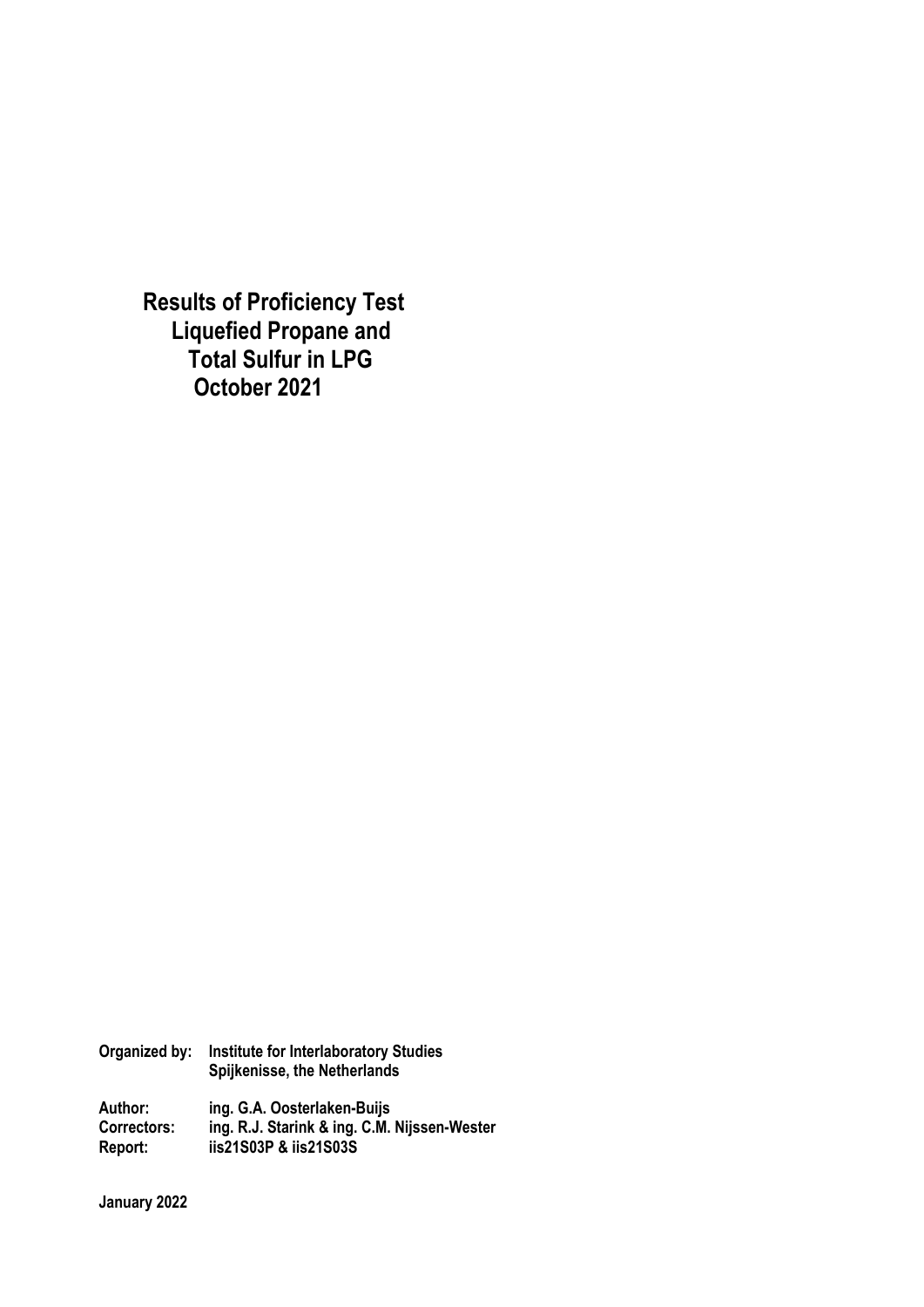### **CONTENTS**

| $\mathbf{1}$   |                                                                         |  |
|----------------|-------------------------------------------------------------------------|--|
| 2              |                                                                         |  |
| 2.1            |                                                                         |  |
| 2.2            |                                                                         |  |
| 2.3            |                                                                         |  |
| 2.4            |                                                                         |  |
| 2.5            |                                                                         |  |
| 2.6            |                                                                         |  |
| 3              |                                                                         |  |
| 3.1            |                                                                         |  |
| 3.2            |                                                                         |  |
| 3.3            |                                                                         |  |
| $\overline{4}$ |                                                                         |  |
| 4.1            |                                                                         |  |
| 4.2            |                                                                         |  |
| 4.3            | COMPARISON OF THE PROFICIENCY TEST OF OCTOBER 2021 WITH PREVIOUS PTS 13 |  |
| 5              |                                                                         |  |

# Appendices: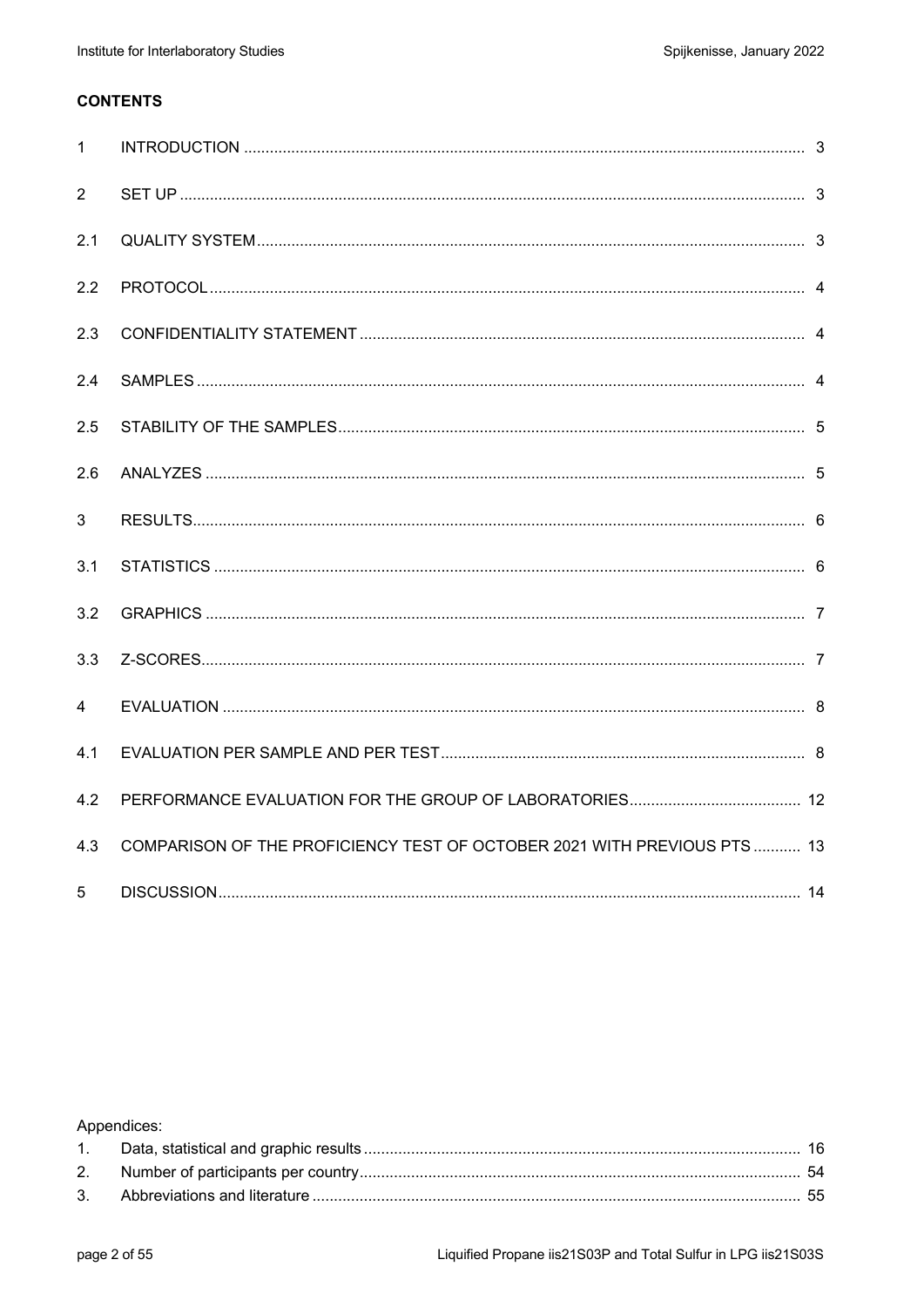#### **1 INTRODUCTION**

Since 2009 the Institute for Interlaboratory Studies (iis) organizes a proficiency scheme for the analysis of Liquefied Propane every year. From 2017 onwards a proficiency scheme for the analysis of Sulfur (total) in LPG is also organized every year. During the annual proficiency testing program 2021/2022 it was decided to continue the round robin for both the analysis of Liquefied Propane and for the analysis of Sulfur (total) in LPG.

Because iis has limited gas-handling facilities in place to prepare gas samples, a cooperation with EffecTech (Uttoxeter, United Kingdom) was set up for the Liquefied Propane PT (iis21S03P) and a co-operation with Nippon Gases (Belgium) was set up for the Sulfur (total) in LPG PT (iis21S03S). Both EffecTech and Nippon Gases are fully equipped and have experience in the preparation of gas mixtures.

In the interlaboratory studies for Liquefied Propane 56 laboratories in 32 different countries and for Sulfur (total) in LPG 38 laboratories in 26 different countries registered for participation. See appendix 2 for the number of participants per country. In this report the results of the proficiency tests Liquefied Propane and Sulfur (total) in LPG are presented and discussed. This report is also electronically available through the iis website www.iisnl.com.

### **2 SET UP**

The Institute for Interlaboratory Studies (iis) in Spijkenisse, the Netherlands, was the organizer of this proficiency test (PT). In this proficiency test the participants received, depending on the registration, one or two samples, see table below.

| . P <sup>-</sup> | Sample ID | Size | Purpose                             |
|------------------|-----------|------|-------------------------------------|
| iis21S03P        | #21200    |      | Composition and Physical properties |
| iis21S03S        | #21201    | -5L  | <b>Total Sulfur</b>                 |

Table 1: samples in Liquefied Propane and in Sulfur (total) in LPG PTs

The limited cylinder sizes are chosen to optimize sample stability, cylinder costs, transport and handling costs.

Participants were requested to report rounded and unrounded test results. The unrounded test results were preferably used for statistical evaluation.

### **2.1 QUALITY SYSTEM**

The Institute for Interlaboratory Studies in Spijkenisse, the Netherlands, has implemented a quality system based on ISO/IEC17043:2010. This ensures strict adherence to protocols for sample preparation and statistical evaluation and 100% confidentiality of participant's data. Feedback from the participants on the reported data is encouraged and customer's satisfaction is measured on regular basis by sending out questionnaires.

EffecTech is accredited in conformance with ISO/IEC17043:2010 by UKAS (no. 4719) and ISO17025:2017 by UKAS (no. 0590). Nippon Gases is accredited in conformance with ISO 9001:2015.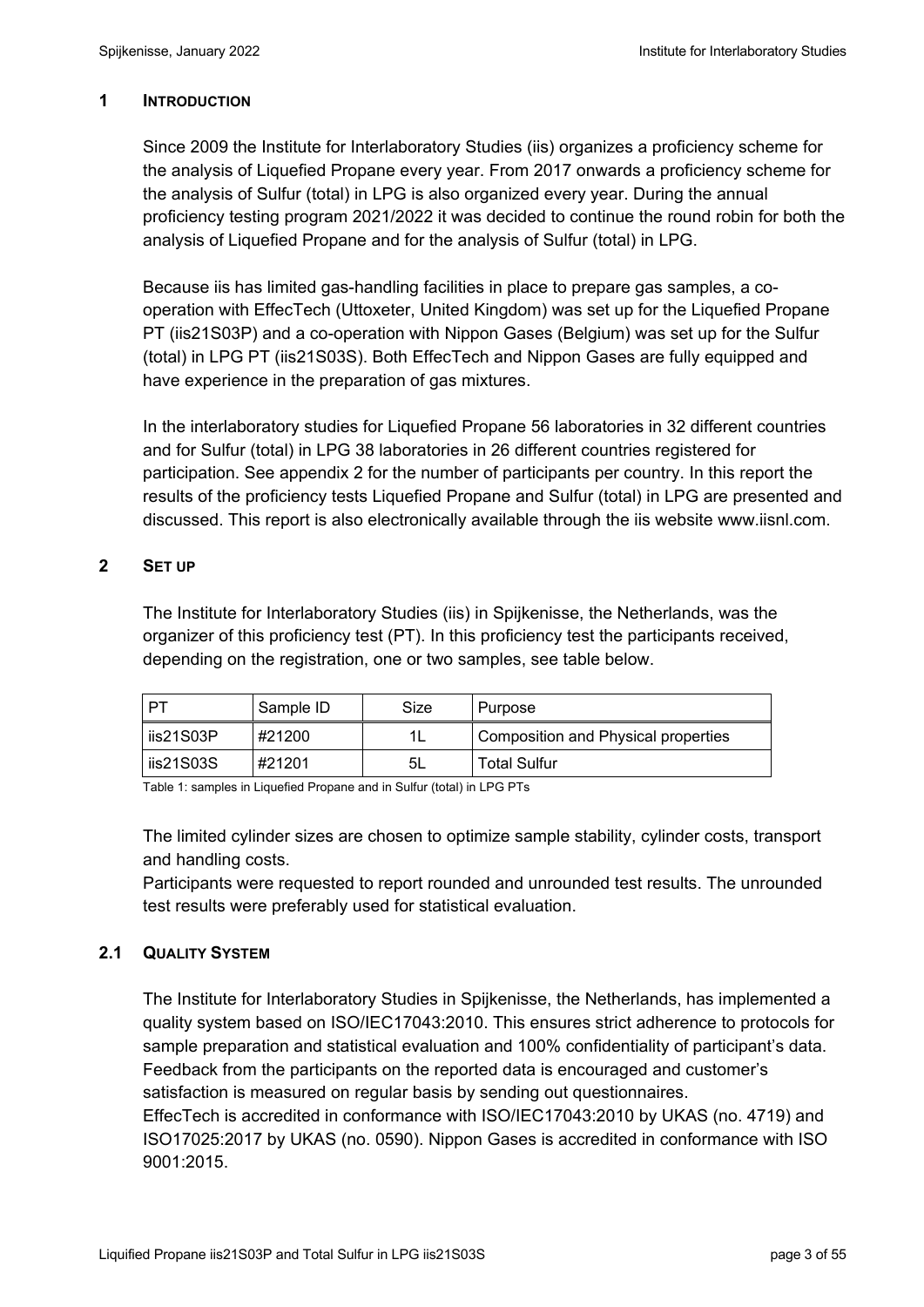### **2.2 PROTOCOL**

The protocol followed in the organization of this proficiency test was the one as described for proficiency testing in the report 'iis Interlaboratory Studies: Protocol for the Organisation, Statistics and Evaluation' of June 2018 (iis-protocol, version 3.5). This protocol is electronically available through the iis website www.iisnl.com, from the FAQ page.

#### **2.3 CONFIDENTIALITY STATEMENT**

All data presented in this report must be regarded as confidential and for use by the participating companies only. Disclosure of the information in this report is only allowed by means of the entire report. Use of the contents of this report for third parties is only allowed by written permission of the Institute for Interlaboratory Studies. Disclosure of the identity of one or more of the participating companies will be done only after receipt of a written agreement of the companies involved.

### **2.4 SAMPLES**

For the PT on Liquefied Propane a batch of 61 uniquely coded 1L cylinders with an artificial Liquefied Propane mixture was prepared and tested for homogeneity by EffecTech (Uttoxeter, United Kingdom) in conformance with ISO guide 35 and ISO17025 (job 21/0973). Each cylinder (with dip tube device) was filled with approximately 200 grams of Liquefied Propane mixture and labelled #21200. Every cylinder in the batch was analyzed using replicate measurements. The within bottle and between bottle variations were assessed in accordance with ISO Guide 35. This evaluation showed that all between bottle variations were small compared to the uncertainties on the reference values on each component.

The calculated repeatabilities were calculated per component and compared with 0.3 times the corresponding reproducibility of the reference test method in agreement with the procedure of ISO13528, Annex B2 in the next table.

|            | r (observed)<br>in %mol/mol | $0.3 \times R$ (D2163:14(2019))<br>in %mol/mol |  |
|------------|-----------------------------|------------------------------------------------|--|
| Ethane     | 0.0040                      | 0.0618                                         |  |
| Propane    | 0.0439                      | 1.2611                                         |  |
| Propene    | 0.0037                      | 0.0632                                         |  |
| iso-Butane | 0.0196                      | 0.0651                                         |  |
| n-Butane   | 0.0118                      | 0.0472                                         |  |
| 1-Butene   | 0.0020                      | 0.0192                                         |  |
| iso-Butene | 0.0011                      | 0.0162                                         |  |
| n-Pentane  | 0.0054                      | 0.0250                                         |  |

Table 2: homogeneity test results of subsamples #21200

The calculated repeatabilities were in agreement with 0.3 times the corresponding reproducibility of the reference test method. Therefore, homogeneity of the subsamples was assumed.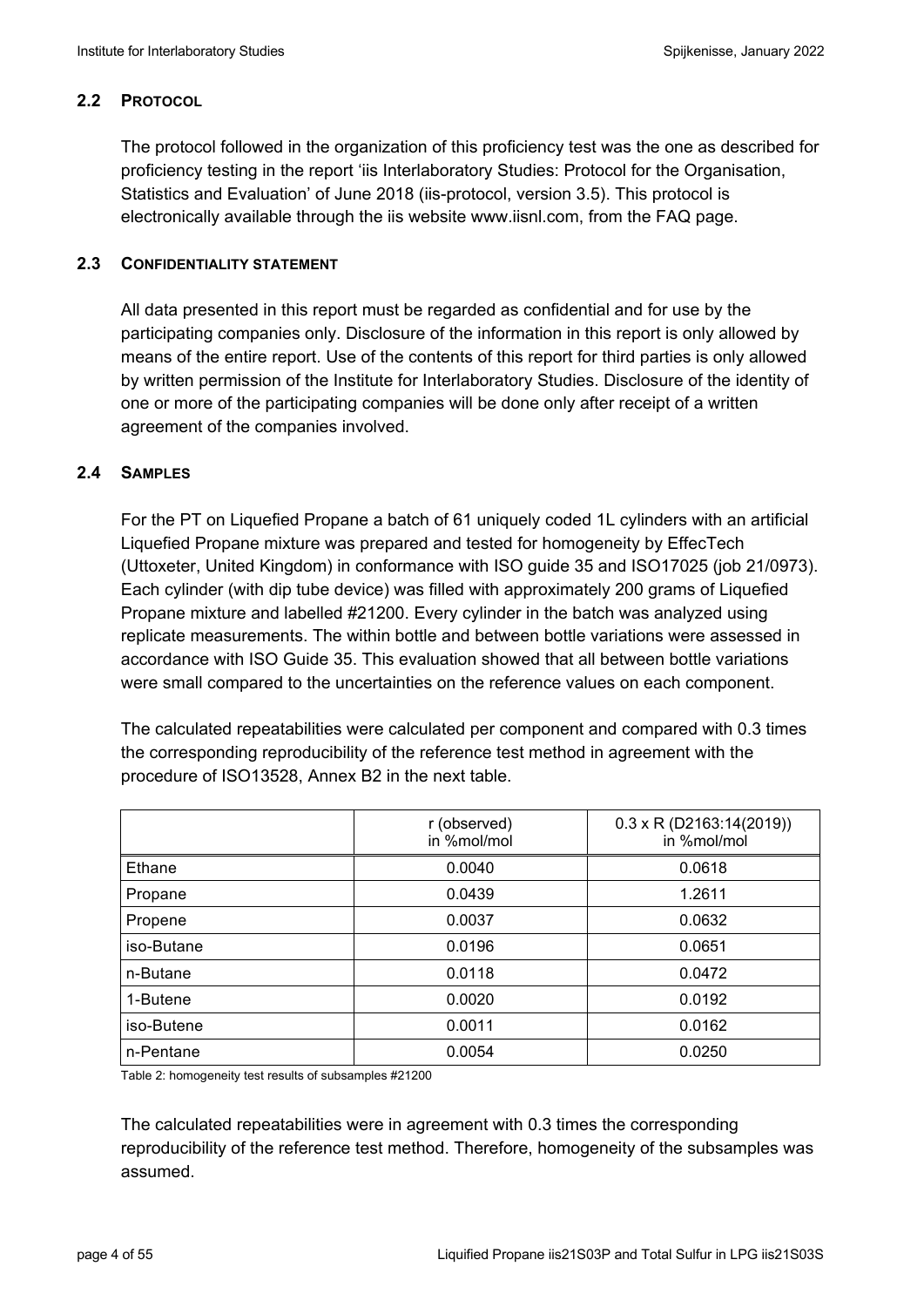For the PT on Sulfur (total) in LPG a batch of 39 uniquely coded 5L cylinders (with dip tube device) was prepared and tested for homogeneity by Nippon Gases (Belgium) in conformance with ISO9001 (ref. nr. 428,863,001; order nr. 322799 – Round Robin). Each cylinder was filled with approximately 1500 grams of LPG and spiked with Dimethyl Sulfide (DMS) and labelled #21201.

The repeatability of the determination of Total Sulfur was calculated and compared with 0.3 times the reproducibility of the reference test method in agreement with the procedure of ISO13528, Annex B2 in the next table.

|                                   | <b>Total Sulfur</b><br>in mg/kg |
|-----------------------------------|---------------------------------|
| r (observed)                      | 1.5                             |
| reference test method             | ASTM D6667:14(2019)             |
| $0.3 \times R$ (ref. test method) | 3.3                             |

Table 3: evaluation of the repeatability of subsamples #21201

The calculated repeatability was in agreement with 0.3 times the reproducibility of the reference test method. Therefore, homogeneity of the subsamples was assumed.

Depending on the registration of the participant the appropriate set of PT samples was sent on September 22, 2021. An SDS was added to the sample package.

#### **2.5 STABILITY OF THE SAMPLES**

EffecTech (Uttoxeter, United Kingdom) and Nippon Gases (Belgium) declare that the prepared gas cylinders have a shelf life of at least 6 months. This is sufficient for the proficiency testing purposes.

#### **2.6 ANALYZES**

The participants were requested to determine on sample #21200: Ethane, Propane, Propene, iso-Butane, n-Butane, 1-Butene, iso-Butene, n-Pentane, iso-Pentane, Molar Mass, Relative Density at 60/60°F, Absolute and Relative Vapor Pressure at 100°F, Absolute and Relative Vapor Pressure at 40°C, Motor Octane Number (MON), Ideal Gross Heating Value and Ideal Net Heating Value at 14.696 psia and 60°F.

The participants were requested to determine Total Sulfur on sample #21201.

It was explicitly requested to treat the samples as if they were routine samples and to report the test results using the indicated units on the report form and not to round the test results, but report as much significant figures as possible. It was also requested not to report 'less than' test results, which are above the detection limit, because such test results cannot be used for meaningful statistical evaluations.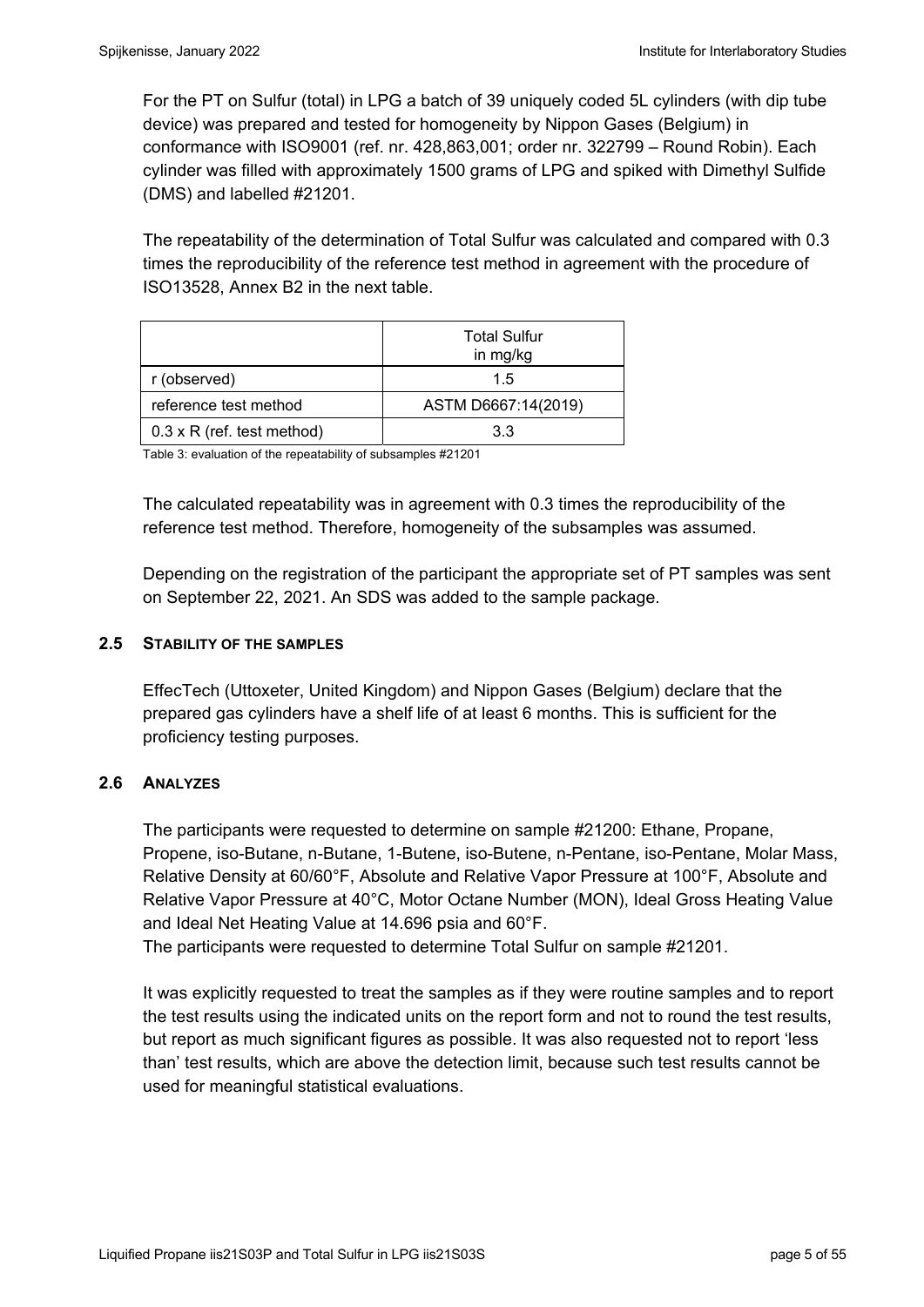To get comparable test results a detailed report form and a letter of instructions are prepared. On the report form the reporting units are given as well as the reference test methods (when applicable) that will be used during the evaluation. The detailed report form and the letter of instructions are both made available on the data entry portal www.kpmd.co.uk/sgs-iis/. The participating laboratories are also requested to confirm the sample receipt on this data entry portal. The letter of instructions can also be downloaded from the iis website www.iisnl.com.

#### **3 RESULTS**

During five weeks after sample dispatch, the test results of the individual laboratories were gathered via the data entry portal www.kpmd.co.uk/sgs-iis/. The reported test results are tabulated per determination in appendix 1 of this report. The laboratories are presented by their code numbers.

Directly after the deadline, a reminder was sent to those laboratories that had not reported test results at that moment. Shortly after the deadline, the available test results were screened for suspect data. A test result was called suspect in case the Huber Elimination Rule (a robust outlier test) found it to be an outlier. The laboratories that produced these suspect data were asked to check the reported test results (no reanalyzes). Additional or corrected test results are used for data analysis and the original test results are placed under 'Remarks' in the result tables in appendix 1. Test results that came in after the deadline were not taken into account in this screening for suspect data and thus these participants were not requested for checks.

#### **3.1 STATISTICS**

The protocol followed in the organization of this proficiency test was the one as described for proficiency testing in the report 'iis Interlaboratory Studies: Protocol for the Organisation, Statistics and Evaluation' of June 2018 (iis-protocol, version 3.5). For the statistical evaluation the *unrounded* (when available) figures were used instead of the rounded test results. Test results reported as '<…' or '>…' were not used in the statistical evaluation.

First, the normality of the distribution of the various data sets per determination was checked by means of the Lilliefors-test, a variant of the Kolmogorov-Smirnov test and by the calculation of skewness and kurtosis. Evaluation of the three normality indicators in combination with the visual evaluation of the graphic Kernel density plot, lead to judgement of the normality being either 'unknown', 'OK', 'suspect' or 'not OK'. After removal of outliers, this check was repeated. If a data set does not have a normal distribution, the (results of the) statistical evaluation should be used with due care.

The assigned value is determined by consensus based on the test results of the group of participants after rejection of the statistical outliers and/or suspect data.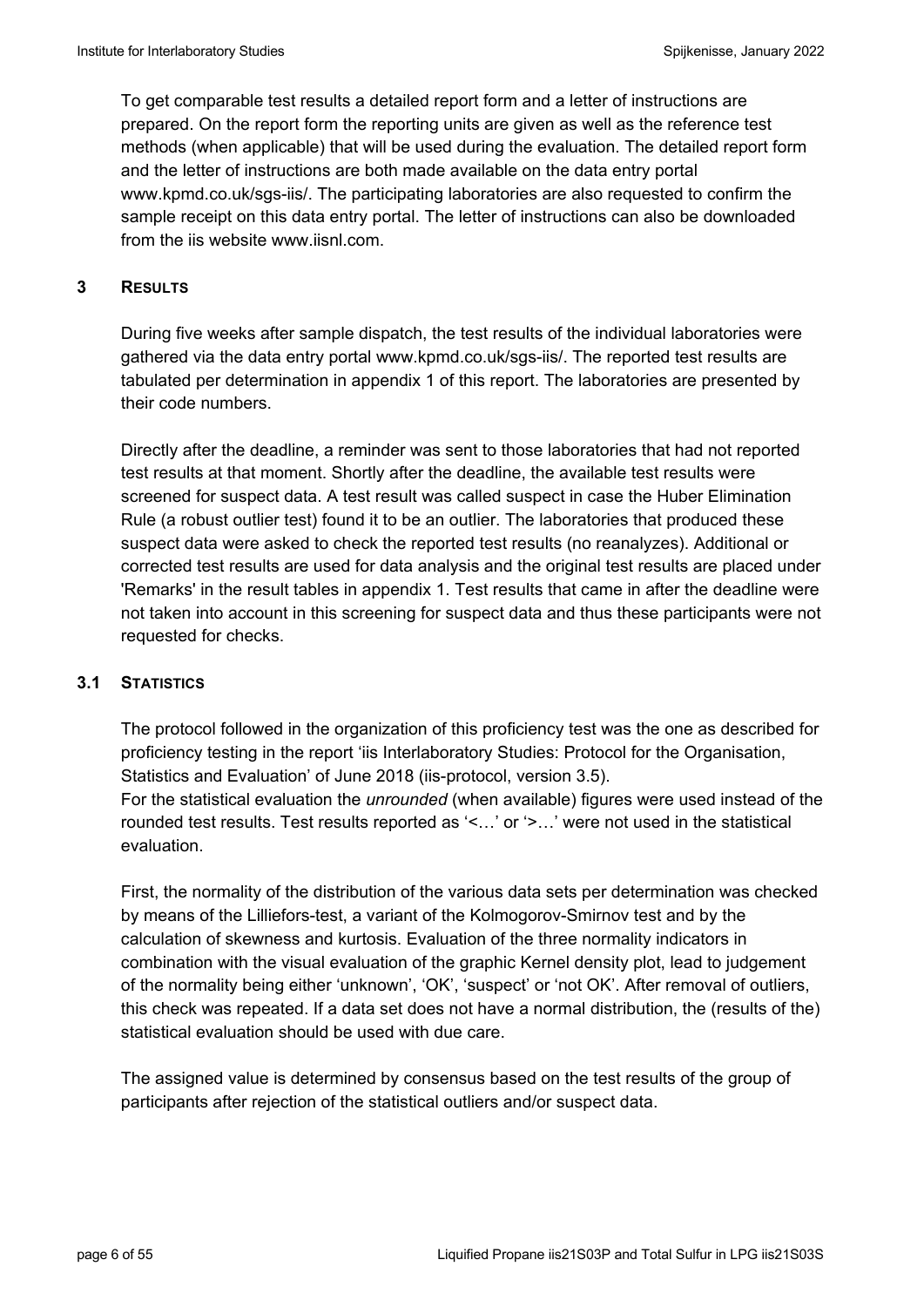According to ISO13528 all (original received or corrected) results per determination were submitted to outlier tests. In the iis procedure for proficiency tests, outliers are detected prior to calculation of the mean, standard deviation and reproducibility. For small data sets, Dixon (up to 20 test results) or Grubbs (up to 40 test results) outlier tests can be used. For larger data sets (above 20 test results) Rosner's outlier test can be used. Outliers are marked by D(0.01) for the Dixon's test, by G(0.01) or DG(0.01) for the Grubbs' test and by R(0.01) for the Rosner's test. Stragglers are marked by D(0.05) for the Dixon's test, by G(0.05) or DG(0.05) for the Grubbs' test and by R(0.05) for the Rosner's test. Both outliers and stragglers were not included in the calculations of averages and standard deviations.

For each assigned value the uncertainty was determined in accordance with ISO13528. Subsequently the calculated uncertainty was evaluated against the respective requirement based on the target reproducibility in accordance with ISO13528. In this PT, the criterion of ISO13528, paragraph 9.2.1. was met for all evaluated tests, therefore, the uncertainty of all assigned values may be negligible and need not be included in the PT report.

Finally, the reproducibilities were calculated from the standard deviations by multiplying them with a factor of 2.8.

### **3.2 GRAPHICS**

In order to visualize the data against the reproducibilities from literature, Gauss plots were made, using the sorted data for one determination (see appendix 1). On the Y-axis the reported test results are plotted. The corresponding laboratory numbers are on the X-axis. The straight horizontal line presents the consensus value (a trimmed mean). The four striped lines, parallel to the consensus value line, are the +3s, +2s, -2s and -3s target reproducibility limits of the selected reference test method. Outliers and other data, which were excluded from the calculations, are represented as a cross. Accepted data are represented as a triangle.

Furthermore, Kernel Density Graphs were made. This is a method for producing a smooth density approximation to a set of data that avoids some problems associated with histograms. Also, a normal Gauss curve (dotted line) was projected over the Kernel Density Graph (smooth line) for reference. The Gauss curve is calculated from the consensus value and the corresponding standard deviation.

#### **3.3 Z-SCORES**

To evaluate the performance of the participating laboratories the z-scores were calculated. As it was decided to evaluate the performance of the participants in this proficiency test (PT) against the literature requirements (derived from e.g. ISO or ASTM test methods), the z-scores were calculated using a target standard deviation. This results in an evaluation independent of the variation in this interlaboratory study.

The target standard deviation was calculated from the literature reproducibility by division with 2.8. In case no literature reproducibility was available, other target values were used, like Horwitz or an estimated reproducibility based on former iis proficiency tests.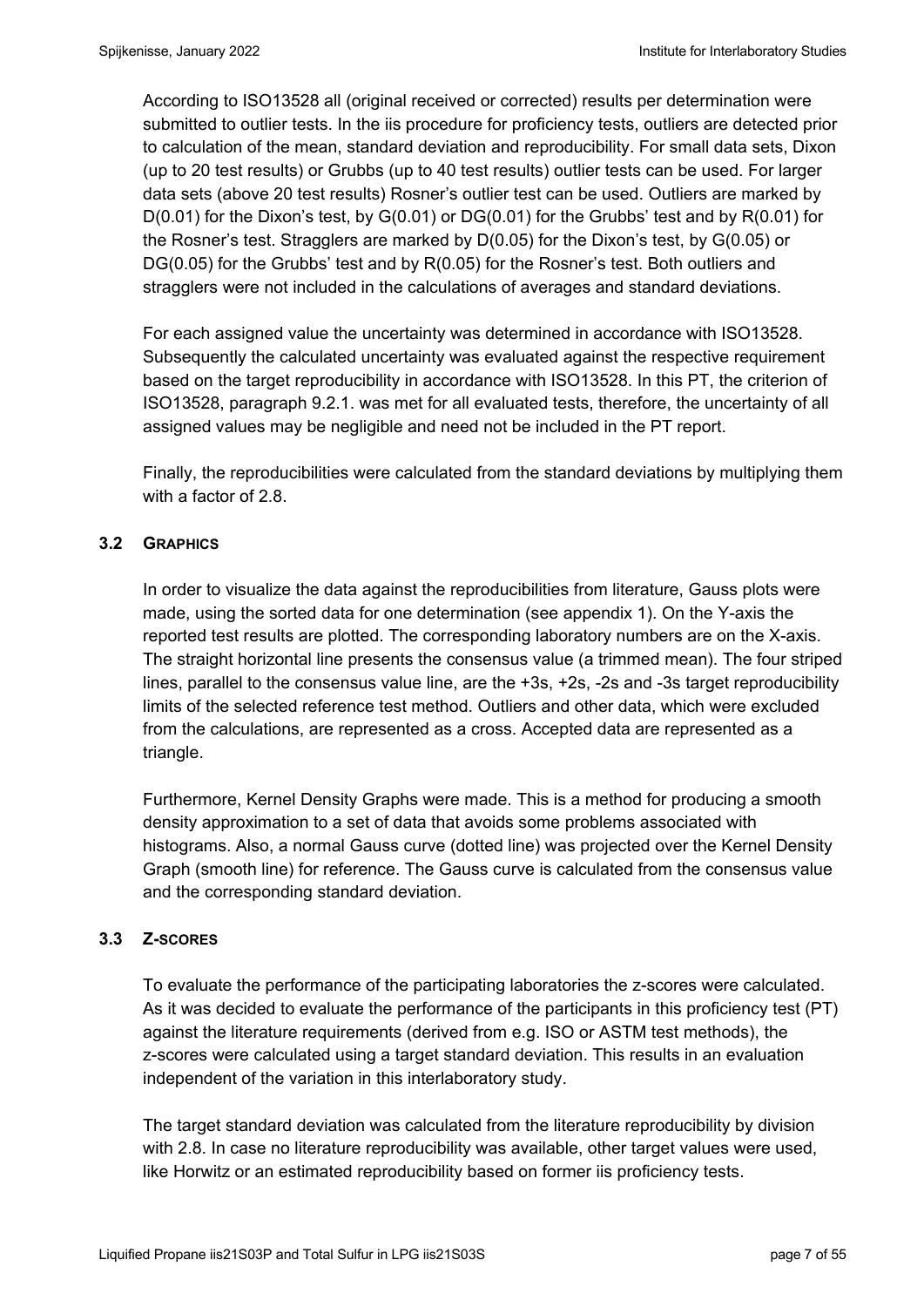When a laboratory did use a test method with a reproducibility that is significantly different from the reproducibility of the reference test method used in this report, it is strongly advised to recalculate the z-score, while using the reproducibility of the actual test method used, this in order to evaluate whether the reported test result is fit-for-use.

The z-scores were calculated according to:

 $Z_{\text{fran}et}$  = (test result - average of PT) / target standard deviation

The  $z_{\text{(target)}}$  scores are listed in the test result tables in appendix 1.

Absolute values for z<2 are very common and absolute values for z>3 are very rare. Therefore, the usual interpretation of z-scores is as follows:

 $|z|$  < 1 good 1 < |z| < 2 satisfactory  $2 < |z| < 3$  questionable 3 < |z| unsatisfactory

### **4 EVALUATION**

Some problems were encountered with the dispatch of the samples due to COVID-19 pandemic. Therefore, the reporting time on the data entry portal was extended with another week.

For the Liquefied Propane PT (iis21S03P) five participants reported after the extended reporting date and six participants did not report any test results. Not all participants were able to report test results for all requested tests.

In total 50 participants reported 617 numerical test results. Observed were 45 outlying test results, which is 7.3%. In proficiency studies outlier percentages of 3% - 7.5% are quite normal.

For the Sulfur in LPG PT (iis21S03S) four participants reported after the extended reporting date and six participants did not report any test results. In total 32 participants reported 32 numerical test results. Observed were 2 outlying test results, which is 6.3%. In proficiency studies outlier percentages of 3% - 7.5% are quite normal.

Not all data sets proved to have a normal Gaussian distribution. These are referred to as "not OK" or "suspect". The statistical evaluation of these data sets should be used with due care, see also paragraph 3.1.

#### **4.1 EVALUATION PER SAMPLE AND PER TEST**

In this section the reported test results are discussed per sample and per test. The test methods which were used by the various laboratories were taken into account for explaining the observed differences when possible and applicable. These test methods are also in the tables together with the original data. The abbreviations, used in these tables, are explained in appendix 3.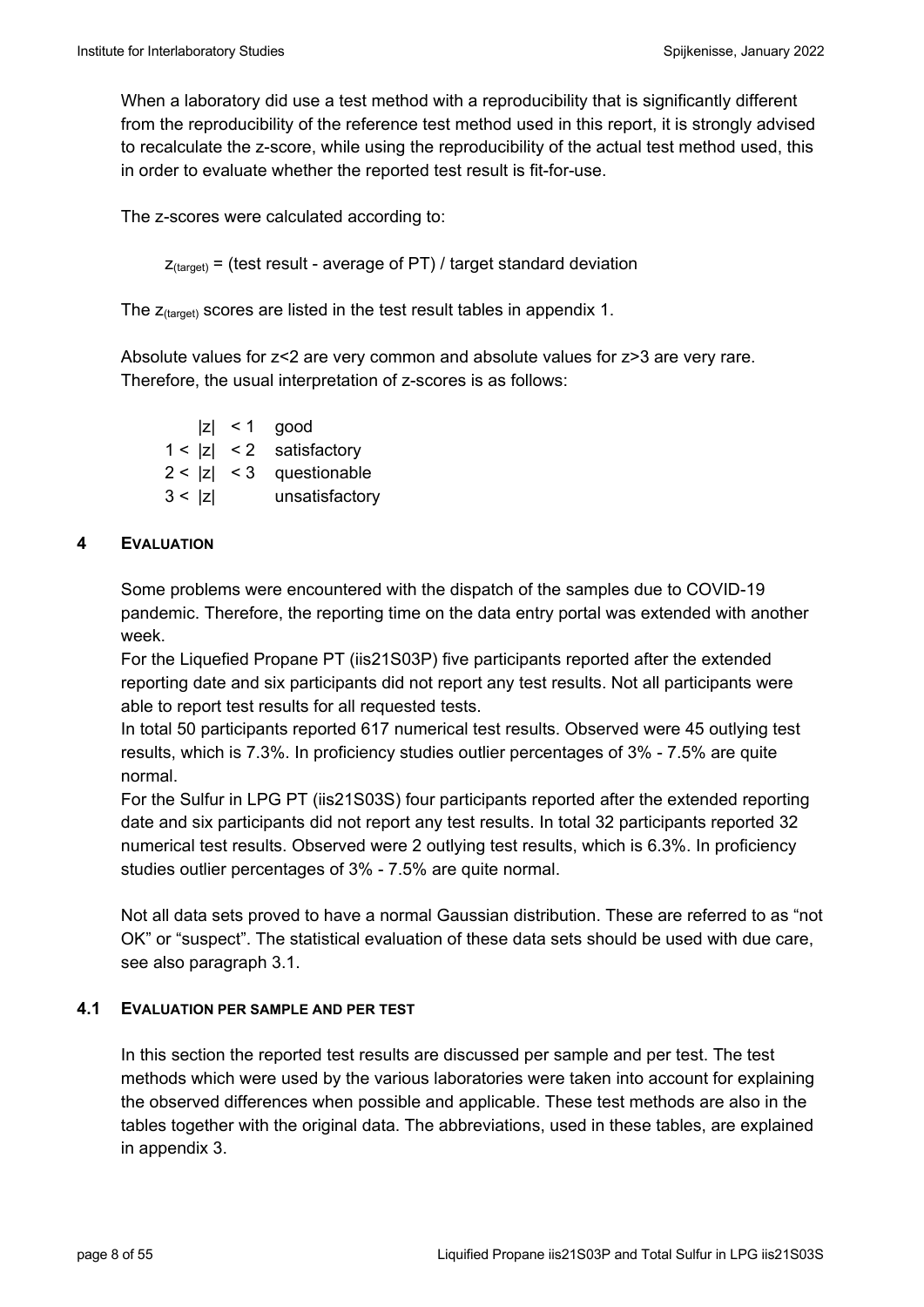In the iis PT reports ASTM methods are referred to with a number (e.g. D2163) and an added designation for the year that the method was adopted or revised (e.g. D2163:14). If applicable, a designation in parentheses is added to designate the year of reapproval (e.g. D2163:14(2019)). In the test results tables of appendix 1 only the method number and year of adoption or revision (e.g. D2163:14) will be used.

Because the majority of the participating laboratories used ASTM D2163 as test method for the determination of the Propane Composition, it was decided to use the reproducibilities of this test method as target reproducibilities, and to mention the reproducibilities of EN27941 (identical to IP405 and ISO7941) for reference only. In ASTM D2163 no reproducibilities of 1-Butene and iso-Butene are mentioned, the reproducibilities of n-Butane were used to calculate the reproducibilities of these two components.

Two laboratories (467 and 1213) reported deviating test results for many of the gas composition test results. At least four of the nine test results were statistical outliers. As the nine test results are not independent it was decided to exclude the remaining reported test results of these laboratories for the statistical evaluation (inclusive the reported test results for the parameters calculated from the measured Gas Composition).

### **sample #21200**

| Total of the composition results: The sum of the test results of the composition per laboratory |  |
|-------------------------------------------------------------------------------------------------|--|
| was calculated by iis. The total of this sum should be 100% because the                         |  |
| composition test results are requested as normalized. Two calculated                            |  |
| results were found to be significantly different than 100. It was decided to                    |  |
| exclude these test results from labs 1040 and 1603 for all statistical                          |  |
| evaluations.                                                                                    |  |

- Ethane: The determination of this component was not problematic. One statistical outlier was observed and four other test results were excluded. The calculated reproducibility after rejection of the suspect data is in full agreement with the requirements of ASTM D2163:14(2019) and in agreement with EN27941:93(liq).
- Propane: The determination of this component was not problematic. No statistical outliers were observed but four test results were excluded. The calculated reproducibility after rejection of the suspect data is in agreement with the requirements of ASTM D2163:14(2019) and EN27941:93(liq).
- Propene: The determination of this component was not problematic. Four statistical outliers were observed and three other test results were excluded. The calculated reproducibility after rejection of the suspect data is in agreement with the requirements of ASTM D2163:14(2019) and EN27941:93(liq).
- iso-Butane: The determination of this component may be problematic depending on the test method used. Two statistical outliers were observed and two other test results were excluded. The calculated reproducibility after rejection of the suspect data is not in agreement with the requirements of ASTM D2163:14(2019) but is in agreement with EN27941:93(liq).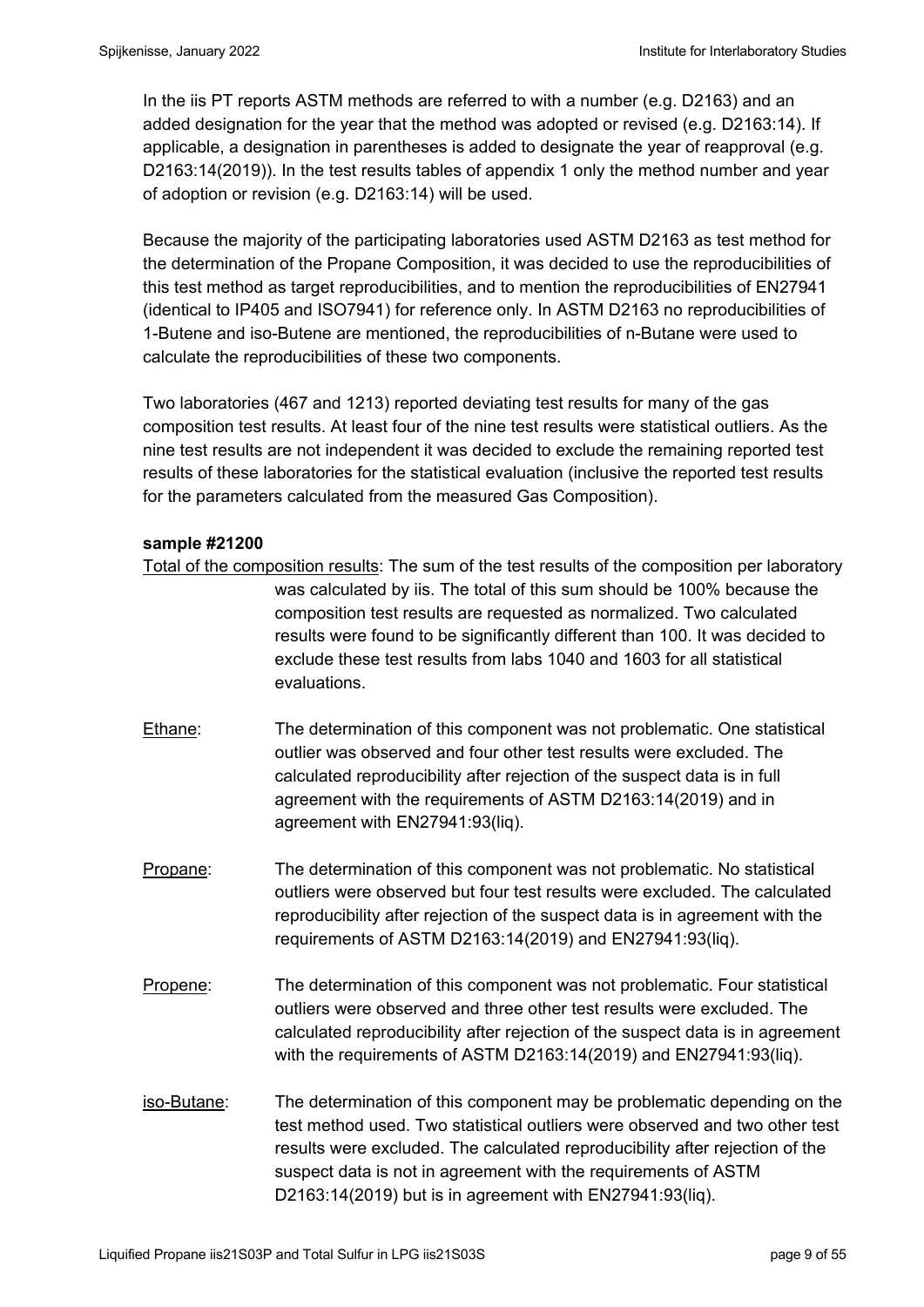- n-Butane: The determination of this component may be problematic depending on the test method used. Four statistical outliers were observed and two other test results were excluded. The calculated reproducibility after rejection of the suspect data is not in agreement with the requirements of ASTM D2163:14(2019) but is in agreement with EN27941:93(liq).
- 1-Butene: The determination of this component was not problematic. Four statistical outliers were observed and two other test results were excluded. The calculated reproducibility after rejection of the suspect data is in agreement with the requirements of ASTM D2163:14(2019) and EN27941:93(liq).
- iso-Butene: The determination of this component was not problematic. Two statistical outliers were observed and three other test results were excluded. The calculated reproducibility after rejection of the suspect data is in agreement with the requirements of ASTM D2163:14(2019) and EN27941:93(liq).
- n-Pentane: The determination of this component may be problematic depending on the test method used. Two statistical outliers were observed and three other test results were excluded. The calculated reproducibility after rejection of the suspect data is not at all in agreement with the requirements of ASTM D2163:14e1(2019) but is in agreement with the requirements of EN27941:93(liq).
- iso-Pentane: The determination of this component may not be problematic. Most of the laboratories agreed that the amount of iso-Pentane was below 0.01 %mol/mol, therefore no z-scores were calculated.
- Molar Mass: This calculated parameter may not be problematic. One statistical outlier was observed and two other test results were excluded. The calculated reproducibility after rejection of the suspect data is in line with the reproducibility calculated by iis using the published molecular masses obtained from ASTM D2421:21e1 over all reported component concentrations (0.13 vs. 0.14 g/mol).
- Relative Density at 60/60°F: This calculated parameter may be problematic. No statistical outliers were observed but two test results were excluded. The calculated reproducibility after rejection of the suspect data is larger than the reproducibility calculated by iis using the published relative density factors obtained from ASTM D2598:21 over all reported component concentrations (0.0012 vs. 0.0009).

Abs. Vapor Pres. at 100°F: As the reported results calculated via ISO8973 and ASTM D2598 are not identical, it was decided to evaluate the test results for both methods separately. The calculated parameters may be problematic depending on the test method used. One statistical outlier was observed in the ISO8973 test results and one other test result was excluded. The calculated reproducibility after rejection of the suspect data is smaller than the reproducibility calculated by iis using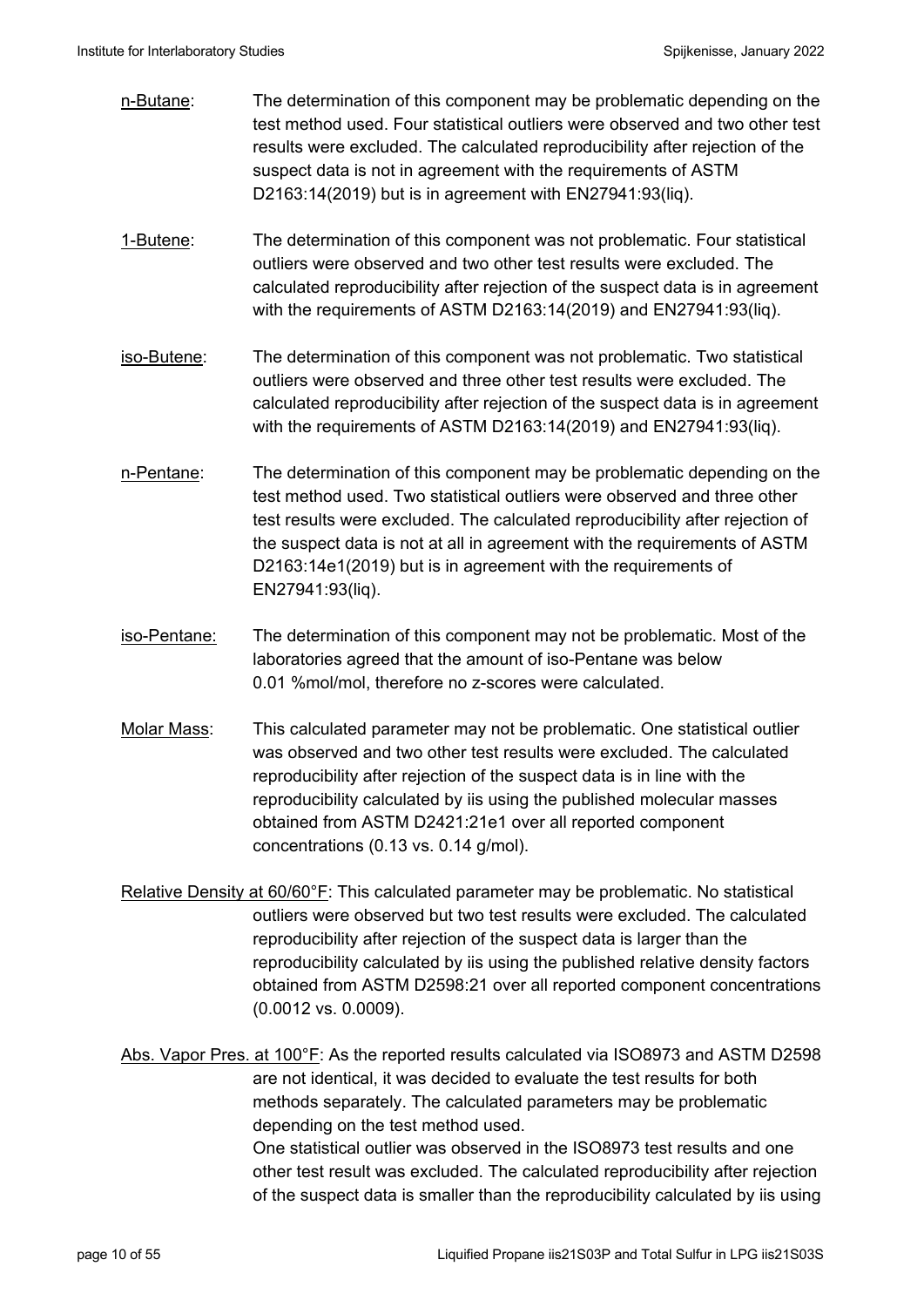the published vapor pressure factors obtained from ISO8973:97(amd.1-20) over all reported component concentrations (1.37 vs. 1.77 psi). In the ASTM D2598 test results one statistical outlier was observed. The calculated reproducibility after rejection of the statistical outlier is larger than the reproducibility calculated by iis using the published vapor pressure factors obtained from ASTM D2598:21 over all reported component concentrations (2.54 vs. 1.65 psi).

Rel. Vapor Pres. at 100°F: As the reported results calculated via ISO8973 and ASTM D2598 are not identical, it was decided to evaluate the test results for both methods separately. The calculated parameters may be problematic depending on the test method used. No statistical outliers were observed in the ISO8973 test results but one test result was excluded. The calculated reproducibility after rejection of the suspect data is larger than the reproducibility calculated by iis using the published vapor pressure factors obtained from ISO8973:97(amd.1-20) over all reported component concentrations (2.05 vs. 1.78 psi). In the ASTM D2598 test results three statistical outliers were observed. The calculated reproducibility after rejection of the statistical outliers is smaller than the reproducibility calculated by iis using the published vapor pressure factors obtained from ASTM D2598:21 over all reported component concentrations (0.38 vs. 1.65 psi).

Abs. Vapor Pres. at 40°C: This calculated parameter may not be problematic. One statistical outlier was observed and one other test result was excluded. The calculated reproducibility after rejection of the suspect data is smaller than the reproducibility calculated by iis using the published vapor pressure factors obtained from ISO8973:97(amd.1-20) over all reported component concentrations (10.0 vs. 12.8 kPa).

Rel. Vapor Pres. at 40°C: This calculated parameter may not be problematic. One statistical outlier was observed and one other test result was excluded. The calculated reproducibility after rejection of the suspect data is in line with the reproducibility calculated by iis using the published vapor pressure factors obtained from ISO8973:97(amd.1-20) over all reported component concentrations (12.0 vs. 12.8 kPa).

MON: As the reported results calculated via EN589 and ASTM D2598 are not identical, it was decided to evaluate the test results for both methods separately. The calculated parameters may be problematic. Three statistical outliers were observed in the EN589 test results and one other test result was excluded. The calculated reproducibility after rejection of the suspect data is larger than the reproducibility calculated by iis using the published vapor pressure factors obtained from EN589:18 over all reported component concentrations (0.11 vs. 0.03). In the ASTM D2598 test results one statistical outlier was observed. The calculated reproducibility after rejection of the statistical outlier is larger than the reproducibility calculated by iis using the published vapor pressure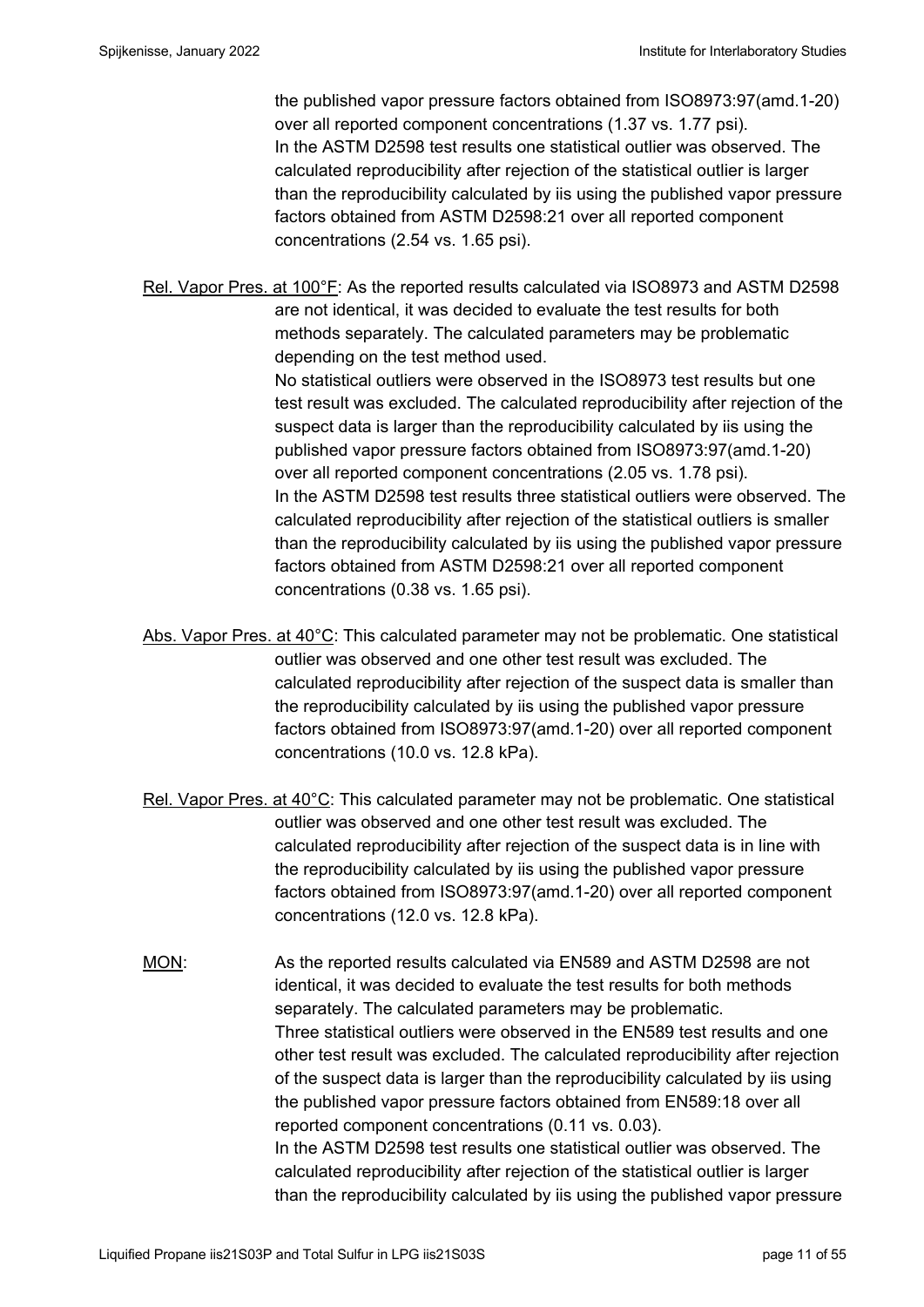factors obtained from D2589:21 over all reported component concentrations (0.69 vs. 0.11).

Ideal Gross Heating Value at 14.696 psia / 60°F: This calculated parameter may not be problematic. One statistical outlier was observed and one other test result was excluded. The calculated reproducibility after rejection of the suspect data is in line with the reproducibility calculated by iis using the published Ideal Gross Heating Values obtained from ASTM D3588:98(2017)e1 over all reported component concentrations (5.91 vs. 6.35 kJ/mol).

Ideal Net Heating Value at 14.696 psia / 60°F: This calculated parameter may not be problematic. One statistical outlier was observed and one other test result was excluded. The calculated reproducibility after rejection of the suspect data is in line with the reproducibility calculated by iis using the published Ideal Gross Heating Values obtained from ASTM D3588:98(2017)e1 over all reported component concentrations (5.52 vs. 5.96 kJ/mol).

#### **sample #21201**

Total Sulfur: The determination of this component was problematic. Two statistical outliers were observed. The calculated reproducibility after rejection of the statistical outliers is not in agreement with the requirements of ASTM D6667:21.

#### **4.2 PERFORMANCE EVALUATION FOR THE GROUP OF LABORATORIES**

A comparison has been made between the reproducibility as declared by the reference test method and the reproducibility as found for the group of participating laboratories. The number of significant test results, the average, the calculated reproducibility (2.8 \* standard deviation) and the target reproducibility derived from literature reference test methods (in casu ASTM test methods) are presented in the next table.

| Component   | unit     | n  | average | $2.8 * sd$ | R(D2163) |
|-------------|----------|----|---------|------------|----------|
| Ethane      | %mol/mol | 45 | 0.449   | 0.181      | 0.191    |
| Propane     | %mol/mol | 46 | 94.31   | 0.81       | 4.20     |
| Propene     | %mol/mol | 43 | 0.626   | 0.065      | 0.209    |
| iso-Butane  | %mol/mol | 46 | 2.044   | 0.279      | 0.220    |
| n-Butane    | %mol/mol | 44 | 1.399   | 0.197      | 0.160    |
| 1-Butene    | %mol/mol | 44 | 0.188   | 0.034      | 0.065    |
| iso-Butene  | %mol/mol | 45 | 0.127   | 0.032      | 0.054    |
| n-Pentane   | %mol/mol | 45 | 0.798   | 0.205      | 0.085    |
| iso-Pentane | %mol/mol | 38 | < 0.01  | n.e.       | n.e.     |

Table 4: reproducibilities of the composition of sample #21200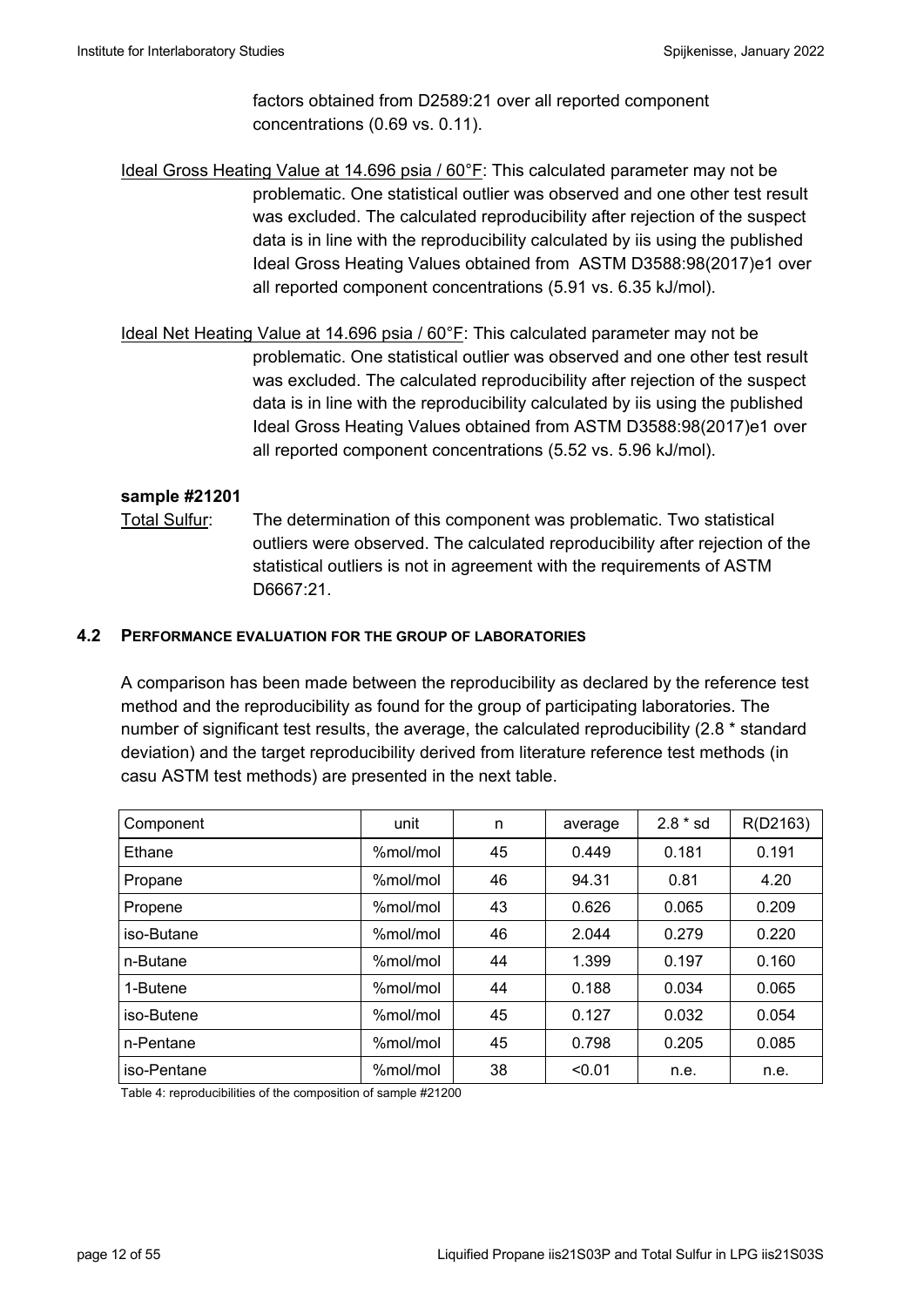| Parameter                   | unit   | n              | average | $2.8 * sd$        | $R(all calc)^*$ |
|-----------------------------|--------|----------------|---------|-------------------|-----------------|
| Molar Mass                  | g/mol  | 28             | 44.76   | 0.13              | 0.14            |
| Rel. Density at 60/60°F     |        | 31             | 0.5109  | 0.0012            | 0.0009          |
| Abs. VP at 100°F ISO/IP     | psi    | 10             | 187.51  | 1.37              | 1.77            |
| Abs. VP at 100°F D2598      | psi    | 6              | 183.61  | 0.23              | 1.65            |
| Rel. VP at 100°F ISO/IP     | psi    | 11             | 172.58  | 2.05              | 1.78            |
| Rel. VP at 100°F D2598      | psi    | 8              | 168.85  | 0.38              | 1.65            |
| Abs. $VP$ at $40^{\circ}$ C | kPa    | 22             | 1331    | 10                | 13              |
| Rel. $VP$ at $40^{\circ}$ C | kPa    | 22             | 1230    | $12 \overline{ }$ | 13              |
| <b>MON EN589</b>            |        | 13             | 95.16   | 0.11              | 0.03            |
| <b>MON D2598</b>            |        | $\overline{7}$ | 96.51   | 0.69              | 0.11            |
| <b>IGHV D3588</b>           | kJ/mol | 9              | 2251    | 6                 | 6               |
| <b>INHV D3588</b>           | kJ/mol | 9              | 2072    | 6                 | 6               |

Table 5: reproducibilities of calculated parameters on sample #21200 using one set of factors.

\*) calculated by iis using all reported component concentrations

| Component    | unit  | r  | average | $2.8 * sd$ | R(lit)                  |
|--------------|-------|----|---------|------------|-------------------------|
| Total Sulfur | mg/kg | 30 | 35.2    | 13.6       | 11 <sup>0</sup><br>1. U |

Table 6: reproducibility of Sulfur on sample #21201

Without further statistical calculations it can be concluded that for several components there is a good compliance of the group of participating laboratories with the relevant reference test method. The problematic components have been discussed in paragraph 4.1.

#### **4.3 COMPARISON OF THE PROFICIENCY TEST OF OCTOBER 2021 WITH PREVIOUS PTS**

|                                    | October<br>2021 | October<br>2020 | October<br>2019 | October<br>2018 | October<br>2017 |
|------------------------------------|-----------------|-----------------|-----------------|-----------------|-----------------|
| Number of reporting laboratories   | 50              | 43              | 46              | 44              | 47              |
| Number of test results             | 617             | 550             | 574             | 495             | 536             |
| Number of statistical outliers     | 45              | 35              | 48              | 20              | 30              |
| Percentage of statistical outliers | 7.3%            | 6.4%            | 8.4%            | 4.0%            | 5.6%            |

Table 7: comparison with previous proficiency tests on Liquefied Propane only

|                                    | October<br>2021 | October<br>2020 | October<br>2019 | October<br>2018 | October<br>2017 |
|------------------------------------|-----------------|-----------------|-----------------|-----------------|-----------------|
| Number of reporting laboratories   | 32              | 28              | 13              | 15              |                 |
| Number of test results             | 32              | 28              | 13              | 15              |                 |
| Number of statistical outliers     | 2               |                 |                 |                 |                 |
| Percentage of statistical outliers | 6.3%            | 14.3%           | 0%              | 6.7%            | 12.5%           |

Table 8: comparison with previous proficiency tests on Sulfur in LPG only

In proficiency tests, outlier percentages of 3% - 7.5% are quite normal.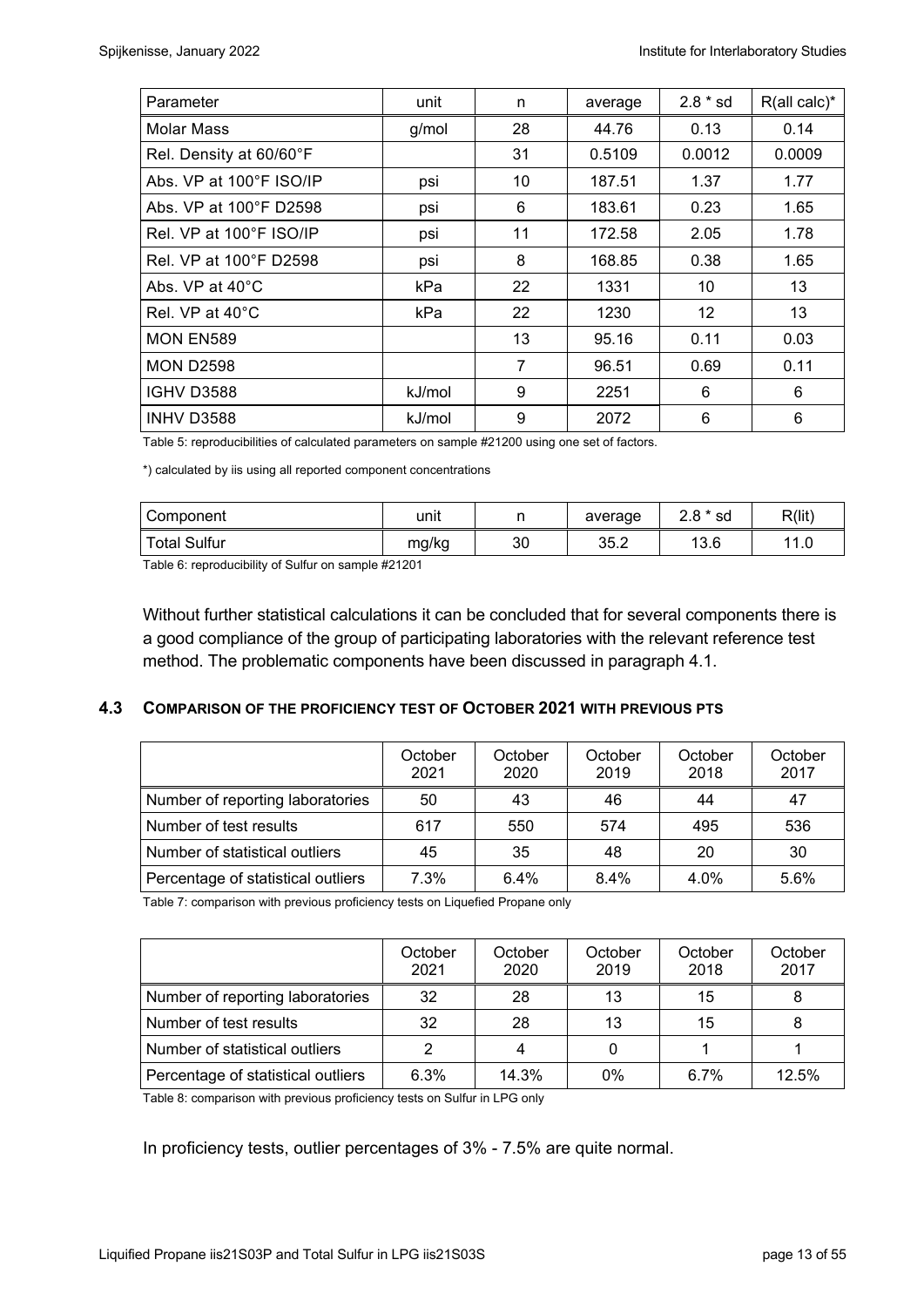The performance of the determinations of the proficiency tests was compared against the requirements of the reference test methods. The conclusions are given in the following tables.

| Component   | October<br>2021          | October<br>2020          | October<br>2019 | October<br>2018 | October<br>2017 |
|-------------|--------------------------|--------------------------|-----------------|-----------------|-----------------|
| Ethane      | $+/-$                    | $+$                      | $\ddot{}$       | $++$            | $++$            |
| Propane     | $++$                     | $^{\mathrm{+}}$          | $^{\mathrm{+}}$ | $++$            | $++$            |
| Propene     | $++$                     | $++$                     | $++$            | $++$            | $++$            |
| iso-Butane  | $\blacksquare$           | $\blacksquare$           | $\ddot{}$       | -               | $+/-$           |
| n-Butane    | $\overline{\phantom{a}}$ | $\blacksquare$           | $+/-$           | $- -$           | -               |
| 1-Butene    | $\ddot{}$                | --                       | $++$            | $\ddot{}$       | $++$            |
| iso-Butene  | $+$                      | $\overline{\phantom{a}}$ | $\ddot{}$       | $\ddot{}$       | $++$            |
| n-Pentane   | --                       | (--)                     | $+/-$           |                 |                 |
| iso-Pentane | n.e.                     | n.e.                     | n.a.            | n.a.            | n.a.            |

Table 9: comparison determinations on Liquefied Propane against the reference test methods

\*\*) results in brackets should be used with due care

| Component           | October                  | October                  | October | October        | October |
|---------------------|--------------------------|--------------------------|---------|----------------|---------|
|                     | 2021                     | 2020                     | 2019    | 2018           | 2017    |
| <b>Total Sulfur</b> | $\overline{\phantom{0}}$ | $\overline{\phantom{a}}$ |         | $\blacksquare$ |         |

Table 10: comparison determinations on Sulfur in LPG against the reference test method

The following performance categories were used:

- ++ : group performed much better than the reference test method
- + : group performed better than the reference test method
- +/- : group performance equals the reference test method
- : group performed worse than the reference test method
- -- : group performed much worse than the reference test method
- n.e. : not evaluated

#### **5 DISCUSSION**

The consensus values as determined in this PT are compared with the average values from the homogeneity testing by EffecTech (Uttoxeter, United Kingdom) in the following table. From this comparison it is clear that the consensus values as determined in this PT are in line with the values as determined during the preparation of the gas cylinders.

| Parameter  | EffecTech<br>in %mol/mol | Average PT<br>in %mol/mol | <b>Difference</b><br>in %mol/mol | z-score |
|------------|--------------------------|---------------------------|----------------------------------|---------|
| Ethane     | 0.504                    | 0.449                     | 0.054                            | 0.79    |
| Propane    | 94.466                   | 94.306                    | 0.160                            | 0.11    |
| Propene    | 0.633                    | 0.626                     | 0.007                            | 0.09    |
| iso-Butane | 1.981                    | 2.044                     | $-0.063$                         | $-0.81$ |
| n-Butane   | 1.348                    | 1.399                     | $-0.051$                         | $-0.89$ |
| 1-Butene   | 0.182                    | 0.188                     | $-0.005$                         | $-0.23$ |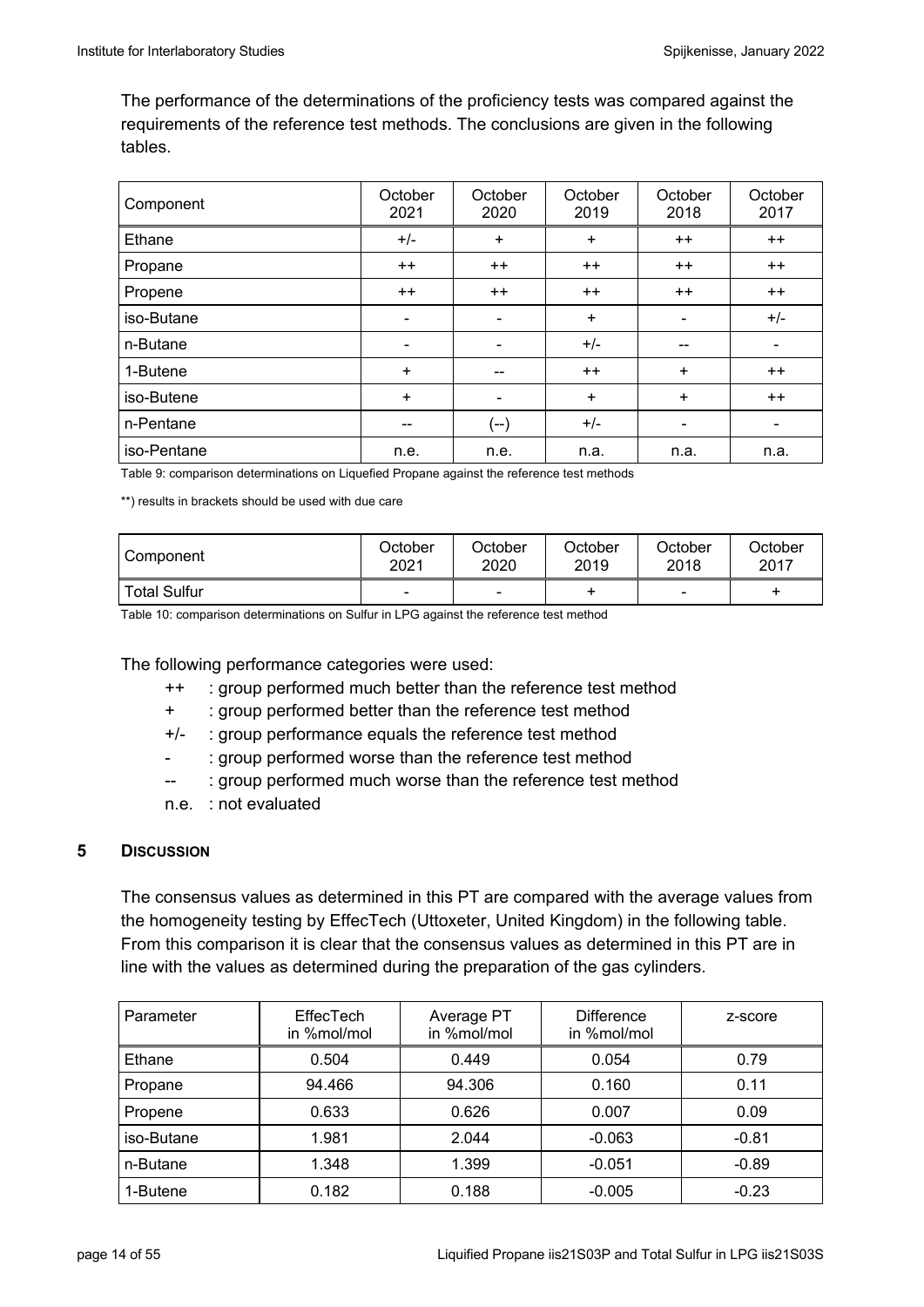| l Parameter  | <b>EffecTech</b><br>in %mol/mol | Average PT<br>in %mol/mol | Difference<br>in %mol/mol | z-score |
|--------------|---------------------------------|---------------------------|---------------------------|---------|
| l iso-Butene | 0.126                           | 0.127                     | $-0.001$                  | $-0.07$ |
| l n-Pentane  | 0.760                           | 0.798                     | $-0.037$                  | $-1.22$ |

Table 11: comparison of consensus values with values determined by EffecTech

In principle no additional variation should be introduced when applying a calculation on the reported component concentrations. However, in practice a significant additional uncertainty is added in most cases. See the differences between the values from the test results as reported by the participating laboratories (each using its own calculation procedure) and the values as calculated by iis using one calculation procedure for each set of laboratory test results (see table 5).

Different test methods for the calculation of the Vapor Pressure do exist. Specification EN589 refers to ISO8973 for the calculation of Vapor Pressure. In ISO8973 (identical to IP432) the Vapor Pressure is calculated from the mole fraction per component and a Vapor Pressure factor of that component. In ASTM D2598 the Vapor Pressure is calculated from the liquid volume percentage per component and a Vapor Pressure factor of that component. For the MON, the calculation in Annex B from specification EN589 is used by iis on a molar basis, while ASTM D2598 describes the calculation of MON on a liquid volume basis. Also, the selection of the tables for the component factors to be used for the calculations may cause additional uncertainty.

It is remarkable to see that the results for Vapor Pressure from the ASTM D2598 calculation are significantly lower than the results from the ISO8973/IP432 calculation. The observed difference is caused by a difference in the VP factor of Ethane. ASTM (Subcommittee D02.H) commented (lit. 13):

"*The vapor pressure of ethane in D2598 was revised a few times prior to 2002. The current value, 611 psi, has remained the same for the last ten years. The revision of ethane was done because components in LPG blends do not necessarily behave as ideal gases. In particular, properties of ethane and ethylene appear to differ from ideality. Factors for these two components have been modified from 'ideal gas' values to make the calculated vapor pressure results more closely approximate actual measured vapor pressures of LPG blends. (i.e. D1267). Chapter 2 of Fuels and Lubricants Handbook (George Totten, © 2003), states that calculated vapor pressure were found to be biased high relative to experimental vapor pressure measured by D1267 for high ethane samples in earlier versions of D2598*".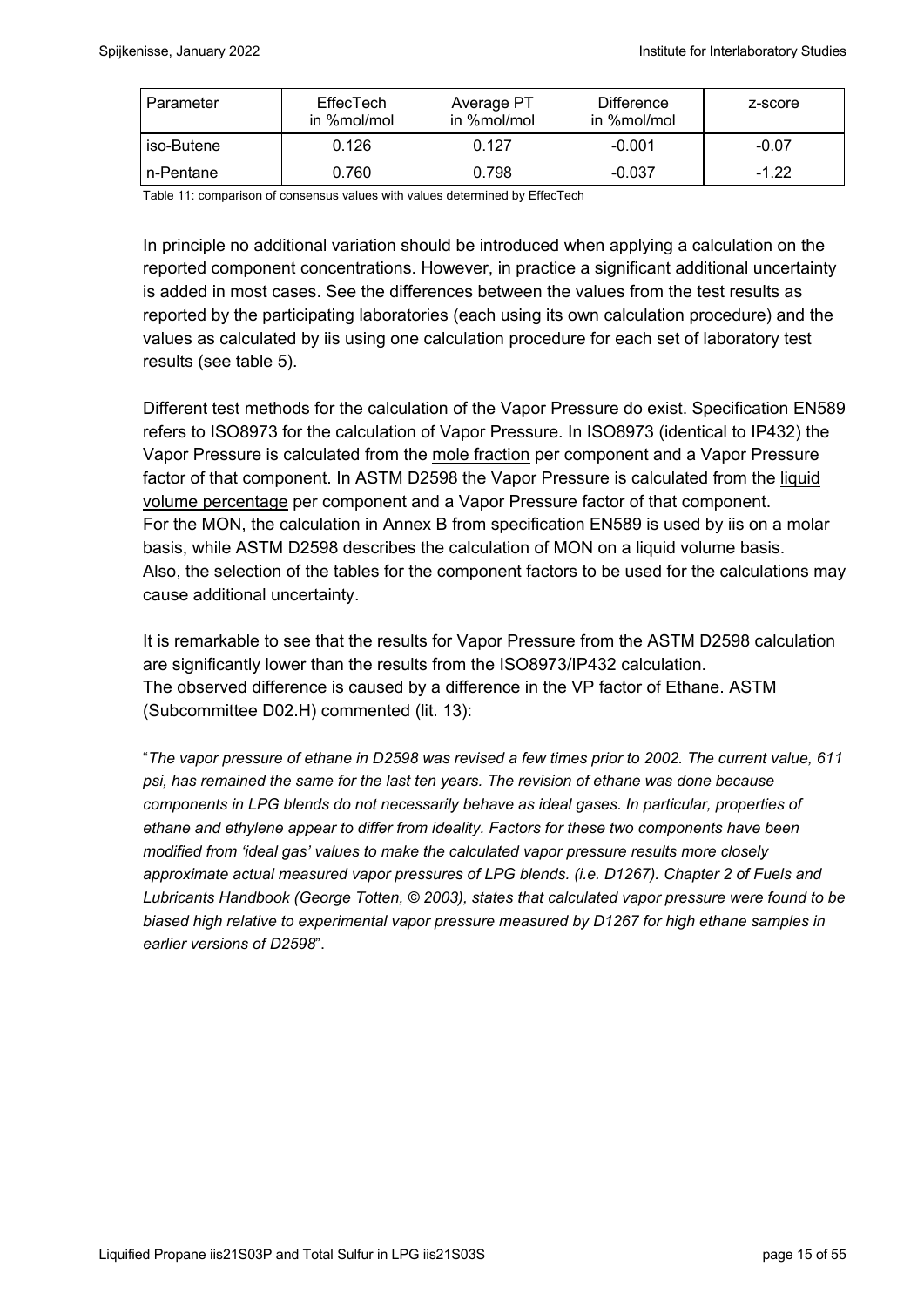#### **APPENDIX 1**

Total of reported (normalized) hydrocarbon composition test results; results in %mol/mol

|      | $10$ ial of Toponica (Homilalizca) |                 | <u>11981008100110011Iposition tost results, results in 7011Iol/11Iol</u> |
|------|------------------------------------|-----------------|--------------------------------------------------------------------------|
| lab  | method                             | iis calculated  | remarks                                                                  |
| 150  | D2163                              | 100.01          |                                                                          |
| 171  | D2163                              | 99.99           |                                                                          |
| 315  | D2163                              | 100.00          |                                                                          |
| 317  | D2163                              | 100.00          |                                                                          |
| 323  | D2163                              | 100.01          |                                                                          |
| 328  | D2163                              | 100.00          |                                                                          |
| 333  | D2163                              | 100.00          |                                                                          |
| 334  | D2163                              | 100.00          |                                                                          |
| 335  |                                    | 100.00          |                                                                          |
|      | D2163                              |                 |                                                                          |
| 347  | D2163                              | 100.00          |                                                                          |
| 352  | EN27941                            | 100.06          |                                                                          |
| 360  | EN27941                            | 100.00          |                                                                          |
| 381  | EN27941                            | 100.00          |                                                                          |
| 444  | D2163                              | 100.00          |                                                                          |
| 445  | D2163                              | 100.00          |                                                                          |
| 467  | D2163                              | 99.99           |                                                                          |
| 495  | D2163                              | 100.00          |                                                                          |
| 496  | D2163                              | 100.00          |                                                                          |
| 508  | D2163                              | 100.00          |                                                                          |
| 529  |                                    | -----           |                                                                          |
| 562  |                                    | -----           |                                                                          |
| 754  | D2163                              | 100.00          |                                                                          |
| 861  | D2163                              | 100.00          |                                                                          |
| 868  | D2163                              | 100.00          |                                                                          |
|      |                                    |                 |                                                                          |
| 970  |                                    | -----           |                                                                          |
| 994  | D2163                              | 99.98           |                                                                          |
| 1011 | <b>ISO7941</b>                     | 99.99           |                                                                          |
| 1016 | <b>ISO7941</b>                     | 100.00          |                                                                          |
| 1026 | ISO7941                            | 100.00          |                                                                          |
| 1040 | DIN51619                           | 100.49          | Not 100%                                                                 |
| 1109 | IP405                              | 100.00          |                                                                          |
| 1191 | <b>IP473</b>                       | 100.00          |                                                                          |
| 1213 | D2163                              | 100.02          |                                                                          |
| 1259 | EN27941                            | 99.90           |                                                                          |
| 1320 | D2163                              | 99.99           |                                                                          |
| 1345 | D2163                              | 100.00          |                                                                          |
| 1557 | EN27941                            | 100.00          |                                                                          |
| 1603 | In house                           | 99.04           | Not 100%, reported: Sample contains 0,9630 %mol/mol Helium               |
| 1634 | ISO7941                            | 100.00          |                                                                          |
| 1709 |                                    |                 |                                                                          |
| 1746 | D2163                              | 100.00<br>----- |                                                                          |
|      |                                    | 100.00          |                                                                          |
| 1776 | EN27941                            |                 |                                                                          |
| 1845 | D2163                              | 100.00          |                                                                          |
| 1882 | EN27941                            | 100.00          |                                                                          |
| 1941 | EN27941                            | 100.00          |                                                                          |
| 1978 | D2163                              | 100.00          |                                                                          |
| 1990 | <b>IP473</b>                       | 100.00          |                                                                          |
| 2124 | D2163                              | 100.00          |                                                                          |
| 6016 | GOST10679                          | 100.00          |                                                                          |
| 6018 | EN27941                            | 99.99           |                                                                          |
| 6193 |                                    | -----           |                                                                          |
| 6203 | EN27941                            | 100.00          |                                                                          |
| 6262 | D2163                              | 100.00          |                                                                          |
| 6285 | EN27941/ISO7941/DIN51619           | 100.00          |                                                                          |
| 6410 | D2163                              | 100.00          |                                                                          |
| 6411 |                                    | -----           |                                                                          |
|      |                                    |                 |                                                                          |
|      |                                    |                 |                                                                          |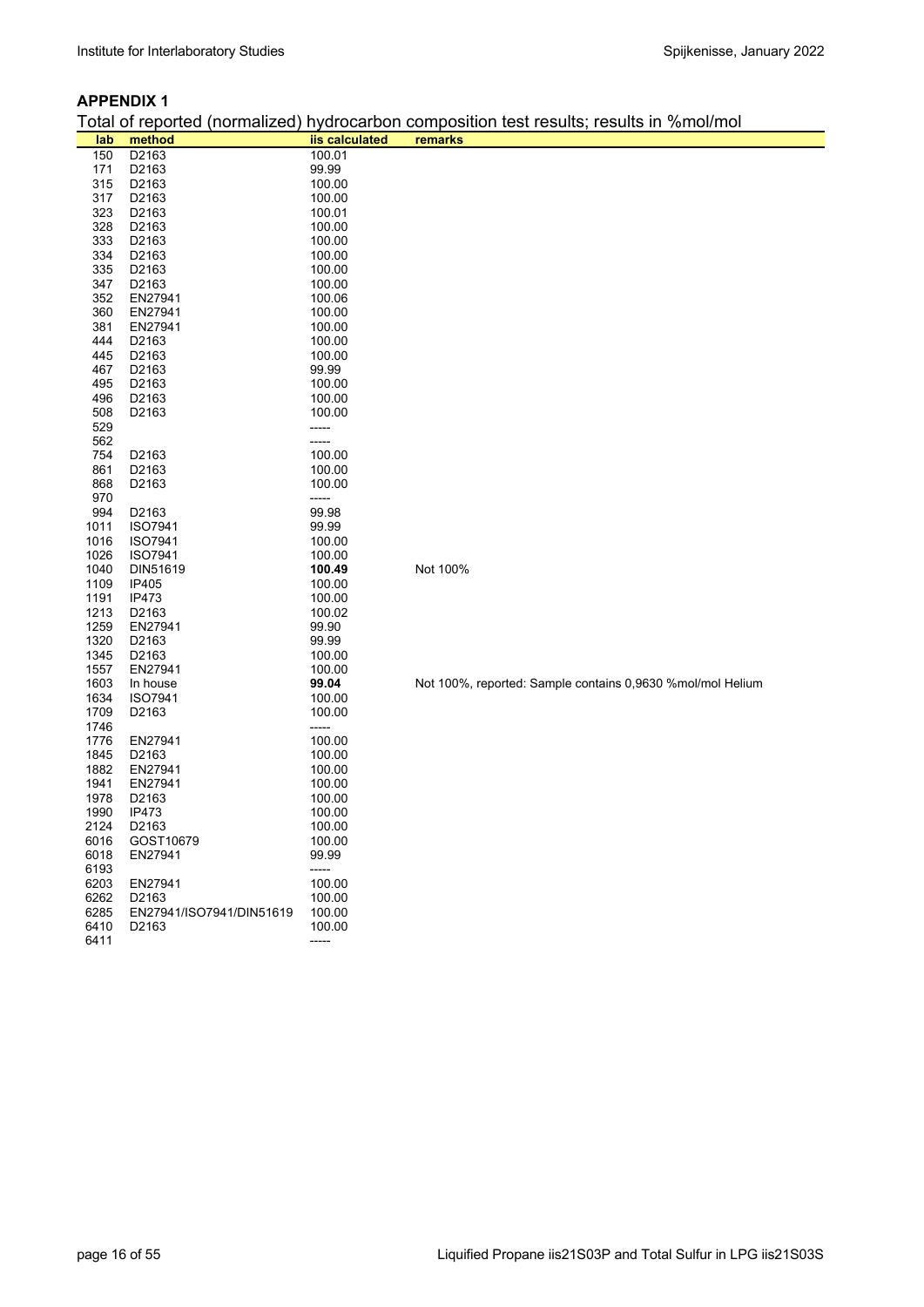# Determination of Ethane on sample #21200; results in %mol/mol

| lab  | method                   | value     | mark    | z(targ) | remarks                                |
|------|--------------------------|-----------|---------|---------|----------------------------------------|
| 150  | D2163                    | 0.47      |         | 0.30    |                                        |
| 171  | D2163                    | 0.52      |         | 1.03    |                                        |
| 315  | D2163                    | 0.45      |         | 0.01    |                                        |
| 317  | D2163                    | 0.45      |         | 0.01    |                                        |
| 323  | D2163                    | 0.44      |         | $-0.14$ |                                        |
| 328  | D2163                    | 0.44      |         | $-0.14$ |                                        |
| 333  | D2163                    | 0.45      |         | 0.01    |                                        |
| 334  | D2163                    | 0.45      |         | 0.01    |                                        |
| 335  | D2163                    | 0.48      |         | 0.45    |                                        |
| 347  | D2163                    | 0.351     |         | $-1.44$ |                                        |
| 352  | EN27941                  | 0.5176    | C       | 1.00    | first reported 0.9911                  |
| 360  | EN27941                  | 0.43      |         | $-0.28$ |                                        |
| 381  | EN27941                  | 0.493     |         | 0.64    |                                        |
| 444  | D2163                    | 0.440     |         | $-0.14$ |                                        |
| 445  | D2163                    |           |         | $-0.82$ |                                        |
|      |                          | 0.393     |         |         |                                        |
| 467  | D <sub>2</sub> 163       | 0.37      | ex      | $-1.16$ | see paragraph 4.1                      |
| 495  | D2163                    | 0.454     |         | 0.07    |                                        |
| 496  | D2163                    | 0.447     |         | $-0.03$ |                                        |
| 508  | D2163                    | 0.29925   |         | $-2.20$ |                                        |
| 529  |                          | -----     |         | -----   |                                        |
| 562  |                          | -----     |         |         |                                        |
| 754  | D <sub>2</sub> 163       | 0.432     |         | $-0.25$ |                                        |
| 861  | D2163                    | 0.462     |         | 0.18    |                                        |
| 868  | D2163                    | 0.458     |         | 0.13    |                                        |
| 970  |                          | -----     |         | -----   |                                        |
| 994  | D2163                    | 0.4429    |         | $-0.09$ |                                        |
| 1011 | <b>ISO7941</b>           | 0.59      |         | 2.06    |                                        |
| 1016 | ISO7941                  | 0.462     |         | 0.18    |                                        |
| 1026 | <b>ISO7941</b>           | 0.51946   | С       | 1.03    | first reported 0.9977                  |
| 1040 | DIN51619                 | 0.47      | ex      | 0.30    | see paragraph 4.1                      |
| 1109 | IP405                    | 0.48      |         | 0.45    |                                        |
| 1191 | <b>IP473</b>             | 0.47089   |         | 0.31    |                                        |
| 1213 | D2163                    | 0.52      | ex, C   | 1.03    | first reported 0.01. See paragraph 4.1 |
| 1259 | EN27941                  | 0.6       |         | 2.20    |                                        |
| 1320 | D2163                    | 0.47      |         | 0.30    |                                        |
| 1345 |                          | 0.426     |         | $-0.34$ |                                        |
|      | D <sub>2</sub> 163       |           |         |         |                                        |
| 1557 | EN27941                  | 0.494     |         | 0.65    |                                        |
| 1603 | In house                 | 0.4347    | ex      | $-0.21$ | see paragraph 4.1                      |
| 1634 | <b>ISO7941</b>           | 0.48      |         | 0.45    |                                        |
| 1709 | D2163                    | 0.418241  |         | $-0.46$ |                                        |
| 1746 |                          | -----     |         | -----   |                                        |
| 1776 | EN27941                  | 0.408     |         | $-0.61$ |                                        |
| 1845 | D <sub>2</sub> 163       | 0.371     |         | -1.15   |                                        |
| 1882 | EN27941                  | 0.4392    |         | -0.15   |                                        |
| 1941 | EN27941                  | 0.442     |         | $-0.11$ |                                        |
| 1978 | D <sub>2</sub> 163       | 0.4995    |         | 0.73    |                                        |
| 1990 | IP473                    | 0.458     |         | 0.13    |                                        |
| 2124 | D2163                    | 0.5141    |         | 0.95    |                                        |
| 6016 | GOST10679                | 0.4589    |         | 0.14    |                                        |
| 6018 | EN27941                  | 0.4823    |         | 0.48    |                                        |
| 6193 |                          | -----     |         | -----   |                                        |
| 6203 | EN27941                  | 0.27      |         | $-2.62$ |                                        |
| 6262 | D2163                    | 0.2684    |         | $-2.65$ |                                        |
| 6285 | EN27941/ISO7941/DIN51619 | 0.43      |         | $-0.28$ |                                        |
| 6410 | D2163                    | 0.6801    | R(0.05) | 3.37    |                                        |
| 6411 |                          | -----     |         | -----   |                                        |
|      |                          |           |         |         |                                        |
|      | normality                | not OK    |         |         |                                        |
|      |                          | 45        |         |         |                                        |
|      | n                        |           |         |         |                                        |
|      | outliers                 | $1 + 4ex$ |         |         |                                        |
|      | mean $(n)$               | 0.4494    |         |         |                                        |
|      | st.dev. $(n)$            | 0.06478   |         |         |                                        |
|      | R(calc.)                 | 0.1814    |         |         |                                        |
|      | st.dev.(D2163:14)        | 0.06837   |         |         |                                        |
|      | R(D2163:14)              | 0.1914    |         |         |                                        |
|      | compare                  |           |         |         |                                        |
|      | R(EN27941:93(liq))       | 0.2976    |         |         |                                        |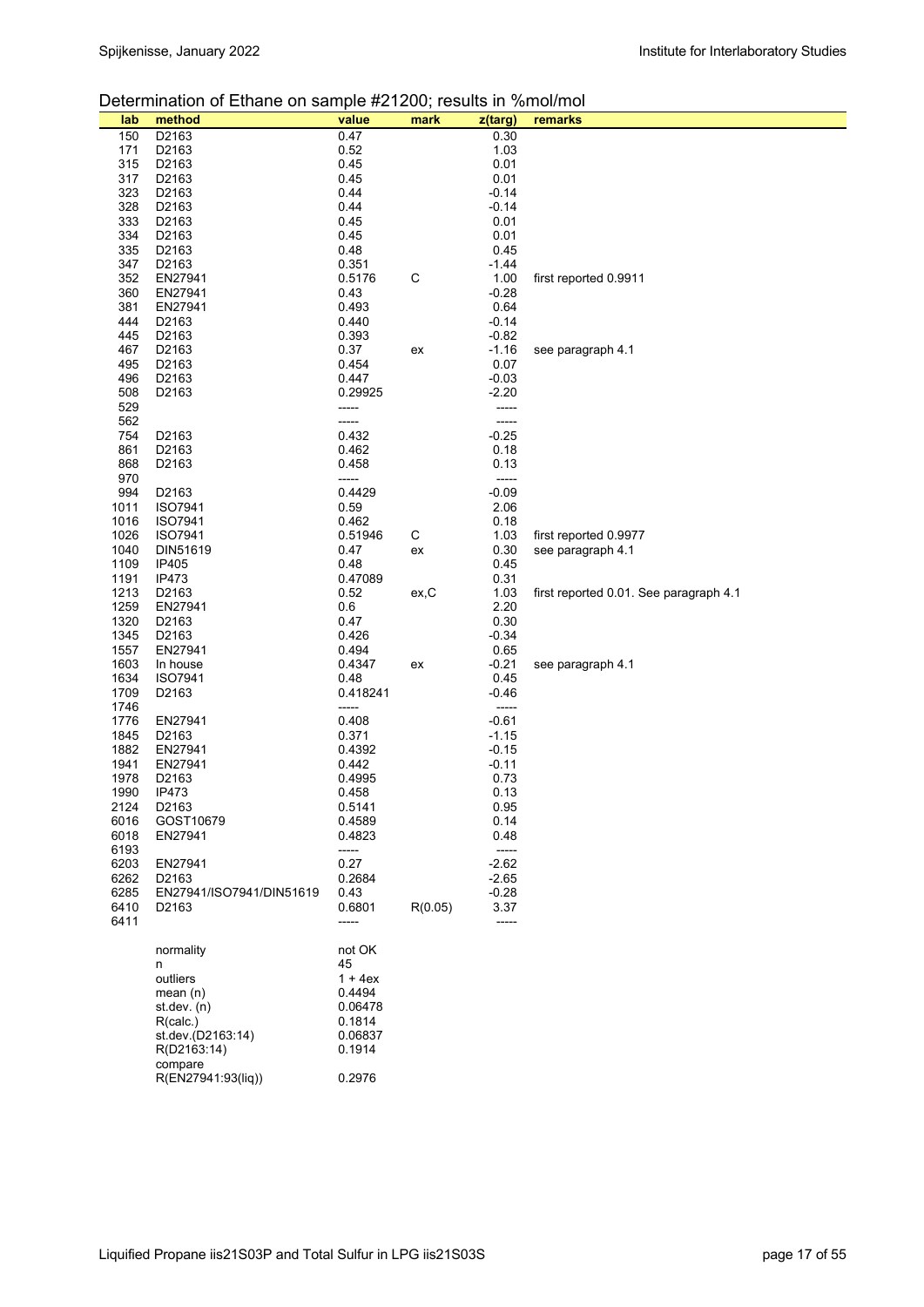

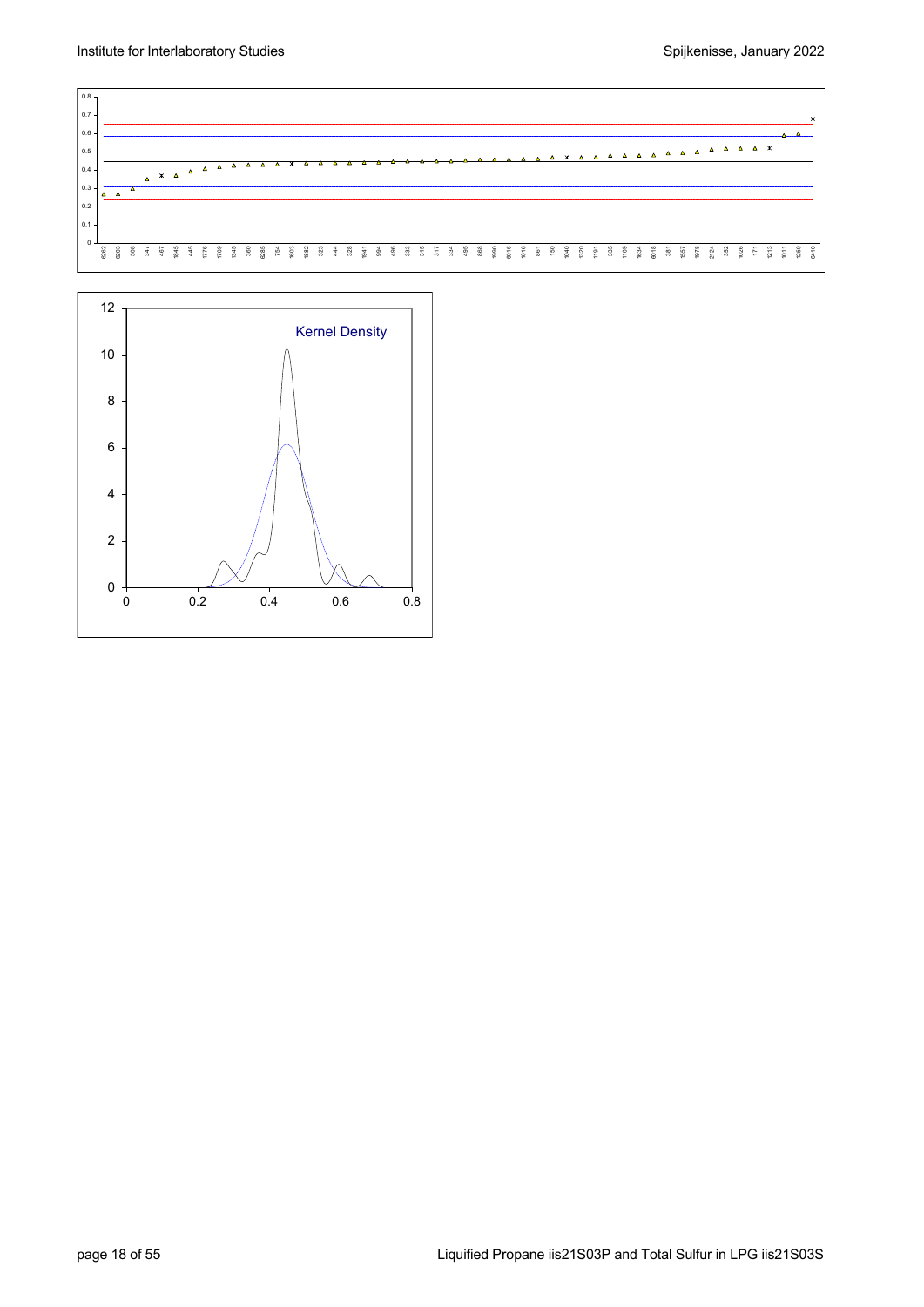# Determination of Propane on sample #21200; results in %mol/mol

| lab  | method                   | value     | mark        | z(targ) | remarks                                 |
|------|--------------------------|-----------|-------------|---------|-----------------------------------------|
| 150  | D2163                    | 94.44     |             | 0.09    |                                         |
| 171  | D2163                    | 94.17     |             | $-0.09$ |                                         |
| 315  | D2163                    | 94.39     |             | 0.06    |                                         |
| 317  | D2163                    | 94.58     |             | 0.18    |                                         |
| 323  | D2163                    | 94.36     |             | 0.04    |                                         |
| 328  | D2163                    | 94.79     |             | 0.32    |                                         |
| 333  | D2163                    | 94.26     |             | $-0.03$ |                                         |
| 334  | D2163                    | 94.41     |             | 0.07    |                                         |
| 335  | D2163                    | 94.53     |             | 0.15    |                                         |
| 347  | D2163                    | 94.565    |             | 0.17    |                                         |
| 352  | EN27941                  | 93.8481   | C           | $-0.31$ | first reported 93.0854                  |
| 360  | EN27941                  | 94.07     |             | $-0.16$ |                                         |
| 381  | EN27941                  | 94.43     |             | 0.08    |                                         |
| 444  | D2163                    | 94.072    |             | $-0.16$ |                                         |
| 445  | D <sub>2</sub> 163       | 94.097    |             | $-0.14$ |                                         |
| 467  | D <sub>2</sub> 163       | 95.69     | ex          | 0.92    | see paragraph 4.1                       |
| 495  | D <sub>2</sub> 163       | 94.364    |             | 0.04    |                                         |
| 496  | D2163                    | 94.317    |             | 0.01    |                                         |
| 508  | D2163                    | 93.23387  |             | $-0.72$ |                                         |
| 529  |                          | -----     |             | -----   |                                         |
| 562  |                          |           |             | -----   |                                         |
| 754  | D2163                    | 94.541    |             | 0.16    |                                         |
| 861  | D2163                    | 94.358    |             | 0.03    |                                         |
| 868  | D2163                    | 94.308    |             | 0.00    |                                         |
| 970  |                          | -----     |             | -----   |                                         |
| 994  | D2163                    | 94.0514   |             | $-0.17$ |                                         |
| 1011 | ISO7941                  | 94.59     |             | 0.19    |                                         |
| 1016 | <b>ISO7941</b>           | 94.373    |             | 0.04    |                                         |
| 1026 | ISO7941                  | 94.2275   | $\mathsf C$ | $-0.05$ | first reported 93.7940                  |
| 1040 | DIN51619                 | 95.29     | ex          | 0.66    | see paragraph 4.1                       |
| 1109 | IP405                    | 94.40     |             | 0.06    |                                         |
| 1191 | <b>IP473</b>             | 94.44227  |             | 0.09    |                                         |
| 1213 | D2163                    | 92.98     | ex,C        | $-0.88$ | first reported 56.10. See paragraph 4.1 |
| 1259 | EN27941                  | 93.9      |             | $-0.27$ |                                         |
| 1320 | D2163                    | 94.41     |             | 0.07    |                                         |
| 1345 | D2163                    | 93.503    |             | $-0.54$ |                                         |
| 1557 | EN27941                  | 94.340    |             | 0.02    |                                         |
| 1603 | In house                 | 93.5120   | ex          | $-0.53$ | see paragraph 4.1                       |
| 1634 | <b>ISO7941</b>           | 94.40     |             | 0.06    |                                         |
| 1709 | D2163                    | 94.275832 |             | $-0.02$ |                                         |
| 1746 |                          | -----     |             | -----   |                                         |
| 1776 | EN27941                  | 94.174    |             | $-0.09$ |                                         |
| 1845 | D <sub>2</sub> 163       | 94.051    |             | $-0.17$ |                                         |
| 1882 | EN27941                  | 94.2640   |             | $-0.03$ |                                         |
| 1941 | EN27941                  | 94.421    |             | 0.08    |                                         |
| 1978 | D2163                    | 94.7372   |             | 0.29    |                                         |
| 1990 | IP473                    | 94.339    |             | 0.02    |                                         |
| 2124 | D <sub>2</sub> 163       | 94.4923   |             | 0.12    |                                         |
| 6016 | GOST10679                | 94.3855   |             | 0.05    |                                         |
| 6018 | EN27941                  | 94.7680   |             | 0.31    |                                         |
| 6193 |                          | -----     |             | -----   |                                         |
| 6203 | EN27941                  | 94.46     |             | 0.10    |                                         |
| 6262 | D2163                    | 94.1027   |             | $-0.14$ |                                         |
| 6285 | EN27941/ISO7941/DIN51619 | 94.39     |             | 0.06    |                                         |
| 6410 | D2163                    | 94.4577   |             | 0.10    |                                         |
| 6411 |                          | -----     |             | -----   |                                         |
|      |                          |           |             |         |                                         |
|      | normality                | not OK    |             |         |                                         |
|      | n                        | 46        |             |         |                                         |
|      | outliers                 | $0 + 4ex$ |             |         |                                         |
|      | mean $(n)$               | 94.3063   |             |         |                                         |
|      | st.dev. (n)              | 0.28771   |             |         |                                         |
|      | R(calc.)                 | 0.8056    |             |         |                                         |
|      | st.dev.(D2163:14)        | 1.49949   |             |         |                                         |
|      | R(D2163:14)              | 4.1986    |             |         |                                         |
|      | compare                  |           |             |         |                                         |
|      | R(EN27941:93(liq))       | 1.0146    |             |         |                                         |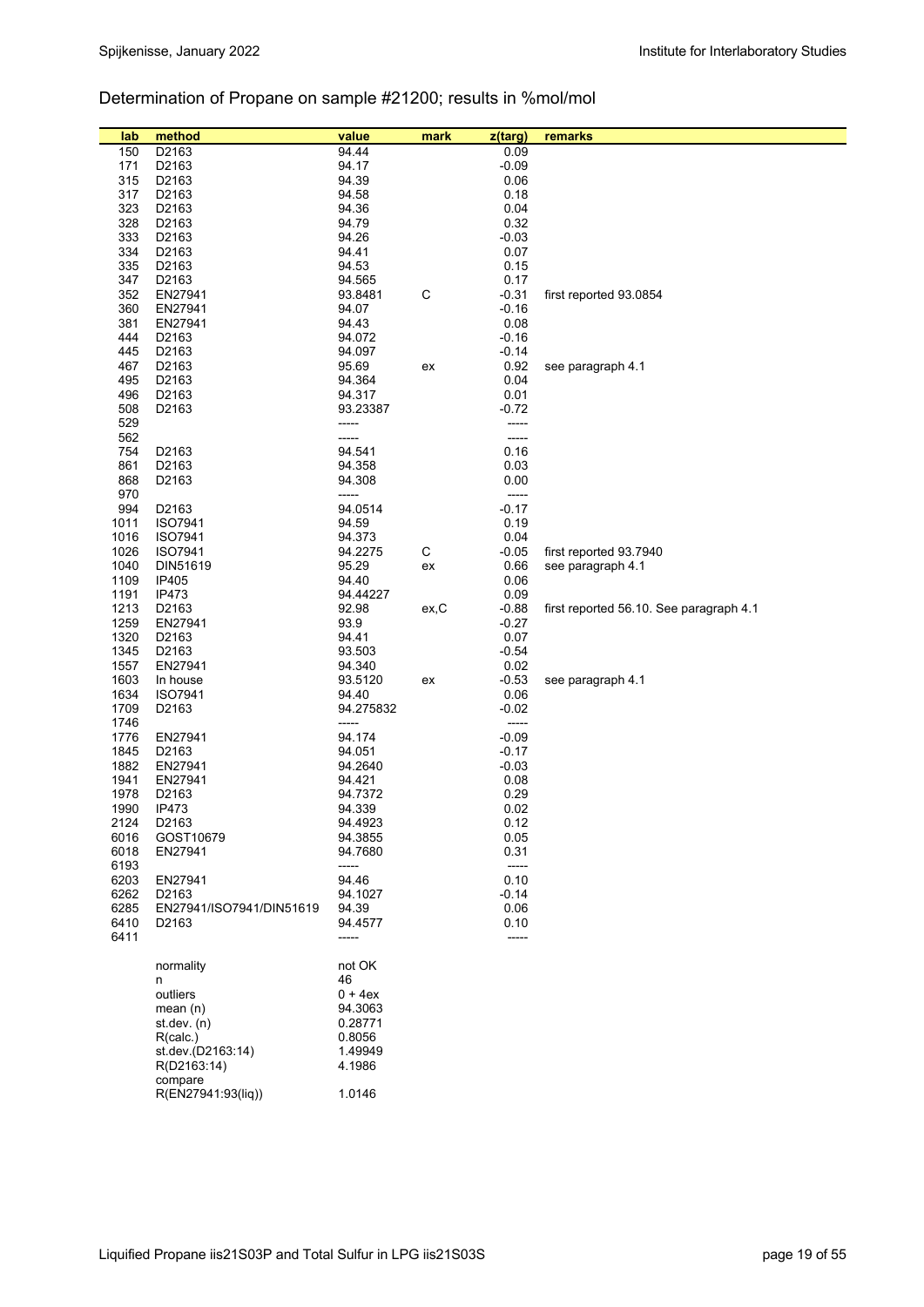

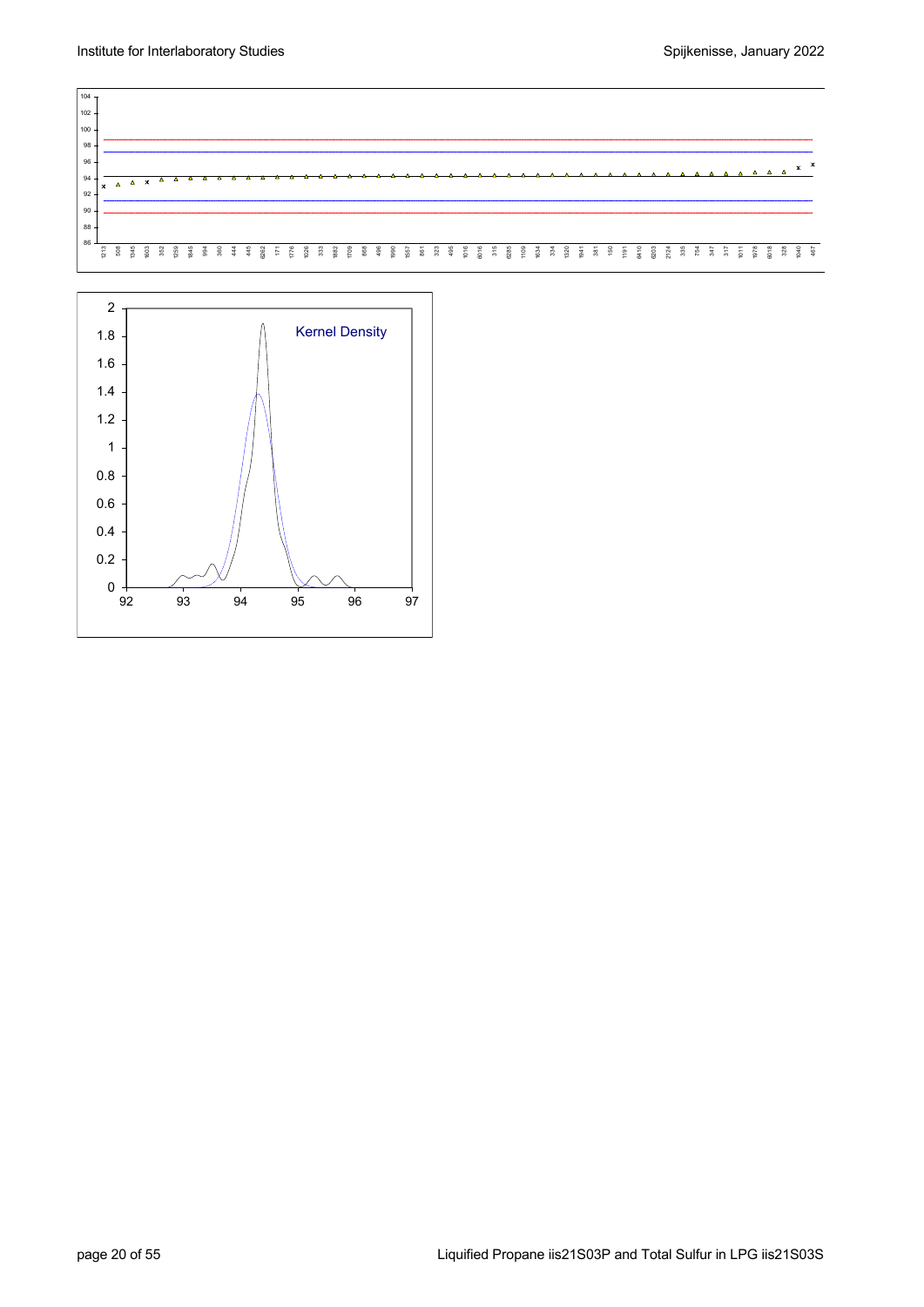# Determination of Propene on sample #21200; results in %mol/mol

| lab  | method                        | value          | mark        | z(targ)        | remarks                                        |
|------|-------------------------------|----------------|-------------|----------------|------------------------------------------------|
| 150  | D2163                         | 0.61           |             | $-0.21$        |                                                |
| 171  | D2163                         | 0.61           |             | $-0.21$        |                                                |
| 315  | D2163                         | 0.62           |             | $-0.07$        |                                                |
| 317  | D2163                         | 0.61           |             | $-0.21$        |                                                |
| 323  | D2163                         | 0.61           |             | $-0.21$        |                                                |
| 328  | D2163                         | 0.58           |             | $-0.61$        |                                                |
| 333  | D2163                         | 0.63           |             | 0.06           |                                                |
| 334  | D2163                         | 0.62           |             | $-0.07$        |                                                |
| 335  | D2163                         | 0.61           |             | $-0.21$        |                                                |
| 347  | D2163                         | 0.605          |             | $-0.28$        |                                                |
| 352  | EN27941                       | 0.6135         | C           | $-0.16$        | first reported 0.6549                          |
| 360  | EN27941                       | 0.69           |             | 0.86           |                                                |
| 381  | EN27941                       | 0.646          |             | 0.27           |                                                |
| 444  | D2163                         | 0.662          |             | 0.49           |                                                |
| 445  | D2163                         | 0.654          |             | 0.38           |                                                |
| 467  | D2163                         | 0.50           | R(0.01)     | $-1.68$        |                                                |
| 495  | D <sub>2</sub> 163            | 0.630          |             | 0.06           |                                                |
| 496  | D2163                         | 0.630          |             | 0.06           |                                                |
| 508  | D2163                         | 1.35003        |             | 9.70           |                                                |
|      |                               |                | C, R(0.01)  |                | first reported 0.85003                         |
| 529  |                               | -----<br>----- |             | -----<br>----- |                                                |
| 562  |                               |                |             |                |                                                |
| 754  | D2163                         | 0.596          |             | $-0.40$        |                                                |
| 861  | D2163                         | 0.629          |             | 0.05           |                                                |
| 868  | D2163                         | 0.633          |             | 0.10           |                                                |
| 970  |                               | -----          |             | $---$          |                                                |
| 994  | D2163                         | 0.6178         |             | $-0.10$        |                                                |
| 1011 | ISO7941                       | 0.64           |             | 0.19           |                                                |
| 1016 | <b>ISO7941</b>                | 0.632          |             | 0.09           |                                                |
| 1026 | ISO7941                       | 0.6356         | $\mathsf C$ | 0.13           | first reported 0.6573                          |
| 1040 | DIN51619                      | 0.63           | ex          | 0.06           | see paragraph 4.1                              |
| 1109 | IP405                         | 0.63           |             | 0.06           |                                                |
| 1191 | <b>IP473</b>                  | 0.62803        |             | 0.03           |                                                |
| 1213 | D2163                         | 0.62           | ex, C       | $-0.07$        | first reported Not Detected. See paragraph 4.1 |
| 1259 | EN27941                       | 1.0            | R(0.01)     | 5.01           |                                                |
| 1320 | D2163                         | 0.62           |             | $-0.07$        |                                                |
| 1345 | D2163                         | 0.647          |             | 0.29           |                                                |
| 1557 | EN27941                       | 0.640          |             | 0.19           |                                                |
| 1603 | In house                      | 0.5976         | ex          | $-0.37$        | see paragraph 4.1                              |
| 1634 | ISO7941                       | 0.63           |             | 0.06           |                                                |
| 1709 | D2163                         | 0.621588       |             | $-0.05$        |                                                |
| 1746 |                               | -----          |             | -----          |                                                |
| 1776 | EN27941                       | 0.615          |             | $-0.14$        |                                                |
| 1845 | D2163                         | 0.614          |             | $-0.15$        |                                                |
| 1882 | EN27941                       | 0.6530         |             | 0.37           |                                                |
| 1941 | EN27941                       | 0.608          |             | $-0.24$        |                                                |
| 1978 | D2163                         | 0.6169         |             | $-0.12$        |                                                |
| 1990 | IP473                         | 0.624          |             | $-0.02$        |                                                |
| 2124 | D2163                         | 0.6350         |             | 0.13           |                                                |
| 6016 | GOST10679                     | 0.6193         |             | $-0.08$        |                                                |
| 6018 | EN27941                       | 0.6069         |             | $-0.25$        |                                                |
| 6193 |                               | -----          |             | $-----$        |                                                |
| 6203 | EN27941                       | 0.57           |             | $-0.74$        |                                                |
| 6262 | D2163                         | 0.6962         |             | 0.95           |                                                |
| 6285 | EN27941/ISO7941/DIN51619      | 0.61           |             | $-0.21$        |                                                |
| 6410 | D2163                         | 0.5089         | R(0.01)     | $-1.56$        |                                                |
| 6411 |                               | -----          |             | -----          |                                                |
|      |                               |                |             |                |                                                |
|      | normality                     | not OK         |             |                |                                                |
|      | n                             | 43             |             |                |                                                |
|      | outliers                      | $4 + 3ex$      |             |                |                                                |
|      | mean $(n)$                    | 0.6256         |             |                |                                                |
|      | st.dev. (n)                   | 0.02339        |             |                |                                                |
|      | R(calc.)                      | 0.0655         |             |                |                                                |
|      | st.dev.(D2163:14)             | 0.07468        |             |                |                                                |
|      | R(D2163:14)                   | 0.2091         |             |                |                                                |
|      | compare<br>R(EN27941:93(liq)) | 0.2126         |             |                |                                                |
|      |                               |                |             |                |                                                |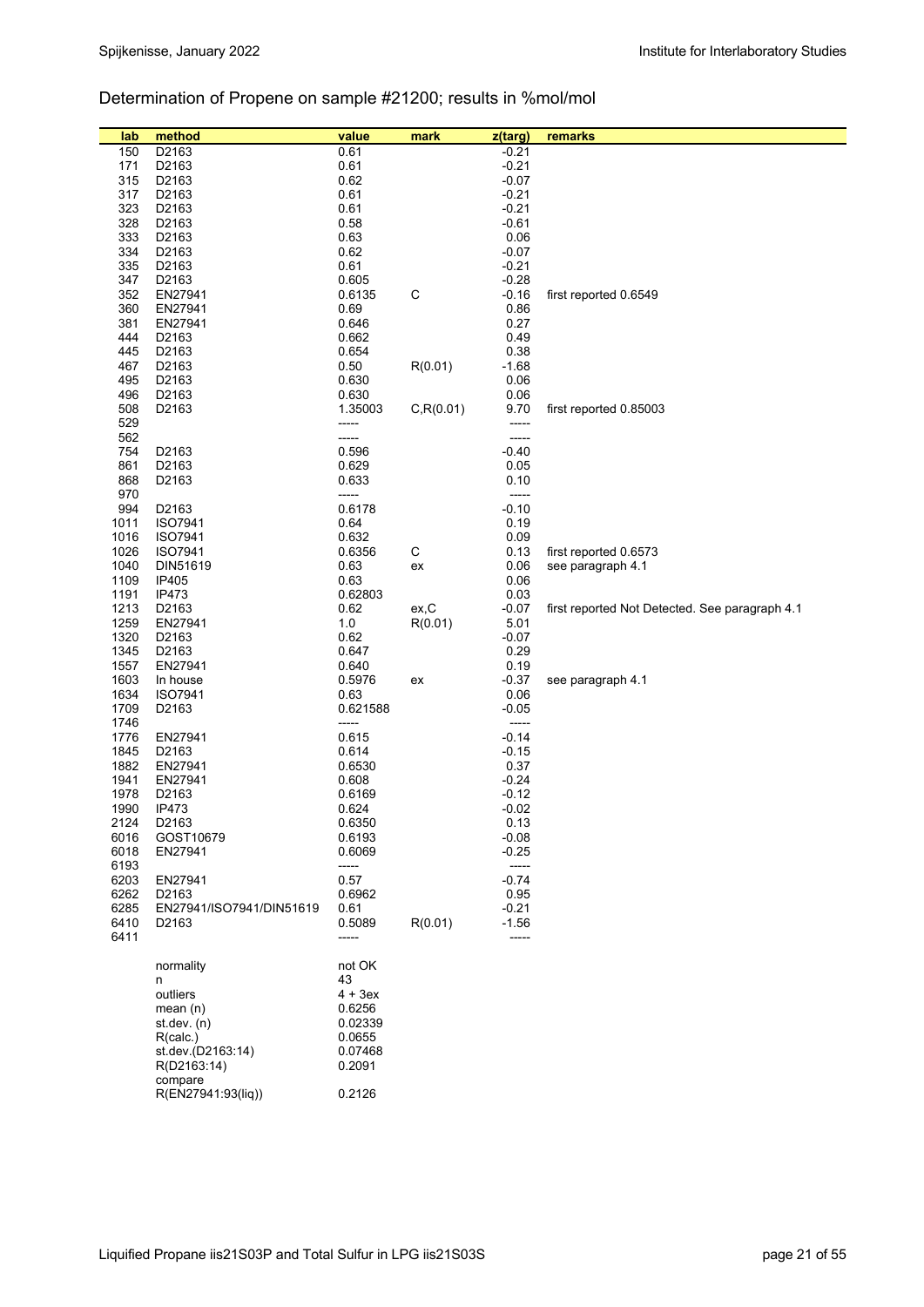

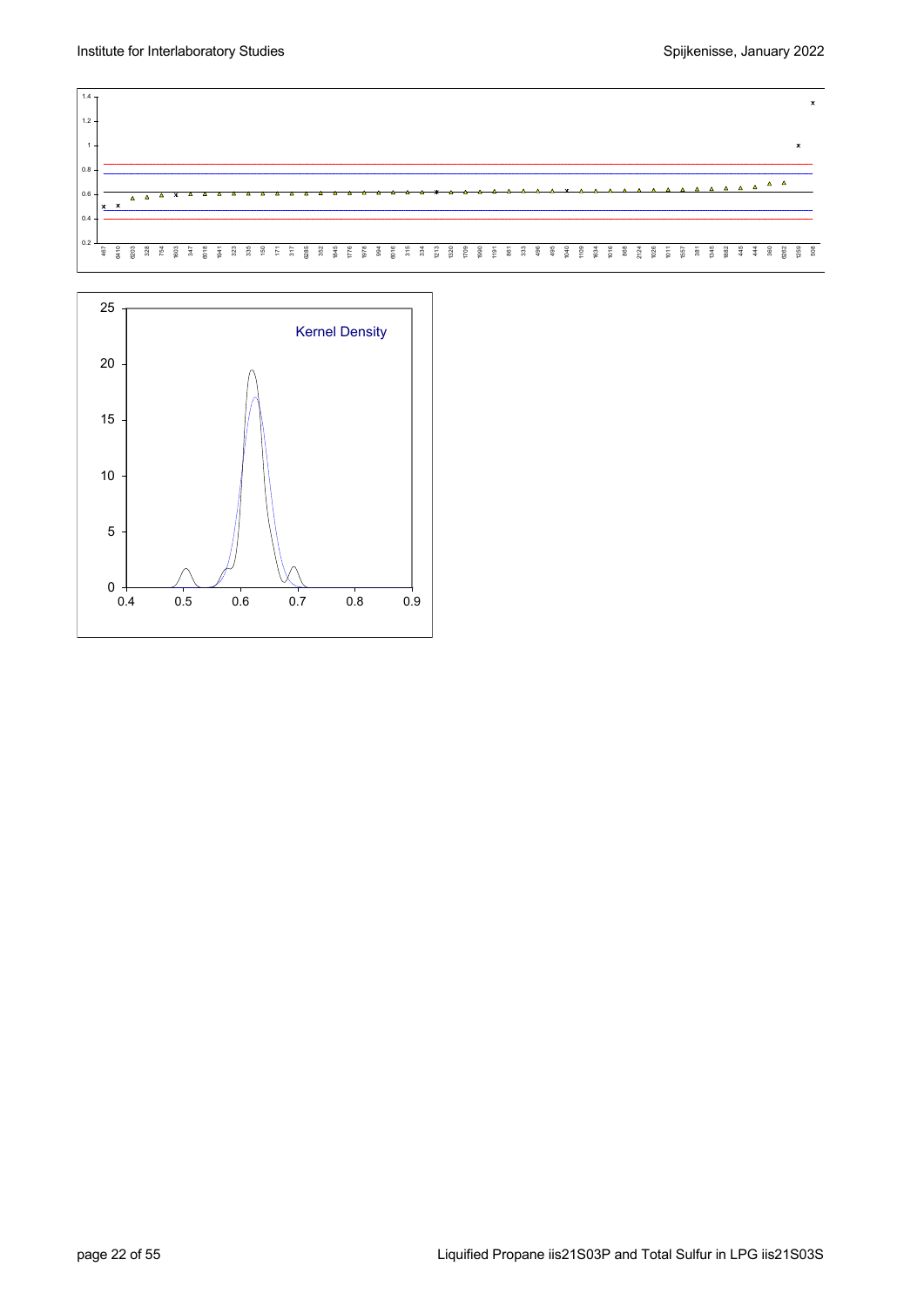# Determination of iso-Butane on sample #21200; results in %mol/mol

| lab          | method                   | value           | mark        | z(targ)          | remarks               |
|--------------|--------------------------|-----------------|-------------|------------------|-----------------------|
| 150          | D2163                    | 1.82            |             | $-2.86$          |                       |
| 171          | D2163                    | 2.08            |             | 0.46             |                       |
| 315          | D2163                    | 2.03            |             | $-0.18$          |                       |
| 317          | D2163                    | 1.96            |             | $-1.07$          |                       |
| 323          | D2163                    | 2.06            |             | 0.20             |                       |
| 328          | D2163                    | 1.89            |             | $-1.96$          |                       |
| 333          | D2163                    | 2.08            |             | 0.46             |                       |
| 334          | D2163                    | 2.02            |             | $-0.31$          |                       |
| 335          | D2163                    | 1.98            |             | $-0.82$          |                       |
| 347          | D2163                    | 2.02            |             | $-0.31$          |                       |
| 352          | EN27941                  | 2.2746          | C           | 2.94             | first reported 2.2367 |
| 360          | EN27941                  | 2.11            |             | 0.84             |                       |
| 381          | EN27941                  | 1.982           |             | $-0.79$          |                       |
| 444          | D2163                    | 2.142           |             | 1.25             |                       |
| 445          | D <sub>2</sub> 163       | 2.123           |             | 1.01             |                       |
| 467          | D2163                    | 1.68            | R(0.05)     | $-4.64$          |                       |
| 495          | D <sub>2</sub> 163       | 2.041           |             | $-0.04$          |                       |
| 496          | D2163                    | 2.071           |             | 0.34             |                       |
| 508          | D2163                    | 2.16682         |             | 1.56             |                       |
| 529          |                          | -----           |             | -----            |                       |
| 562          |                          | -----           |             | -----            |                       |
| 754          | D2163                    | 1.971           |             | $-0.93$          |                       |
| 861          | D2163                    | 2.044           |             | 0.00             |                       |
| 868          | D2163                    | 2.062           |             | 0.23             |                       |
| 970          |                          | -----           |             | -----            |                       |
| 994          | D2163                    | 2.1031          |             | 0.75             |                       |
| 1011         | ISO7941                  | 1.85            |             | $-2.47$          |                       |
| 1016         | ISO7941                  | 2.029           |             | $-0.19$          |                       |
| 1026         | ISO7941                  | 2.0469          | $\mathsf C$ | 0.04             | first reported 2.0720 |
| 1040         | DIN51619                 | 1.93            | ex          | $-1.45$          | see paragraph 4.1     |
| 1109         | IP405                    | 1.99            |             | $-0.69$          |                       |
| 1191         | <b>IP473</b>             | 2.00695         |             | $-0.47$          |                       |
| 1213         | D2163                    | 2.54            | C, R(0.01)  | 6.32             | first reported 0.06   |
| 1259         | EN27941                  | 1.9             |             | $-1.84$          |                       |
| 1320         | D2163                    | 2.03            |             | $-0.18$          |                       |
| 1345         | D2163                    | 2.243           |             | 2.54             |                       |
| 1557         | EN27941                  | 2.006           |             | $-0.49$          |                       |
| 1603         | In house                 | 1.9920          | ex          | $-0.66$          | see paragraph 4.1     |
| 1634         | ISO7941                  | 2.03            |             | $-0.18$          |                       |
| 1709         | D2163                    | 2.104330        |             | 0.77             |                       |
| 1746         |                          | -----           |             | -----            |                       |
| 1776         | EN27941                  | 2.127           |             | 1.06             |                       |
| 1845         | D2163                    | 2.198           |             | 1.96             |                       |
| 1882         | EN27941                  | 2.0769          |             | 0.42             |                       |
| 1941         | EN27941                  | 2.025           |             | $-0.24$          |                       |
| 1978         | D2163                    | 1.8905          |             | $-1.96$          |                       |
| 1990         | <b>IP473</b>             | 2.057           |             | 0.16             |                       |
| 2124         | D2163                    | 1.9666          |             | $-0.99$          |                       |
| 6016         | GOST10679                | 2.0337          |             | $-0.13$          |                       |
| 6018         | EN27941                  | 1.8751<br>----- |             | $-2.15$<br>----- |                       |
| 6193<br>6203 | EN27941                  | 2.20            |             | 1.99             |                       |
| 6262         | D2163                    | 2.2248          |             | 2.30             |                       |
| 6285         | EN27941/ISO7941/DIN51619 | 2.06            |             | 0.20             |                       |
| 6410         | D2163                    | 2.0281          |             | $-0.20$          |                       |
| 6411         |                          | -----           |             | -----            |                       |
|              |                          |                 |             |                  |                       |
|              | normality                | OK              |             |                  |                       |
|              | n                        | 46              |             |                  |                       |
|              | outliers                 | $2 + 2ex$       |             |                  |                       |
|              | mean $(n)$               | 2.0441          |             |                  |                       |
|              | st.dev. (n)              | 0.09970         |             |                  |                       |
|              | R(calc.)                 | 0.2792          |             |                  |                       |
|              | st.dev.(D2163:14)        | 0.07844         |             |                  |                       |
|              | R(D2163:14)              | 0.2196          |             |                  |                       |
|              | compare                  |                 |             |                  |                       |
|              | R(EN27941:93(liq))       | 0.3849          |             |                  |                       |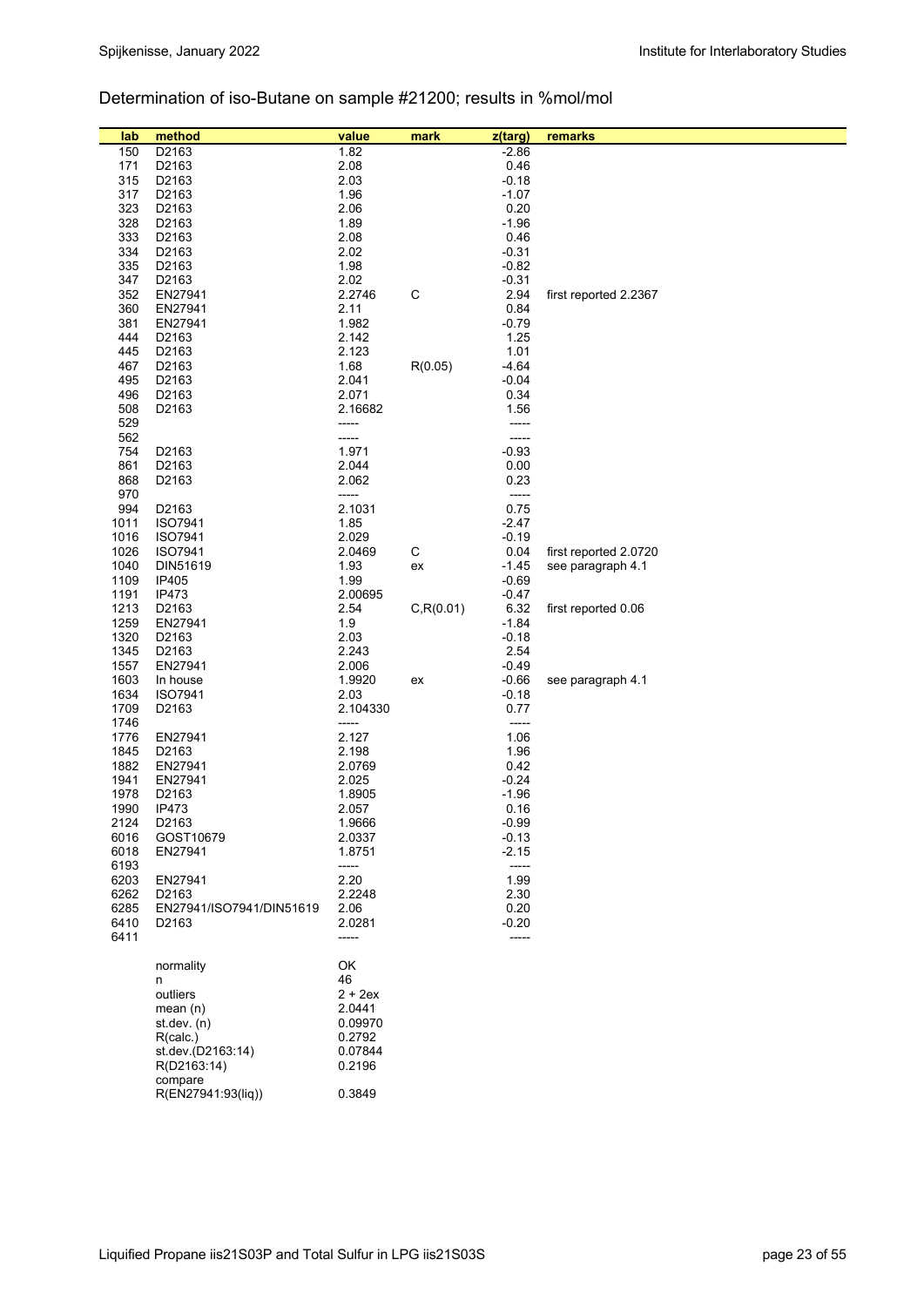

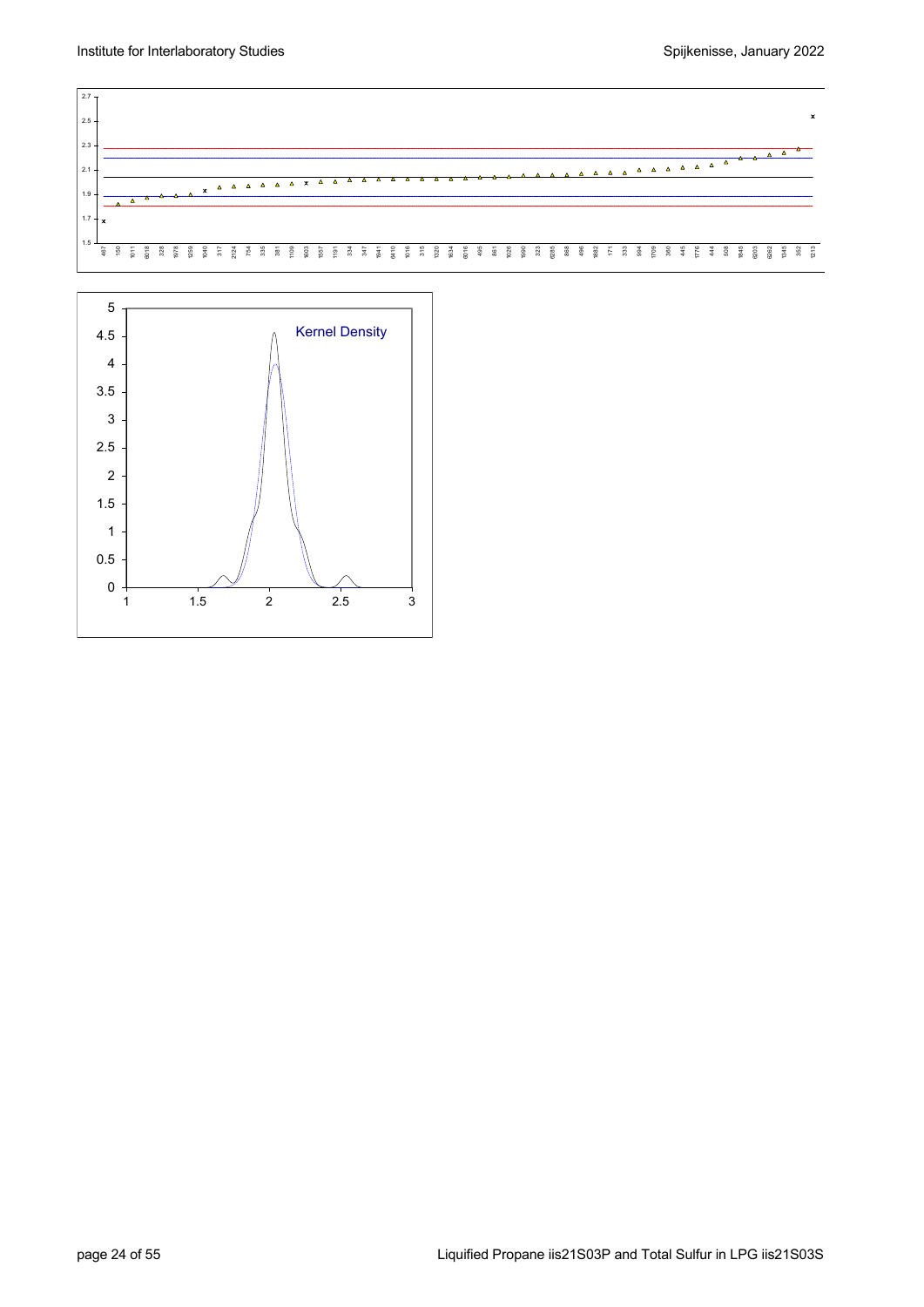# Determination of n-Butane on sample #21200; results in %mol/mol

| lab          | method                   | value            | mark        | z(targ)         | remarks                                  |
|--------------|--------------------------|------------------|-------------|-----------------|------------------------------------------|
| 150          | D2163                    | 1.23             |             | $-2.96$         |                                          |
| 171          | D2163                    | 1.44             |             | 0.71            |                                          |
| 315          | D2163                    | 1.40             |             | 0.01            |                                          |
| 317          | D2163                    | 1.36             |             | $-0.69$         |                                          |
| 323          | D2163                    | 1.42             |             | 0.36            |                                          |
| 328          | D2163                    | 1.30             |             | $-1.74$         |                                          |
| 333          | D2163                    | 1.44             |             | 0.71            |                                          |
| 334          | D2163                    | 1.39             |             | $-0.16$         |                                          |
| 335          | D2163                    | 1.36             |             | $-0.69$         |                                          |
| 347          | D2163                    | 1.379            |             | $-0.35$         |                                          |
| 352          | EN27941                  | 1.4927           | C           | 1.64            | first reported 1.4969                    |
| 360          | EN27941                  | 1.45             |             | 0.89            |                                          |
| 381          | EN27941                  | 1.377            |             | $-0.39$         |                                          |
| 444          | D <sub>2</sub> 163       | 1.487            |             | 1.54            |                                          |
| 445          | D <sub>2</sub> 163       | 1.442            |             | 0.75            |                                          |
| 467          | D2163                    | 1.08             | R(0.01)     | $-5.58$         |                                          |
| 495          | D2163                    | 1.391            |             | $-0.14$         |                                          |
| 496          | D2163                    | 1.422            |             | 0.40            |                                          |
| 508          | D2163                    | 1.51436          | C           | 2.01            | first reported 2.14364                   |
| 529          |                          | -----            |             | -----<br>-----  |                                          |
| 562          |                          | -----            |             |                 |                                          |
| 754          | D2163<br>D2163           | 1.378<br>1.405   |             | $-0.37$<br>0.10 |                                          |
| 861<br>868   | D2163                    | 1.417            |             |                 |                                          |
| 970          |                          | -----            |             | 0.31<br>-----   |                                          |
| 994          | D2163                    | 1.4901           |             | 1.59            |                                          |
| 1011         | ISO7941                  | 1.20             |             | $-3.49$         |                                          |
| 1016         | ISO7941                  | 1.398            |             | $-0.02$         |                                          |
| 1026         | ISO7941                  | 1.4370           | $\mathsf C$ | 0.66            | first reported 1.4577                    |
| 1040         | DIN51619                 | 1.29             | ex          | $-1.91$         | see paragraph 4.1                        |
| 1109         | IP405                    | 1.41             |             | 0.19            |                                          |
| 1191         | <b>IP473</b>             | 1.36767          |             | $-0.55$         |                                          |
| 1213         | D2163                    | 1.92             | C, R(0.01)  | 9.11            | first reported 43.73                     |
| 1259         | EN27941                  | 1.3              |             | $-1.74$         |                                          |
| 1320         | D2163                    | 1.38             |             | $-0.34$         |                                          |
| 1345         | D2163                    | 2.036            | C, R(0.01)  | 11.14           | first reported 1.706                     |
| 1557         | EN27941                  | 1.407            |             | 0.14            |                                          |
| 1603         | In house                 | 1.3555           | ex, C       | $-0.77$         | first reported 1.6555. See paragraph 4.1 |
| 1634         | ISO7941                  | 1.41             |             | 0.19            |                                          |
| 1709         | D2163                    | 1.434948         |             | 0.62            |                                          |
| 1746         |                          | -----            |             | -----           |                                          |
| 1776         | EN27941                  | 1.478            |             | 1.38            |                                          |
| 1845         | D <sub>2</sub> 163       | 1.543            |             | 2.51            |                                          |
| 1882         | EN27941                  | 1.4217           |             | 0.39            |                                          |
| 1941         | EN27941                  | 1.409            |             | 0.17            |                                          |
| 1978         | D2163                    | 1.2802           |             | $-2.08$         |                                          |
| 1990<br>2124 | <b>IP473</b><br>D2163    | 1.407            |             | 0.14            |                                          |
| 6016         | GOST10679                | 1.3374<br>1.4022 |             | $-1.08$<br>0.05 |                                          |
| 6018         | EN27941                  | 1.2641           |             | $-2.36$         |                                          |
| 6193         |                          | -----            |             | -----           |                                          |
| 6203         | EN27941                  | 1.46             |             | 1.06            |                                          |
| 6262         | D <sub>2163</sub>        | 1.7107           | R(0.01)     | 5.45            |                                          |
| 6285         | EN27941/ISO7941/DIN51619 | 1.42             |             | 0.36            |                                          |
| 6410         | D2163                    | 1.4141           |             | 0.26            |                                          |
| 6411         |                          | -----            |             | -----           |                                          |
|              |                          |                  |             |                 |                                          |
|              | normality                | suspect          |             |                 |                                          |
|              | n                        | 44               |             |                 |                                          |
|              | outliers                 | $4 + 2ex$        |             |                 |                                          |
|              | mean $(n)$               | 1.3992           |             |                 |                                          |
|              | st. dev. (n)             | 0.07023          |             |                 |                                          |
|              | R(calc.)                 | 0.1966           |             |                 |                                          |
|              | st.dev.(D2163:14)        | 0.05716          |             |                 |                                          |
|              | R(D2163:14)              | 0.1601           |             |                 |                                          |
|              | compare                  |                  |             |                 |                                          |
|              | R(EN27941:93(liq))       | 0.3849           |             |                 |                                          |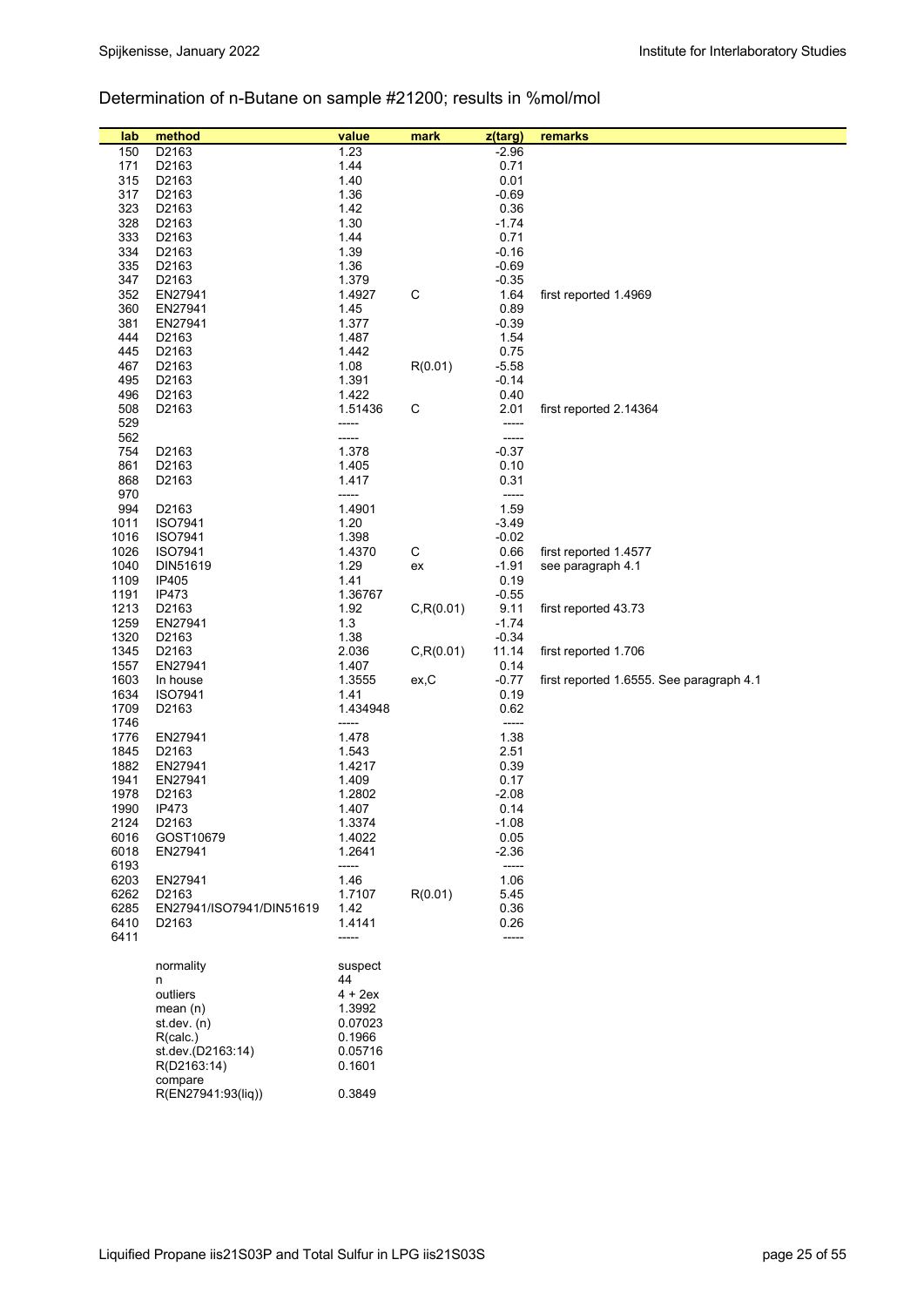

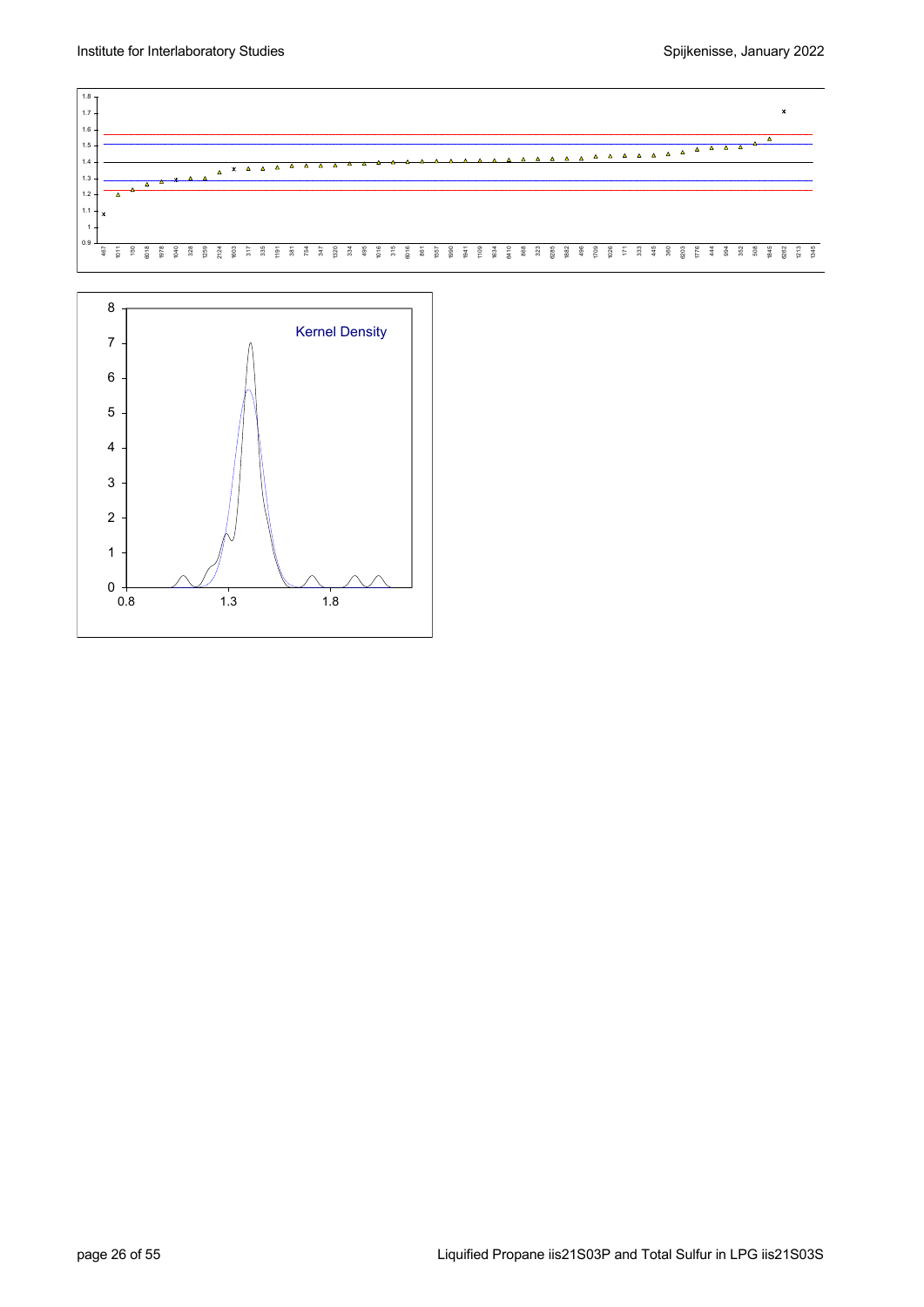# Determination of 1-Butene on sample #21200; results in %mol/mol

| lab          | method                        | value            | mark        | z(targ)         | remarks                     |
|--------------|-------------------------------|------------------|-------------|-----------------|-----------------------------|
| 150          | D2163                         | 0.164            | C           | $-1.02$         | first reported <0.01        |
| 171          | D2163                         | 0.19             |             | 0.11            |                             |
| 315          | D2163                         | 0.19             |             | 0.11            |                             |
| 317          | D2163                         | 0.17             |             | $-0.76$         |                             |
| 323          | D2163                         | 0.19             |             | 0.11            |                             |
| 328          | D2163                         | 0.17             |             | $-0.76$         |                             |
| 333          | D2163                         | 0.19             |             | 0.11            |                             |
| 334          | D2163                         | 0.19             |             | 0.11            |                             |
| 335          | D2163                         | 0.17             |             | $-0.76$         |                             |
| 347          | D2163                         | 0.186            |             | $-0.07$         |                             |
| 352          | EN27941                       | 0.1949           | C           | 0.32            | first reported 0.2965       |
| 360          | EN27941                       | 0.20             |             | 0.54            |                             |
| 381          | EN27941                       | 0.185            |             | $-0.11$         |                             |
| 444          | D <sub>2</sub> 163            | 0.203            |             | 0.67            |                             |
| 445          | D <sub>2</sub> 163            | 0.197            |             | 0.41            |                             |
| 467          | D2163                         | 0.14             | R(0.05)     | $-2.05$         |                             |
| 495          | D <sub>2</sub> 163            | 0.190            |             | 0.11            |                             |
| 496<br>508   | D2163<br>D2163                | 0.191<br>0.23722 | R(0.05)     | 0.15<br>2.15    |                             |
| 529          |                               | -----            |             | -----           |                             |
| 562          |                               | -----            |             | -----           |                             |
| 754          | D2163                         | 0.175            |             | $-0.54$         |                             |
| 861          | D2163                         | 0.186            |             | $-0.07$         |                             |
| 868          | D2163                         | 0.192            |             | 0.19            |                             |
| 970          |                               | -----            |             | -----           |                             |
| 994          | D2163                         | 0.2463           | R(0.05)     | 2.54            |                             |
| 1011         | ISO7941                       | 0.16             |             | $-1.19$         |                             |
| 1016         | ISO7941                       | 0.189            |             | 0.06            |                             |
| 1026         | ISO7941                       | 0.1871           | $\mathsf C$ | $-0.02$         | first reported 0.1893       |
| 1040         | DIN51619                      | 0.09             | ex          | $-4.21$         | see paragraph 4.1           |
| 1109         | IP405                         | 0.19             |             | 0.11            |                             |
| 1191         | <b>IP473</b>                  | 0.18238          |             | $-0.22$         |                             |
| 1213         | D2163                         | 0.26             | C, R(0.05)  | 3.13            | first reported Not Detected |
| 1259         | EN27941                       | 0.2              |             | 0.54            |                             |
| 1320         | D2163                         | 0.18             |             | $-0.32$         |                             |
| 1345         | D2163                         | 0.221            |             | 1.45            |                             |
| 1557         | EN27941                       | 0.194            |             | 0.28            |                             |
| 1603         | In house                      | 0.1744           | ex          | $-0.57$         | see paragraph 4.1           |
| 1634         | ISO7941                       | 0.18             |             | $-0.32$         |                             |
| 1709         | D2163                         | 0.194482         |             | 0.30            |                             |
| 1746         |                               | -----            |             | -----           |                             |
| 1776         | EN27941                       | 0.197            | C           | 0.41            | first reported 0.393        |
| 1845         | D2163                         | 0.208            |             | 0.89            |                             |
| 1882<br>1941 | EN27941<br>EN27941            | 0.1971<br>0.184  |             | 0.41<br>$-0.15$ |                             |
| 1978         | D <sub>2</sub> 163            | 0.1755           |             | $-0.52$         |                             |
| 1990         | IP473                         | 0.191            |             | 0.15            |                             |
| 2124         | D2163                         | 0.1807           |             | $-0.29$         |                             |
| 6016         | GOST10679                     | 0.1859           |             | $-0.07$         |                             |
| 6018         | EN27941                       | 0.1988           |             | 0.49            |                             |
| 6193         |                               | -----            |             | $-----$         |                             |
| 6203         | EN27941                       | 0.20             |             | 0.54            |                             |
| 6262         | D2163                         | 0.1801           |             | $-0.32$         |                             |
| 6285         | EN27941/ISO7941/DIN51619      | 0.19             |             | 0.11            |                             |
| 6410         | D2163                         | 0.1605           |             | $-1.17$         |                             |
| 6411         |                               | -----            |             | -----           |                             |
|              |                               |                  |             |                 |                             |
|              | normality                     | OK               |             |                 |                             |
|              | n                             | 44               |             |                 |                             |
|              | outliers                      | $4 + 2ex$        |             |                 |                             |
|              | mean $(n)$                    | 0.1875           |             |                 |                             |
|              | st.dev. (n)                   | 0.01222          |             |                 |                             |
|              | R(calc.)                      | 0.0342           |             |                 |                             |
|              | st.dev.(D2163:14)             | 0.02314          |             |                 |                             |
|              | R(D2163:14)                   | 0.0648           |             |                 |                             |
|              | compare<br>R(EN27941:93(liq)) | 0.1595           |             |                 |                             |
|              |                               |                  |             |                 |                             |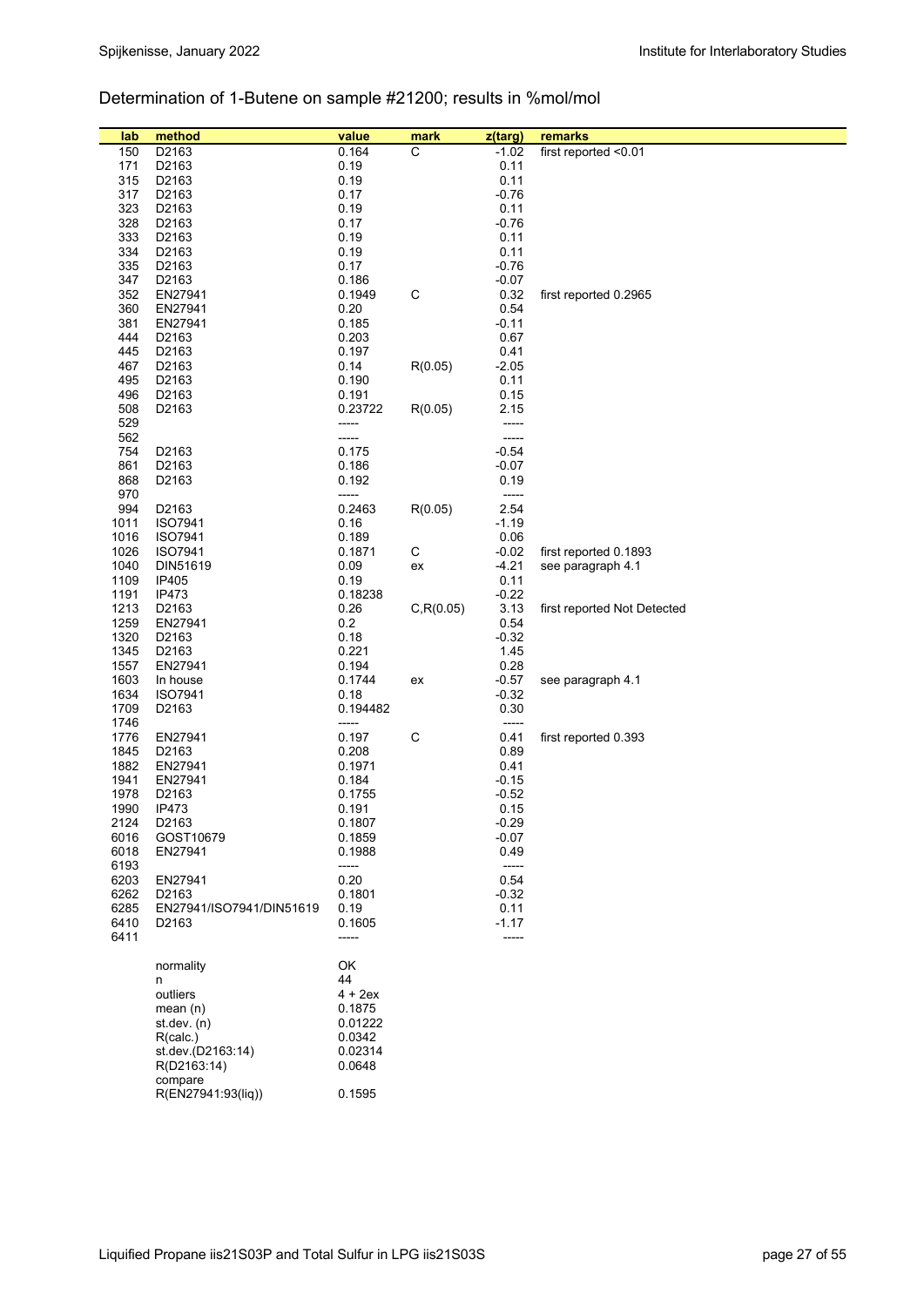

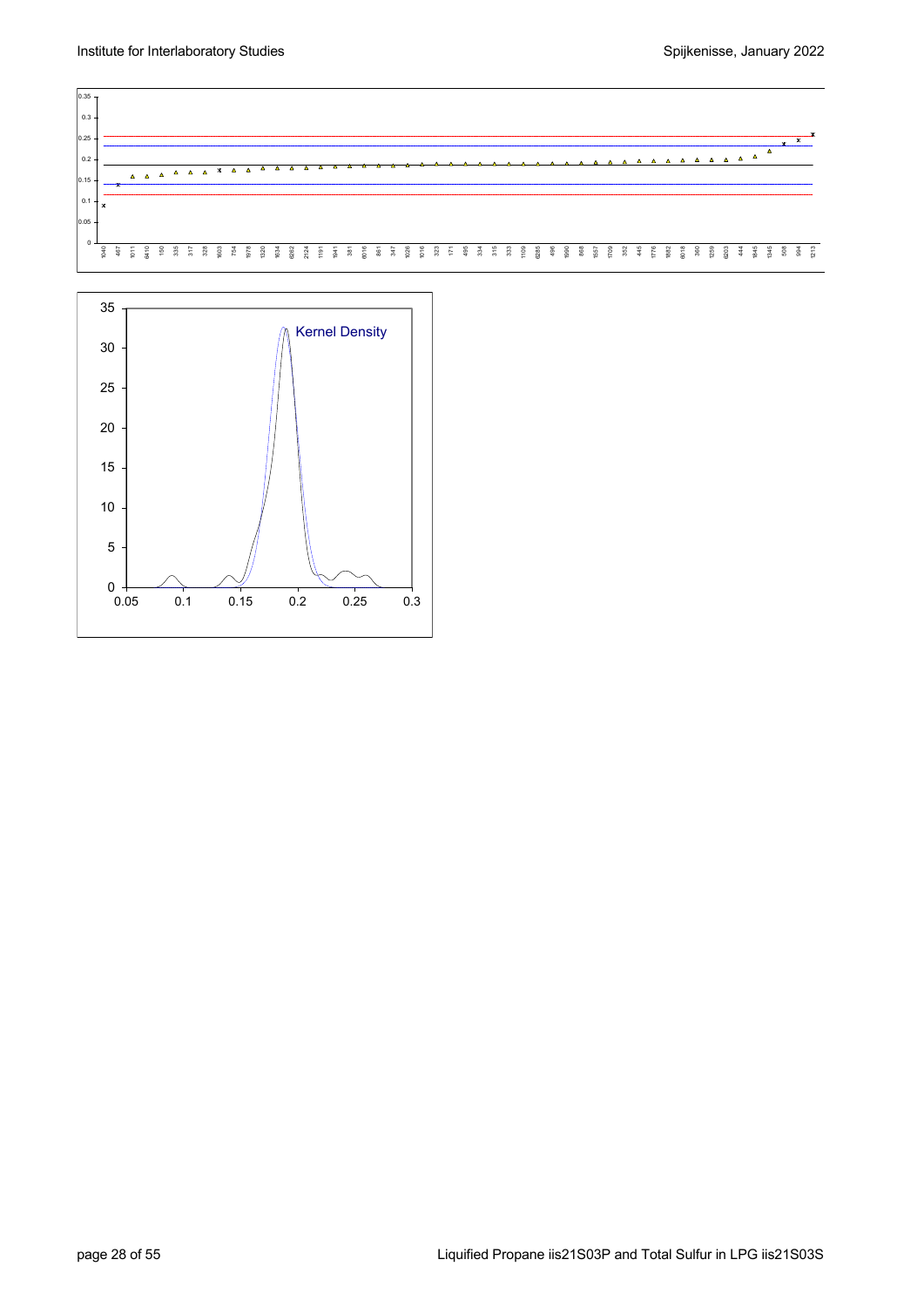# Determination of iso-Butene on sample #21200; results in %mol/mol

| lab          | method                   | value            | mark        | z(targ)         | remarks                     |
|--------------|--------------------------|------------------|-------------|-----------------|-----------------------------|
| 150          | D2163                    | 0.11             | С           | $-0.87$         | first reported <0.01        |
| 171          | D2163                    | 0.13             |             | 0.16            |                             |
| 315          | D2163                    | 0.13             |             | 0.16            |                             |
| 317          | D2163                    | 0.11             |             | $-0.87$         |                             |
| 323          | D2163                    | 0.13             |             | 0.16            |                             |
| 328          | D2163                    | 0.11             |             | $-0.87$         |                             |
| 333          | D2163                    | 0.13             |             | 0.16            |                             |
| 334          | D2163                    | 0.13             |             | 0.16            |                             |
| 335          | D2163                    | 0.12             |             | $-0.36$         |                             |
| 347          | D2163                    | 0.125            |             | $-0.10$         |                             |
| 352          | EN27941                  | 0.1281           | C           | 0.06            | first reported 0.2466       |
| 360          | EN27941                  | 0.14             |             | 0.67            |                             |
| 381          | EN27941                  | 0.125            |             | $-0.10$         |                             |
| 444          | D <sub>2</sub> 163       | 0.138            |             | 0.57            |                             |
| 445          | D <sub>2</sub> 163       | 0.133            |             | 0.31            |                             |
| 467          | D <sub>2</sub> 163       | 0.10             | ex          | $-1.39$         | see paragraph 4.1           |
| 495          | D <sub>2</sub> 163       | 0.130            |             | 0.16            |                             |
| 496          | D2163                    | 0.130            |             | 0.16            |                             |
| 508          | D2163                    | 0.30043          | C, R(0.01)  | 8.94            | first reported 0.17043      |
| 529<br>562   |                          | -----<br>-----   |             | -----<br>-----  |                             |
| 754          | D2163                    | 0.120            |             | $-0.36$         |                             |
| 861          | D2163                    | 0.127            |             | 0.00            |                             |
| 868          | D2163                    | 0.131            |             | 0.21            |                             |
| 970          |                          | -----            |             | -----           |                             |
| 994          | D2163                    | 0.1182           |             | $-0.45$         |                             |
| 1011         | ISO7941                  | 0.10             |             | $-1.39$         |                             |
| 1016         | ISO7941                  | 0.128            |             | 0.06            |                             |
| 1026         | ISO7941                  | 0.1220           | $\mathsf C$ | $-0.25$         | first reported 0.1233       |
| 1040         | DIN51619                 | 0.17             | ex          | 2.22            | see paragraph 4.1           |
| 1109         | IP405                    | 0.13             |             | 0.16            |                             |
| 1191         | <b>IP473</b>             | 0.12600          |             | $-0.05$         |                             |
| 1213         | D2163                    | 0.18             | C, R(0.01)  | 2.74            | first reported Not Detected |
| 1259         | EN27941                  | 0.1              |             | $-1.39$         |                             |
| 1320         | D2163                    | 0.12             |             | $-0.36$         |                             |
| 1345         | D2163                    | 0.138            |             | 0.57            |                             |
| 1557         | EN27941                  | 0.142            |             | 0.78            |                             |
| 1603         | In house                 | 0.1216           | ex          | $-0.27$         | see paragraph 4.1           |
| 1634         | <b>ISO7941</b>           | 0.12             |             | $-0.36$         |                             |
| 1709         | D2163                    | 0.133364         |             | 0.33            |                             |
| 1746         |                          | -----            |             | -----           |                             |
| 1776         | EN27941                  | 0.134            |             | 0.37            |                             |
| 1845         | D2163                    | 0.147            |             | 1.04            |                             |
| 1882         | EN27941                  | 0.1342           |             | 0.38            |                             |
| 1941         | EN27941                  | 0.124            |             | $-0.15$         |                             |
| 1978         | D2163                    | 0.1217           |             | $-0.27$         |                             |
| 1990         | IP473                    | 0.131            |             | 0.21            |                             |
| 2124         | D <sub>2</sub> 163       | 0.1245           |             | $-0.12$         |                             |
| 6016<br>6018 | GOST10679<br>EN27941     | 0.1247<br>0.1384 |             | $-0.11$<br>0.59 |                             |
| 6193         |                          | -----            |             | -----           |                             |
| 6203         | EN27941                  | 0.14             |             | 0.67            |                             |
| 6262         | D2163                    | 0.1592           |             | 1.66            |                             |
| 6285         | EN27941/ISO7941/DIN51619 | 0.12             |             | $-0.36$         |                             |
| 6410         | D2163                    | 0.1074           |             | $-1.00$         |                             |
| 6411         |                          | -----            |             | $-----$         |                             |
|              |                          |                  |             |                 |                             |
|              | normality                | suspect          |             |                 |                             |
|              | n                        | 45               |             |                 |                             |
|              | outliers                 | $2 + 3ex$        |             |                 |                             |
|              | mean $(n)$               | 0.1269           |             |                 |                             |
|              | st.dev. (n)              | 0.01145          |             |                 |                             |
|              | R(calc.)                 | 0.0321           |             |                 |                             |
|              | st.dev.(D2163:14)        | 0.01941          |             |                 |                             |
|              | R(D2163:14)              | 0.0543           |             |                 |                             |
|              | compare                  |                  |             |                 |                             |
|              | R(EN27941:93(liq))       | 0.1595           |             |                 |                             |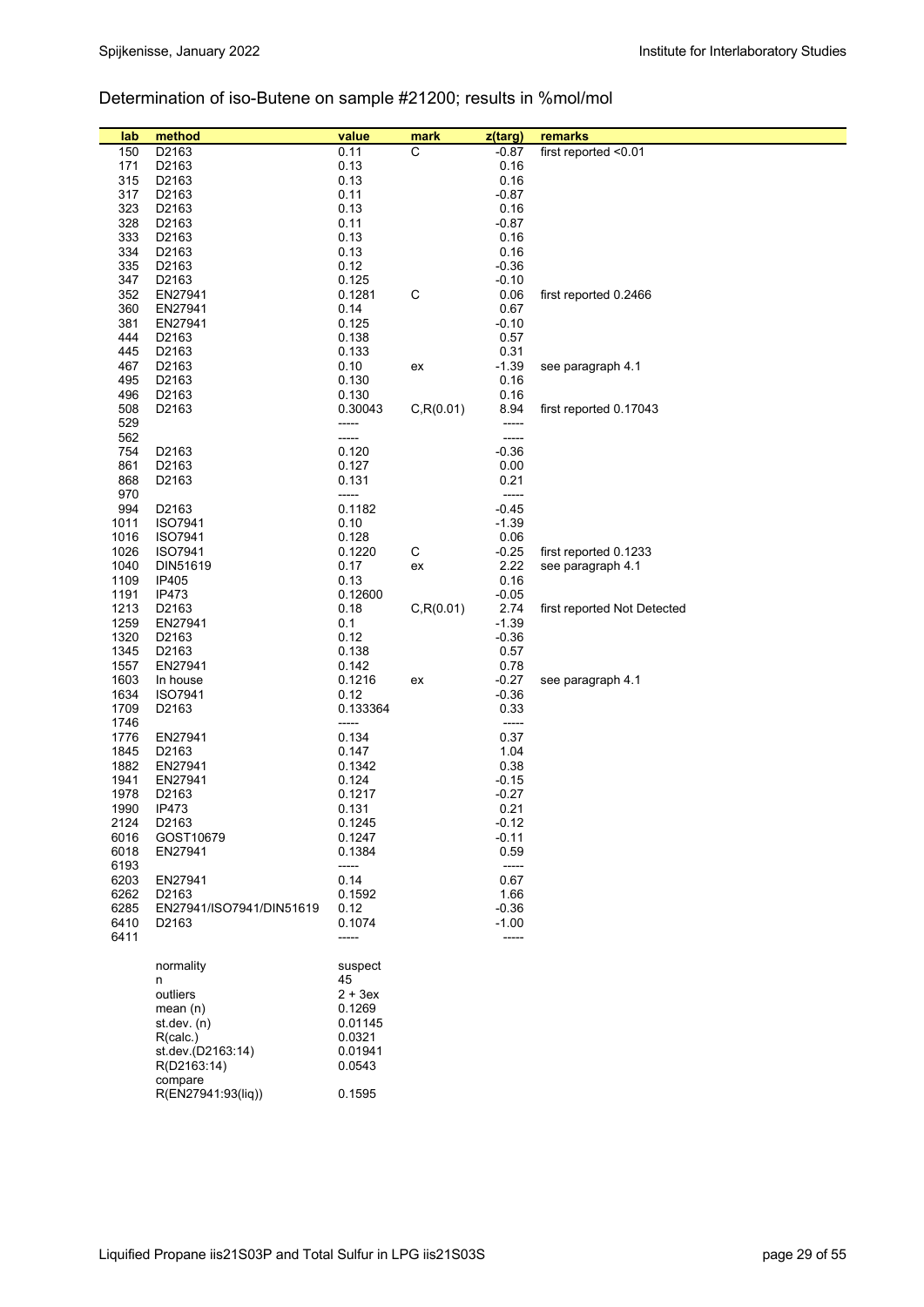

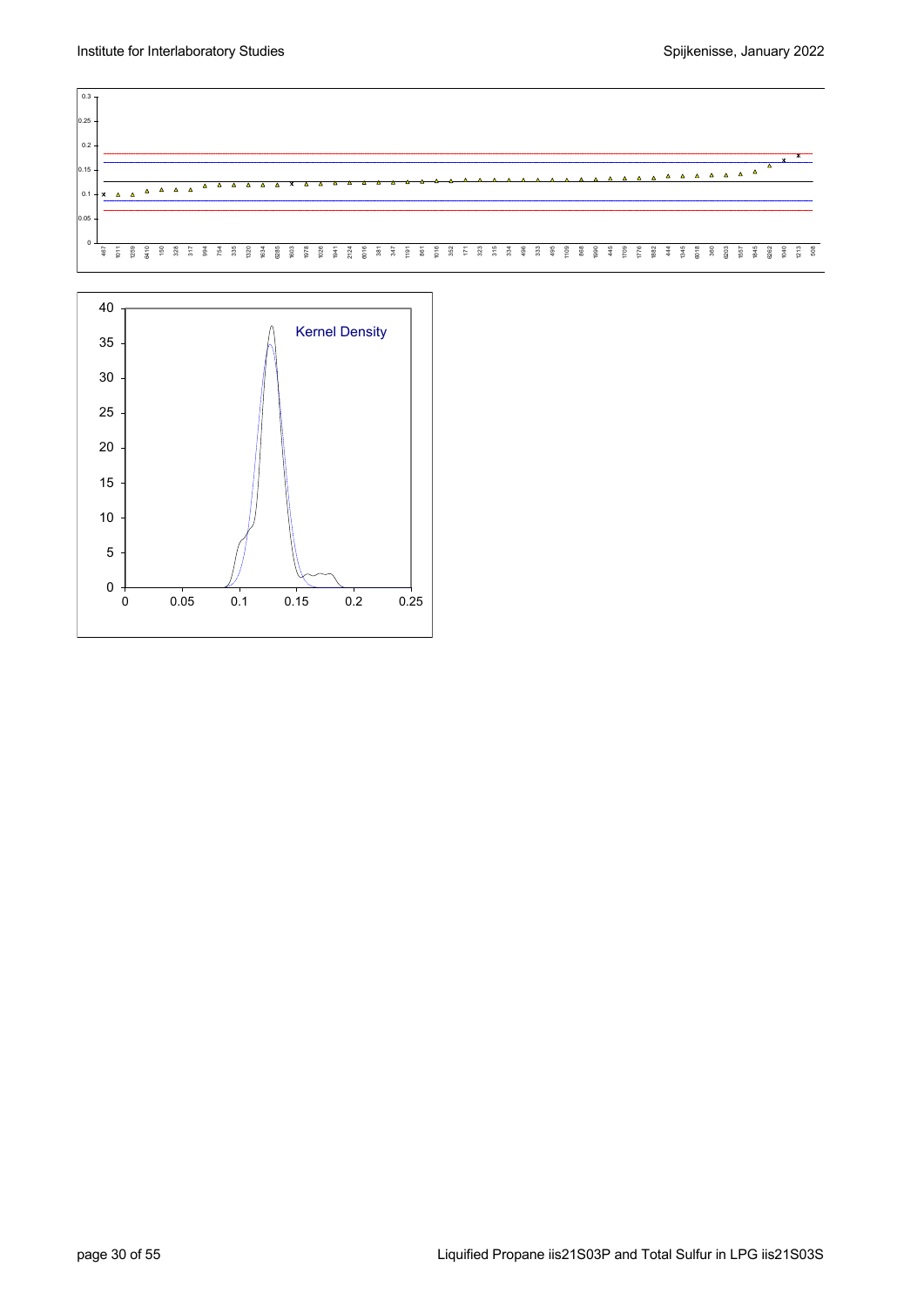# Determination of n-Pentane on sample #21200; results in %mol/mol

| lab          | method                   | value            | mark        | z(targ)          | remarks                                |
|--------------|--------------------------|------------------|-------------|------------------|----------------------------------------|
| 150          | D2163                    | 1.17             | C, R(0.01)  | 12.28            | first reported 1.15                    |
| 171          | D2163                    | 0.85             |             | 1.73             |                                        |
| 315          | D2163                    | 0.79             |             | $-0.25$          |                                        |
| 317          | D2163                    | 0.76             |             | $-1.24$          |                                        |
| 323          | D2163                    | 0.80             |             | 0.08             |                                        |
| 328          | D2163                    | 0.72             |             | $-2.55$          |                                        |
| 333          | D2163                    | 0.82             |             | 0.74             |                                        |
| 334          | D2163                    | 0.79             |             | $-0.25$          |                                        |
| 335          | D2163                    | 0.75             |             | $-1.57$          |                                        |
| 347          | D2163                    | 0.768            |             | $-0.97$          |                                        |
| 352          | EN27941                  | 0.9922           |             | 6.42             |                                        |
| 360          | EN27941                  | 0.91             |             | 3.71             |                                        |
| 381          | EN27941                  | 0.762            |             | $-1.17$          |                                        |
| 444          | D2163                    | 0.853            |             | 1.83             |                                        |
| 445          | D <sub>2163</sub>        | 0.953            |             | 5.12             |                                        |
| 467          | D <sub>2163</sub>        | 0.43             | R(0.01)     | $-12.11$         |                                        |
| 495          | D <sub>2</sub> 163       | 0.800            |             | 0.08             |                                        |
| 496          | D2163                    | 0.790            |             | $-0.25$          |                                        |
| 508          | D2163                    | 0.89874          |             | 3.34             |                                        |
| 529<br>562   |                          | -----<br>-----   |             | -----<br>-----   |                                        |
| 754          | D2163                    | 0.788            |             | $-0.31$          |                                        |
| 861          | D2163                    | 0.787            |             | $-0.35$          |                                        |
| 868          | D2163                    | 0.799            |             | 0.05             |                                        |
| 970          |                          | -----            |             | $-----$          |                                        |
| 994          | D2163                    | 0.9125           |             | 3.79             |                                        |
| 1011         | ISO7941                  | 0.86             |             | 2.06             |                                        |
| 1016         | ISO7941                  | 0.789            |             | $-0.28$          |                                        |
| 1026         | ISO7941                  | 0.8191           | C           | 0.71             | first reported 0.7023                  |
| 1040         | DIN51619                 | 0.62             | ex          | $-5.85$          | see paragraph 4.1                      |
| 1109         | IP405                    | 0.77             |             | $-0.91$          |                                        |
| 1191         | IP473                    | 0.77045          |             | $-0.89$          |                                        |
| 1213         | D2163                    | 1.0              | ex, C       | 6.67             | first reported 0.05. See paragraph 4.1 |
| 1259         | EN27941                  | 0.9              |             | 3.38             |                                        |
| 1320         | D2163                    | 0.78             |             | $-0.58$          |                                        |
| 1345         | D2163                    | 0.781            | $\mathsf C$ | $-0.54$          | first reported 1.112                   |
| 1557         | EN27941                  | 0.777            |             | $-0.68$          |                                        |
| 1603         | In house                 | 0.8491           | ex          | 1.70             | see paragraph 4.1                      |
| 1634         | <b>ISO7941</b>           | 0.75             |             | $-1.57$          |                                        |
| 1709         | D2163                    | 0.817214         |             | 0.65             |                                        |
| 1746         |                          | -----            |             | -----            |                                        |
| 1776         | EN27941                  | 0.866            |             | 2.26             |                                        |
| 1845         | D2163                    | 0.866            |             | 2.26             |                                        |
| 1882         | EN27941                  | 0.8122           |             | 0.48             |                                        |
| 1941         | EN27941                  | 0.787            |             | $-0.35$          |                                        |
| 1978         | D2163                    | 0.6786           |             | $-3.92$          |                                        |
| 1990         | <b>IP473</b>             | 0.793            |             | $-0.15$          |                                        |
| 2124         | D <sub>2</sub> 163       | 0.7494           |             | $-1.59$          |                                        |
| 6016         | GOST10679                | 0.7899<br>0.6573 |             | $-0.25$          |                                        |
| 6018         | EN27941                  | -----            |             | $-4.62$<br>----- |                                        |
| 6193<br>6203 | EN27941                  | 0.70             |             | $-3.21$          |                                        |
| 6262         | D2163                    | 0.6579           |             | $-4.60$          |                                        |
| 6285         | EN27941/ISO7941/DIN51619 | 0.78             |             | $-0.58$          |                                        |
| 6410         | D <sub>2163</sub>        | 0.6433           |             | $-5.08$          |                                        |
| 6411         |                          | -----            |             | $-----$          |                                        |
|              |                          |                  |             |                  |                                        |
|              | normality                | OK               |             |                  |                                        |
|              | n                        | 45               |             |                  |                                        |
|              | outliers                 | $2 + 3ex$        |             |                  |                                        |
|              | mean $(n)$               | 0.7975           |             |                  |                                        |
|              | st.dev. $(n)$            | 0.07321          |             |                  |                                        |
|              | R(calc.)                 | 0.2050           |             |                  |                                        |
|              | st.dev.(D2163:14)        | 0.03034          |             |                  |                                        |
|              | R(D2163:14)              | 0.0850           |             |                  |                                        |
|              | compare                  |                  |             |                  |                                        |
|              | R(EN27941:93(liq))       | 0.3100           |             |                  |                                        |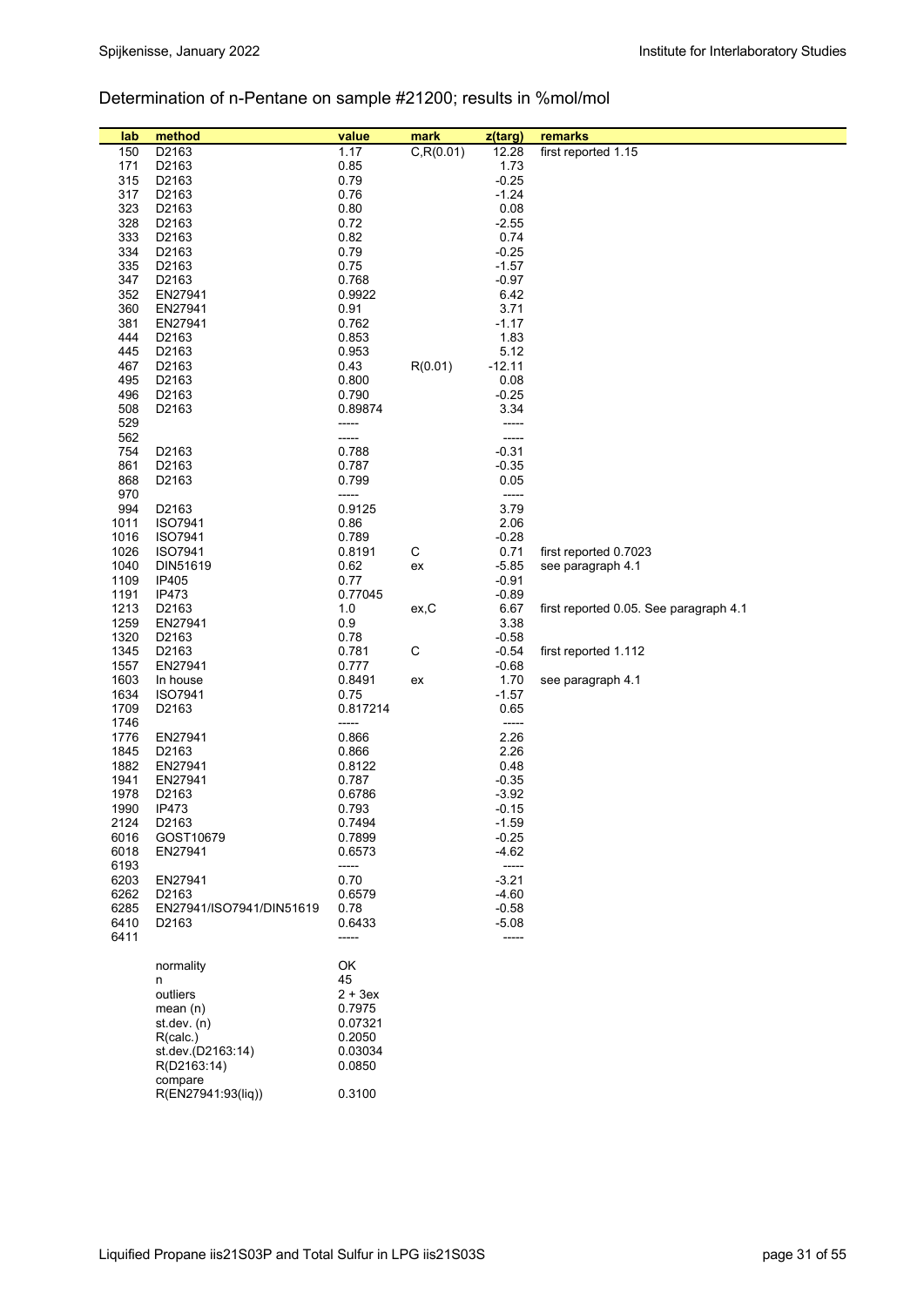

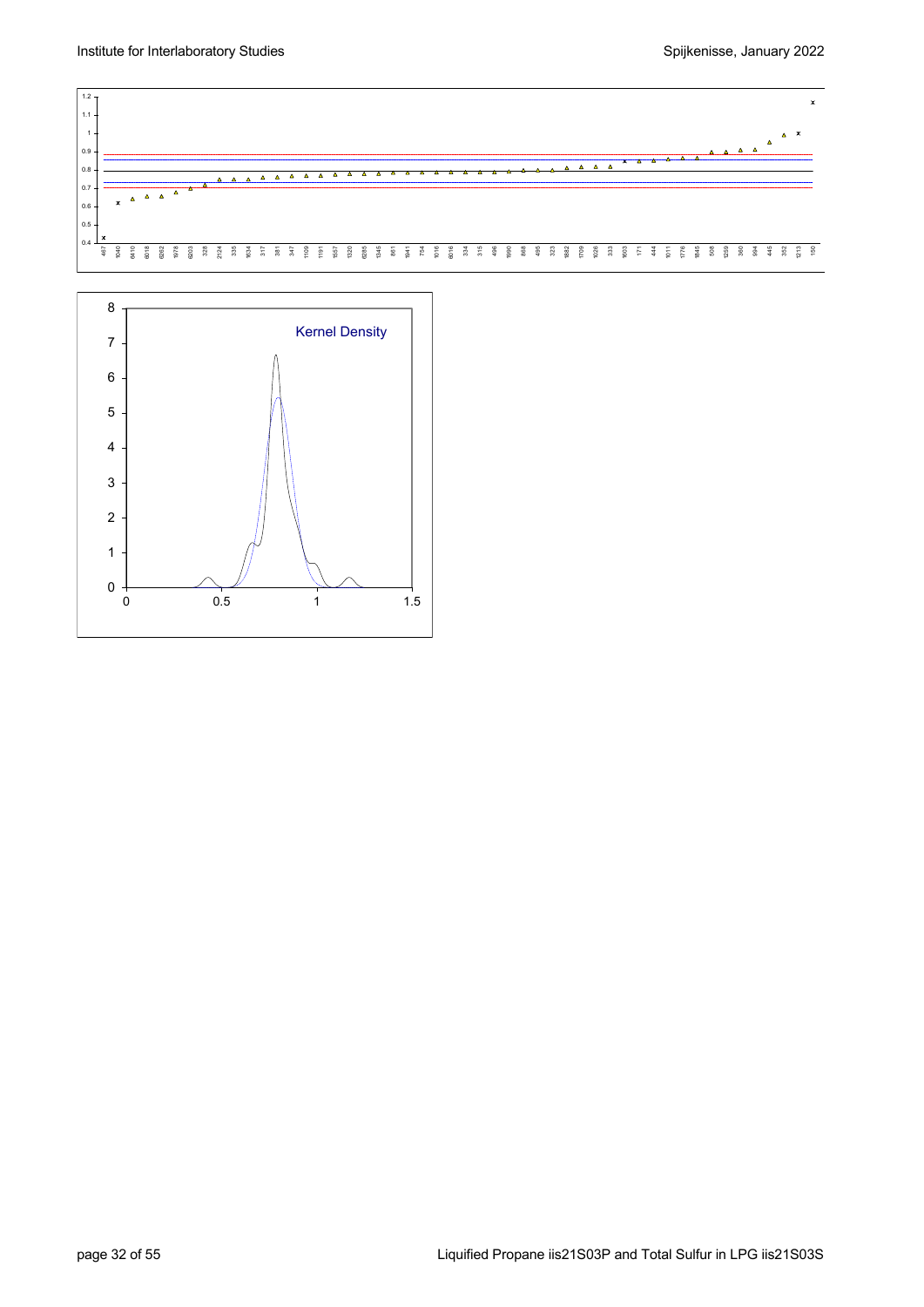# Determination of iso-Pentane on sample #21200; results in %mol/mol

| lab  | method         | value                                                        | mark        | z(targ) | remarks              |
|------|----------------|--------------------------------------------------------------|-------------|---------|----------------------|
| 150  | D2163<br>D2163 | < 0.01                                                       |             | -----   |                      |
| 171  |                | 50.01                                                        |             | -----   |                      |
| 315  |                | -----                                                        |             |         |                      |
| 317  | D2163          | < 0.01                                                       |             |         |                      |
| 323  | D2163          | < 0.01                                                       |             |         |                      |
| 328  | D2163          | < 0.01                                                       |             |         |                      |
| 333  | D2163          | < 0.01                                                       |             |         |                      |
| 334  | D2163          | < 0.01                                                       |             |         |                      |
| 335  | D2163          | < 0.01                                                       |             |         |                      |
| 347  |                | -----                                                        |             |         |                      |
| 352  |                | -----                                                        |             |         |                      |
| 360  | EN27941        | < 0.01                                                       |             |         |                      |
| 381  | EN27941        | $0,1$                                                        |             |         |                      |
| 444  | D2163          | 0.002                                                        |             |         |                      |
| 445  | D2163          | 0.003                                                        |             |         |                      |
| 467  | D2163          | $0,01$                                                       |             |         |                      |
| 495  | D2163          | < 0.01                                                       |             |         |                      |
| 496  | D2163          | 0.002                                                        |             |         |                      |
| 508  | D2163          | 0.000000                                                     |             |         |                      |
| 529  |                | -----                                                        |             |         |                      |
| 562  |                | -----                                                        |             |         |                      |
| 754  | D2163          | < 0.01                                                       |             |         |                      |
| 861  | D2163          | < 0.01                                                       |             |         |                      |
| 868  | D2163          | < 0.01                                                       |             |         |                      |
| 970  |                | -----                                                        |             |         |                      |
| 994  |                | -----                                                        |             |         |                      |
| 1011 | ISO7941        | < 0.1                                                        |             | -----   |                      |
| 1016 | ISO7941        | 0.000                                                        |             | ----    |                      |
| 1026 | ISO7941        | 0.00133                                                      | $\mathsf C$ | -----   | first reported <0.02 |
| 1040 | DIN51619       | 0                                                            |             | -----   |                      |
| 1109 | IP405          | 0.00                                                         |             |         |                      |
| 1191 | <b>IP473</b>   | 0.005                                                        |             |         |                      |
| 1213 | D2163          | ND (<0.01)                                                   |             |         |                      |
| 1259 |                | -----                                                        |             |         |                      |
| 1320 | D2163          | < 0.01                                                       |             |         |                      |
| 1345 | D2163          | 0.003                                                        |             |         |                      |
| 1557 | EN27941        | < 0, 01                                                      |             |         |                      |
| 1603 | In house       | <quant. limit<="" td=""><td></td><td></td><td></td></quant.> |             |         |                      |
| 1634 | <b>ISO7941</b> | 0                                                            |             |         |                      |
| 1709 | D2163          | <b>ND</b>                                                    |             |         |                      |
| 1746 |                | -----                                                        |             |         |                      |
| 1776 | EN27941        | < 0, 1                                                       |             |         |                      |
| 1845 | D2163          | 0                                                            |             |         |                      |
| 1882 | EN27941        | 0.0016                                                       |             |         |                      |
| 1941 |                | ------                                                       |             |         |                      |
| 1978 |                | -----                                                        |             |         |                      |
| 1990 |                | -----                                                        |             | -----   |                      |
| 2124 | D2163          | 0.0000                                                       |             | -----   |                      |
| 6016 |                | -----                                                        |             |         |                      |
| 6018 | EN27941        | $0,01$                                                       |             |         |                      |
| 6193 |                | -----                                                        |             |         |                      |
| 6203 | EN27941        | < 0.01                                                       |             |         |                      |
| 6262 | D2163          | < 0.01                                                       |             |         |                      |
| 6285 |                | -----                                                        |             |         |                      |
| 6410 | D2163          | 0.0000                                                       |             |         |                      |
| 6411 |                | -----                                                        |             | -----   |                      |
|      |                |                                                              |             |         |                      |
|      | n              | 38                                                           |             |         |                      |
|      | mean (n)       | 0.01                                                         |             |         |                      |
|      |                |                                                              |             |         |                      |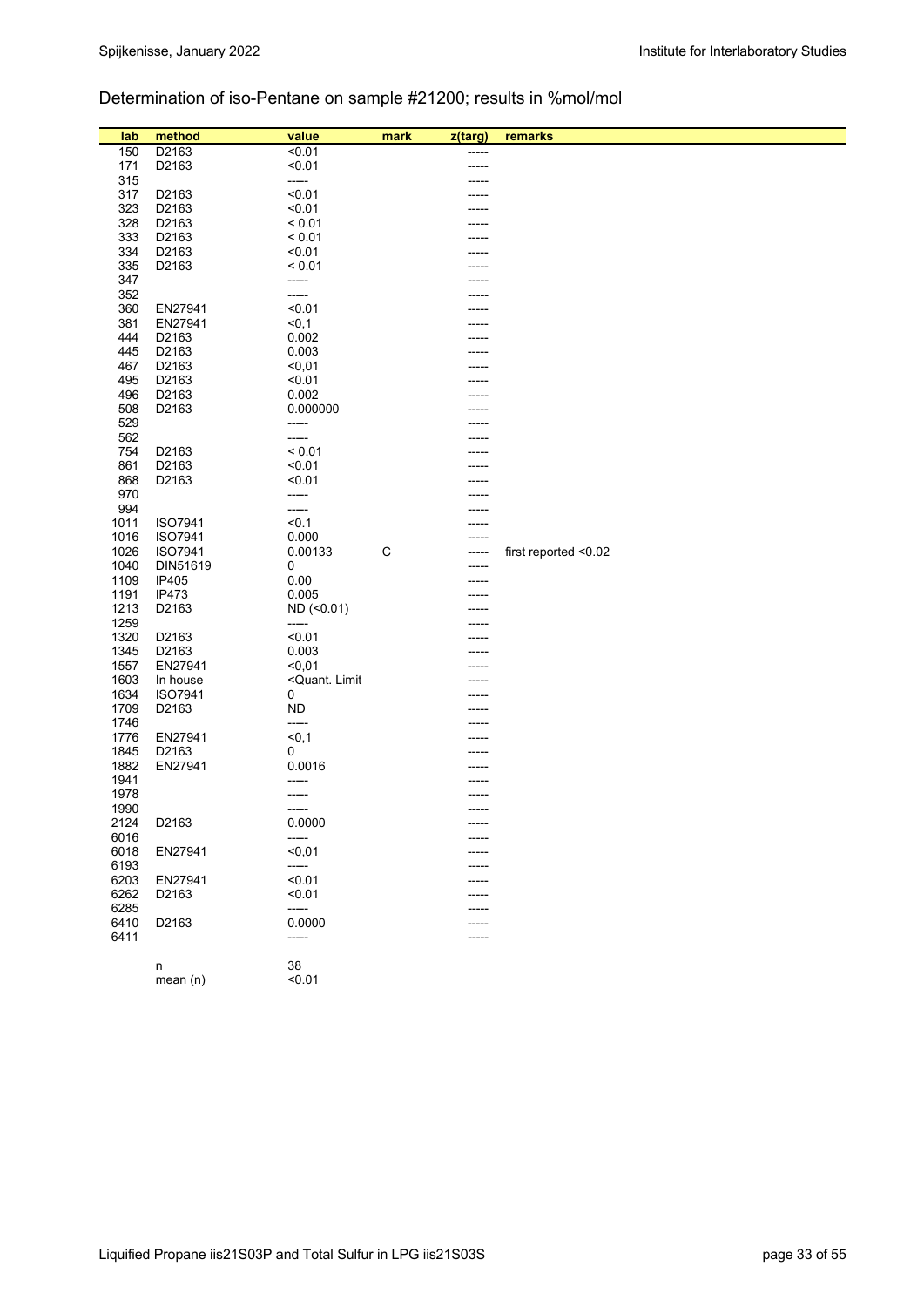#### Determination of Molar Mass on sample #21200; results in g/mol

| 150<br>-----<br>171<br>-----<br>315<br>D2163<br>44.77<br>317<br><b>INH-001</b><br>44.74<br>323<br>D2598<br>44.78<br>-----<br>328<br>-----<br>333<br>334<br>335<br>347<br>352<br>-----<br>360<br><b>ISO8973</b><br>44.82<br>381<br>D2598<br>44.73<br>444<br>-----<br>D2163<br>44.837<br>445<br>467<br><b>ISO8973</b><br>44.57<br>see paragraph 4.1<br>ex<br>495<br>44.76<br>D2163<br>496<br>D2163<br>44.771<br>-----<br>508<br>D2598<br>C<br>first reported 44.79698<br>44.72223<br>-----<br>529<br>-----<br>-----<br>562<br>-----<br>-----<br>754<br>D2421<br>44.7507<br>D2598<br>861<br>44.77<br>868<br>D2598<br>44.77<br>970<br>-----<br>994<br>D2163<br>44.829<br>1011<br>-----<br>1016<br>EN27941<br>44.7596<br>1026<br><b>ISO8973</b><br>C<br>44.7655<br>first reported 44.6727<br>1040<br>-----<br>1109<br><b>ISO8973</b><br>44.75<br>-----<br>1191<br><b>ISO8973</b><br>44.7458<br>1213<br>D2598<br>44.97<br>ex,C<br>first reported 50.26. See paragraph 4.1<br>------<br>1259<br>44.73<br><b>ISO8973</b><br>-----<br>1320<br>-----<br>-----<br>1345<br>D2421<br>44.932<br>R(0.05)<br>----<br>1557<br><b>ISO8973</b><br>44.67<br>1603<br>-----<br>1634<br>1709<br>1746<br>1776<br>-----<br>1845<br>D2163<br>44.8422<br>1882<br>-----<br>D2421<br>44.7607<br>1941<br>1978<br>D2598<br>44.6853<br>1990<br>D2598<br>44.77<br>2124<br>-----<br>-----<br>44.76<br>6016<br>6018<br>44.68<br><b>ISO8973</b><br>6193<br>-----<br>6203<br>44.80<br><b>ISO8973</b><br>6262<br>44.82<br>D2163<br>6285<br>-----<br>6410<br>44.69<br>D2421<br>6411<br>-----<br><br>iis calc. based on ALL reported composition results: *)<br>OK<br>OK<br>normality<br>46<br>28<br>n<br>$0 + 4ex$<br>outliers<br>$1 + 2ex$<br>mean(n)<br>44.760<br>44.768<br>st.dev. (n)<br>0.0456<br>0.0489 | lab | method | value | mark | z(targ) | remarks |
|------------------------------------------------------------------------------------------------------------------------------------------------------------------------------------------------------------------------------------------------------------------------------------------------------------------------------------------------------------------------------------------------------------------------------------------------------------------------------------------------------------------------------------------------------------------------------------------------------------------------------------------------------------------------------------------------------------------------------------------------------------------------------------------------------------------------------------------------------------------------------------------------------------------------------------------------------------------------------------------------------------------------------------------------------------------------------------------------------------------------------------------------------------------------------------------------------------------------------------------------------------------------------------------------------------------------------------------------------------------------------------------------------------------------------------------------------------------------------------------------------------------------------------------------------------------------------------------------------------------------------------------------------------------------------------------------------------------------------------------------------------------------|-----|--------|-------|------|---------|---------|
|                                                                                                                                                                                                                                                                                                                                                                                                                                                                                                                                                                                                                                                                                                                                                                                                                                                                                                                                                                                                                                                                                                                                                                                                                                                                                                                                                                                                                                                                                                                                                                                                                                                                                                                                                                        |     |        |       |      |         |         |
|                                                                                                                                                                                                                                                                                                                                                                                                                                                                                                                                                                                                                                                                                                                                                                                                                                                                                                                                                                                                                                                                                                                                                                                                                                                                                                                                                                                                                                                                                                                                                                                                                                                                                                                                                                        |     |        |       |      |         |         |
|                                                                                                                                                                                                                                                                                                                                                                                                                                                                                                                                                                                                                                                                                                                                                                                                                                                                                                                                                                                                                                                                                                                                                                                                                                                                                                                                                                                                                                                                                                                                                                                                                                                                                                                                                                        |     |        |       |      |         |         |
|                                                                                                                                                                                                                                                                                                                                                                                                                                                                                                                                                                                                                                                                                                                                                                                                                                                                                                                                                                                                                                                                                                                                                                                                                                                                                                                                                                                                                                                                                                                                                                                                                                                                                                                                                                        |     |        |       |      |         |         |
|                                                                                                                                                                                                                                                                                                                                                                                                                                                                                                                                                                                                                                                                                                                                                                                                                                                                                                                                                                                                                                                                                                                                                                                                                                                                                                                                                                                                                                                                                                                                                                                                                                                                                                                                                                        |     |        |       |      |         |         |
|                                                                                                                                                                                                                                                                                                                                                                                                                                                                                                                                                                                                                                                                                                                                                                                                                                                                                                                                                                                                                                                                                                                                                                                                                                                                                                                                                                                                                                                                                                                                                                                                                                                                                                                                                                        |     |        |       |      |         |         |
|                                                                                                                                                                                                                                                                                                                                                                                                                                                                                                                                                                                                                                                                                                                                                                                                                                                                                                                                                                                                                                                                                                                                                                                                                                                                                                                                                                                                                                                                                                                                                                                                                                                                                                                                                                        |     |        |       |      |         |         |
|                                                                                                                                                                                                                                                                                                                                                                                                                                                                                                                                                                                                                                                                                                                                                                                                                                                                                                                                                                                                                                                                                                                                                                                                                                                                                                                                                                                                                                                                                                                                                                                                                                                                                                                                                                        |     |        |       |      |         |         |
|                                                                                                                                                                                                                                                                                                                                                                                                                                                                                                                                                                                                                                                                                                                                                                                                                                                                                                                                                                                                                                                                                                                                                                                                                                                                                                                                                                                                                                                                                                                                                                                                                                                                                                                                                                        |     |        |       |      |         |         |
|                                                                                                                                                                                                                                                                                                                                                                                                                                                                                                                                                                                                                                                                                                                                                                                                                                                                                                                                                                                                                                                                                                                                                                                                                                                                                                                                                                                                                                                                                                                                                                                                                                                                                                                                                                        |     |        |       |      |         |         |
|                                                                                                                                                                                                                                                                                                                                                                                                                                                                                                                                                                                                                                                                                                                                                                                                                                                                                                                                                                                                                                                                                                                                                                                                                                                                                                                                                                                                                                                                                                                                                                                                                                                                                                                                                                        |     |        |       |      |         |         |
|                                                                                                                                                                                                                                                                                                                                                                                                                                                                                                                                                                                                                                                                                                                                                                                                                                                                                                                                                                                                                                                                                                                                                                                                                                                                                                                                                                                                                                                                                                                                                                                                                                                                                                                                                                        |     |        |       |      |         |         |
|                                                                                                                                                                                                                                                                                                                                                                                                                                                                                                                                                                                                                                                                                                                                                                                                                                                                                                                                                                                                                                                                                                                                                                                                                                                                                                                                                                                                                                                                                                                                                                                                                                                                                                                                                                        |     |        |       |      |         |         |
|                                                                                                                                                                                                                                                                                                                                                                                                                                                                                                                                                                                                                                                                                                                                                                                                                                                                                                                                                                                                                                                                                                                                                                                                                                                                                                                                                                                                                                                                                                                                                                                                                                                                                                                                                                        |     |        |       |      |         |         |
|                                                                                                                                                                                                                                                                                                                                                                                                                                                                                                                                                                                                                                                                                                                                                                                                                                                                                                                                                                                                                                                                                                                                                                                                                                                                                                                                                                                                                                                                                                                                                                                                                                                                                                                                                                        |     |        |       |      |         |         |
|                                                                                                                                                                                                                                                                                                                                                                                                                                                                                                                                                                                                                                                                                                                                                                                                                                                                                                                                                                                                                                                                                                                                                                                                                                                                                                                                                                                                                                                                                                                                                                                                                                                                                                                                                                        |     |        |       |      |         |         |
|                                                                                                                                                                                                                                                                                                                                                                                                                                                                                                                                                                                                                                                                                                                                                                                                                                                                                                                                                                                                                                                                                                                                                                                                                                                                                                                                                                                                                                                                                                                                                                                                                                                                                                                                                                        |     |        |       |      |         |         |
|                                                                                                                                                                                                                                                                                                                                                                                                                                                                                                                                                                                                                                                                                                                                                                                                                                                                                                                                                                                                                                                                                                                                                                                                                                                                                                                                                                                                                                                                                                                                                                                                                                                                                                                                                                        |     |        |       |      |         |         |
|                                                                                                                                                                                                                                                                                                                                                                                                                                                                                                                                                                                                                                                                                                                                                                                                                                                                                                                                                                                                                                                                                                                                                                                                                                                                                                                                                                                                                                                                                                                                                                                                                                                                                                                                                                        |     |        |       |      |         |         |
|                                                                                                                                                                                                                                                                                                                                                                                                                                                                                                                                                                                                                                                                                                                                                                                                                                                                                                                                                                                                                                                                                                                                                                                                                                                                                                                                                                                                                                                                                                                                                                                                                                                                                                                                                                        |     |        |       |      |         |         |
|                                                                                                                                                                                                                                                                                                                                                                                                                                                                                                                                                                                                                                                                                                                                                                                                                                                                                                                                                                                                                                                                                                                                                                                                                                                                                                                                                                                                                                                                                                                                                                                                                                                                                                                                                                        |     |        |       |      |         |         |
|                                                                                                                                                                                                                                                                                                                                                                                                                                                                                                                                                                                                                                                                                                                                                                                                                                                                                                                                                                                                                                                                                                                                                                                                                                                                                                                                                                                                                                                                                                                                                                                                                                                                                                                                                                        |     |        |       |      |         |         |
|                                                                                                                                                                                                                                                                                                                                                                                                                                                                                                                                                                                                                                                                                                                                                                                                                                                                                                                                                                                                                                                                                                                                                                                                                                                                                                                                                                                                                                                                                                                                                                                                                                                                                                                                                                        |     |        |       |      |         |         |
|                                                                                                                                                                                                                                                                                                                                                                                                                                                                                                                                                                                                                                                                                                                                                                                                                                                                                                                                                                                                                                                                                                                                                                                                                                                                                                                                                                                                                                                                                                                                                                                                                                                                                                                                                                        |     |        |       |      |         |         |
|                                                                                                                                                                                                                                                                                                                                                                                                                                                                                                                                                                                                                                                                                                                                                                                                                                                                                                                                                                                                                                                                                                                                                                                                                                                                                                                                                                                                                                                                                                                                                                                                                                                                                                                                                                        |     |        |       |      |         |         |
|                                                                                                                                                                                                                                                                                                                                                                                                                                                                                                                                                                                                                                                                                                                                                                                                                                                                                                                                                                                                                                                                                                                                                                                                                                                                                                                                                                                                                                                                                                                                                                                                                                                                                                                                                                        |     |        |       |      |         |         |
|                                                                                                                                                                                                                                                                                                                                                                                                                                                                                                                                                                                                                                                                                                                                                                                                                                                                                                                                                                                                                                                                                                                                                                                                                                                                                                                                                                                                                                                                                                                                                                                                                                                                                                                                                                        |     |        |       |      |         |         |
|                                                                                                                                                                                                                                                                                                                                                                                                                                                                                                                                                                                                                                                                                                                                                                                                                                                                                                                                                                                                                                                                                                                                                                                                                                                                                                                                                                                                                                                                                                                                                                                                                                                                                                                                                                        |     |        |       |      |         |         |
|                                                                                                                                                                                                                                                                                                                                                                                                                                                                                                                                                                                                                                                                                                                                                                                                                                                                                                                                                                                                                                                                                                                                                                                                                                                                                                                                                                                                                                                                                                                                                                                                                                                                                                                                                                        |     |        |       |      |         |         |
|                                                                                                                                                                                                                                                                                                                                                                                                                                                                                                                                                                                                                                                                                                                                                                                                                                                                                                                                                                                                                                                                                                                                                                                                                                                                                                                                                                                                                                                                                                                                                                                                                                                                                                                                                                        |     |        |       |      |         |         |
|                                                                                                                                                                                                                                                                                                                                                                                                                                                                                                                                                                                                                                                                                                                                                                                                                                                                                                                                                                                                                                                                                                                                                                                                                                                                                                                                                                                                                                                                                                                                                                                                                                                                                                                                                                        |     |        |       |      |         |         |
|                                                                                                                                                                                                                                                                                                                                                                                                                                                                                                                                                                                                                                                                                                                                                                                                                                                                                                                                                                                                                                                                                                                                                                                                                                                                                                                                                                                                                                                                                                                                                                                                                                                                                                                                                                        |     |        |       |      |         |         |
|                                                                                                                                                                                                                                                                                                                                                                                                                                                                                                                                                                                                                                                                                                                                                                                                                                                                                                                                                                                                                                                                                                                                                                                                                                                                                                                                                                                                                                                                                                                                                                                                                                                                                                                                                                        |     |        |       |      |         |         |
|                                                                                                                                                                                                                                                                                                                                                                                                                                                                                                                                                                                                                                                                                                                                                                                                                                                                                                                                                                                                                                                                                                                                                                                                                                                                                                                                                                                                                                                                                                                                                                                                                                                                                                                                                                        |     |        |       |      |         |         |
|                                                                                                                                                                                                                                                                                                                                                                                                                                                                                                                                                                                                                                                                                                                                                                                                                                                                                                                                                                                                                                                                                                                                                                                                                                                                                                                                                                                                                                                                                                                                                                                                                                                                                                                                                                        |     |        |       |      |         |         |
|                                                                                                                                                                                                                                                                                                                                                                                                                                                                                                                                                                                                                                                                                                                                                                                                                                                                                                                                                                                                                                                                                                                                                                                                                                                                                                                                                                                                                                                                                                                                                                                                                                                                                                                                                                        |     |        |       |      |         |         |
|                                                                                                                                                                                                                                                                                                                                                                                                                                                                                                                                                                                                                                                                                                                                                                                                                                                                                                                                                                                                                                                                                                                                                                                                                                                                                                                                                                                                                                                                                                                                                                                                                                                                                                                                                                        |     |        |       |      |         |         |
|                                                                                                                                                                                                                                                                                                                                                                                                                                                                                                                                                                                                                                                                                                                                                                                                                                                                                                                                                                                                                                                                                                                                                                                                                                                                                                                                                                                                                                                                                                                                                                                                                                                                                                                                                                        |     |        |       |      |         |         |
|                                                                                                                                                                                                                                                                                                                                                                                                                                                                                                                                                                                                                                                                                                                                                                                                                                                                                                                                                                                                                                                                                                                                                                                                                                                                                                                                                                                                                                                                                                                                                                                                                                                                                                                                                                        |     |        |       |      |         |         |
|                                                                                                                                                                                                                                                                                                                                                                                                                                                                                                                                                                                                                                                                                                                                                                                                                                                                                                                                                                                                                                                                                                                                                                                                                                                                                                                                                                                                                                                                                                                                                                                                                                                                                                                                                                        |     |        |       |      |         |         |
|                                                                                                                                                                                                                                                                                                                                                                                                                                                                                                                                                                                                                                                                                                                                                                                                                                                                                                                                                                                                                                                                                                                                                                                                                                                                                                                                                                                                                                                                                                                                                                                                                                                                                                                                                                        |     |        |       |      |         |         |
|                                                                                                                                                                                                                                                                                                                                                                                                                                                                                                                                                                                                                                                                                                                                                                                                                                                                                                                                                                                                                                                                                                                                                                                                                                                                                                                                                                                                                                                                                                                                                                                                                                                                                                                                                                        |     |        |       |      |         |         |
|                                                                                                                                                                                                                                                                                                                                                                                                                                                                                                                                                                                                                                                                                                                                                                                                                                                                                                                                                                                                                                                                                                                                                                                                                                                                                                                                                                                                                                                                                                                                                                                                                                                                                                                                                                        |     |        |       |      |         |         |
|                                                                                                                                                                                                                                                                                                                                                                                                                                                                                                                                                                                                                                                                                                                                                                                                                                                                                                                                                                                                                                                                                                                                                                                                                                                                                                                                                                                                                                                                                                                                                                                                                                                                                                                                                                        |     |        |       |      |         |         |
|                                                                                                                                                                                                                                                                                                                                                                                                                                                                                                                                                                                                                                                                                                                                                                                                                                                                                                                                                                                                                                                                                                                                                                                                                                                                                                                                                                                                                                                                                                                                                                                                                                                                                                                                                                        |     |        |       |      |         |         |
|                                                                                                                                                                                                                                                                                                                                                                                                                                                                                                                                                                                                                                                                                                                                                                                                                                                                                                                                                                                                                                                                                                                                                                                                                                                                                                                                                                                                                                                                                                                                                                                                                                                                                                                                                                        |     |        |       |      |         |         |
|                                                                                                                                                                                                                                                                                                                                                                                                                                                                                                                                                                                                                                                                                                                                                                                                                                                                                                                                                                                                                                                                                                                                                                                                                                                                                                                                                                                                                                                                                                                                                                                                                                                                                                                                                                        |     |        |       |      |         |         |
|                                                                                                                                                                                                                                                                                                                                                                                                                                                                                                                                                                                                                                                                                                                                                                                                                                                                                                                                                                                                                                                                                                                                                                                                                                                                                                                                                                                                                                                                                                                                                                                                                                                                                                                                                                        |     |        |       |      |         |         |
|                                                                                                                                                                                                                                                                                                                                                                                                                                                                                                                                                                                                                                                                                                                                                                                                                                                                                                                                                                                                                                                                                                                                                                                                                                                                                                                                                                                                                                                                                                                                                                                                                                                                                                                                                                        |     |        |       |      |         |         |
|                                                                                                                                                                                                                                                                                                                                                                                                                                                                                                                                                                                                                                                                                                                                                                                                                                                                                                                                                                                                                                                                                                                                                                                                                                                                                                                                                                                                                                                                                                                                                                                                                                                                                                                                                                        |     |        |       |      |         |         |
|                                                                                                                                                                                                                                                                                                                                                                                                                                                                                                                                                                                                                                                                                                                                                                                                                                                                                                                                                                                                                                                                                                                                                                                                                                                                                                                                                                                                                                                                                                                                                                                                                                                                                                                                                                        |     |        |       |      |         |         |
|                                                                                                                                                                                                                                                                                                                                                                                                                                                                                                                                                                                                                                                                                                                                                                                                                                                                                                                                                                                                                                                                                                                                                                                                                                                                                                                                                                                                                                                                                                                                                                                                                                                                                                                                                                        |     |        |       |      |         |         |
|                                                                                                                                                                                                                                                                                                                                                                                                                                                                                                                                                                                                                                                                                                                                                                                                                                                                                                                                                                                                                                                                                                                                                                                                                                                                                                                                                                                                                                                                                                                                                                                                                                                                                                                                                                        |     |        |       |      |         |         |
| 0.137<br>R(calc.)                                                                                                                                                                                                                                                                                                                                                                                                                                                                                                                                                                                                                                                                                                                                                                                                                                                                                                                                                                                                                                                                                                                                                                                                                                                                                                                                                                                                                                                                                                                                                                                                                                                                                                                                                      |     |        | 0.128 |      |         |         |

\*) Calculated by iis based on molecular masses as given in table 2 of ASTM D2421:21e1.

NB. Effect of different factors of ASTM D2421:21e1 and ISO8973:97(amd.1-20)/IP432:00(2017) on the calculation is very small.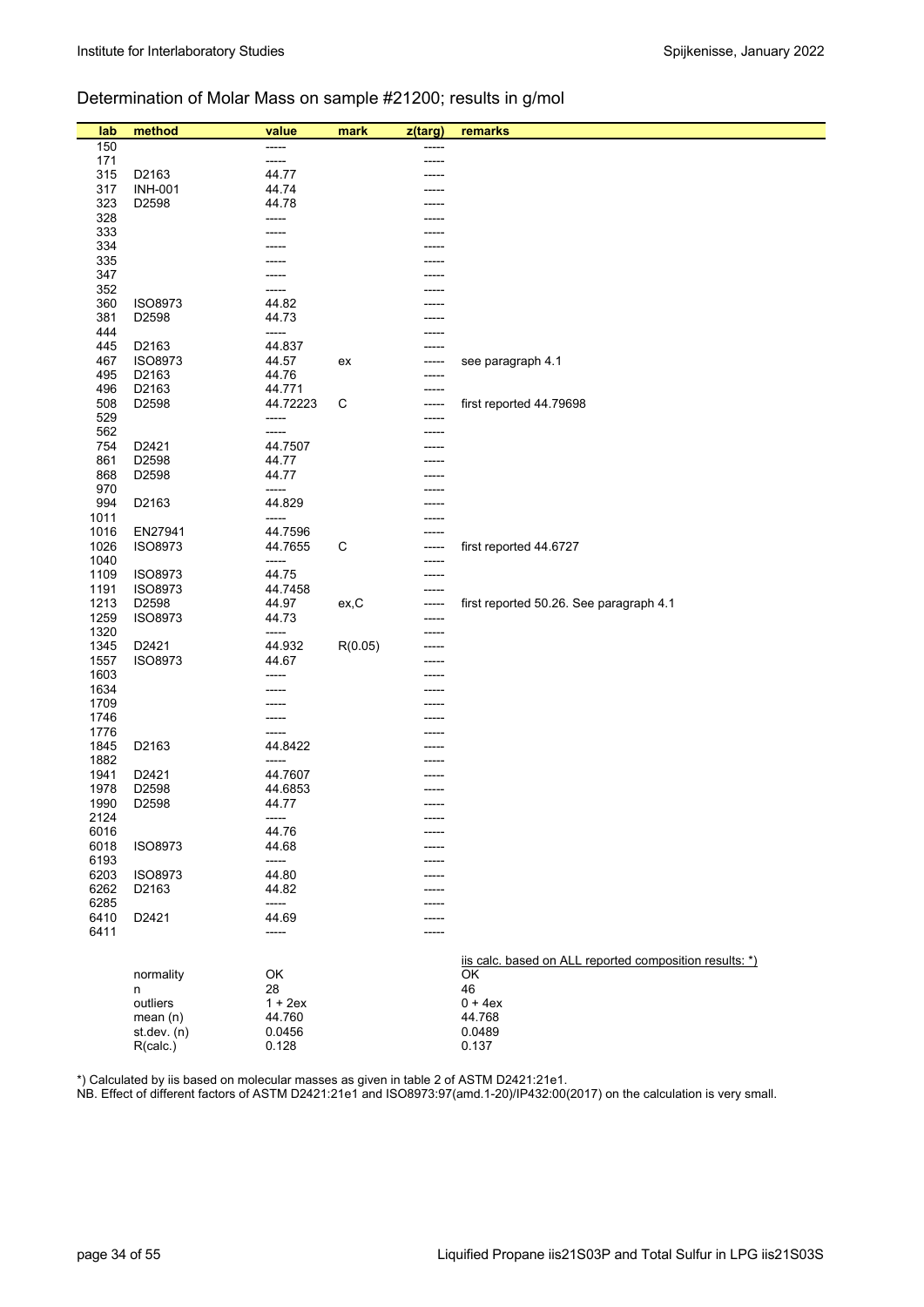

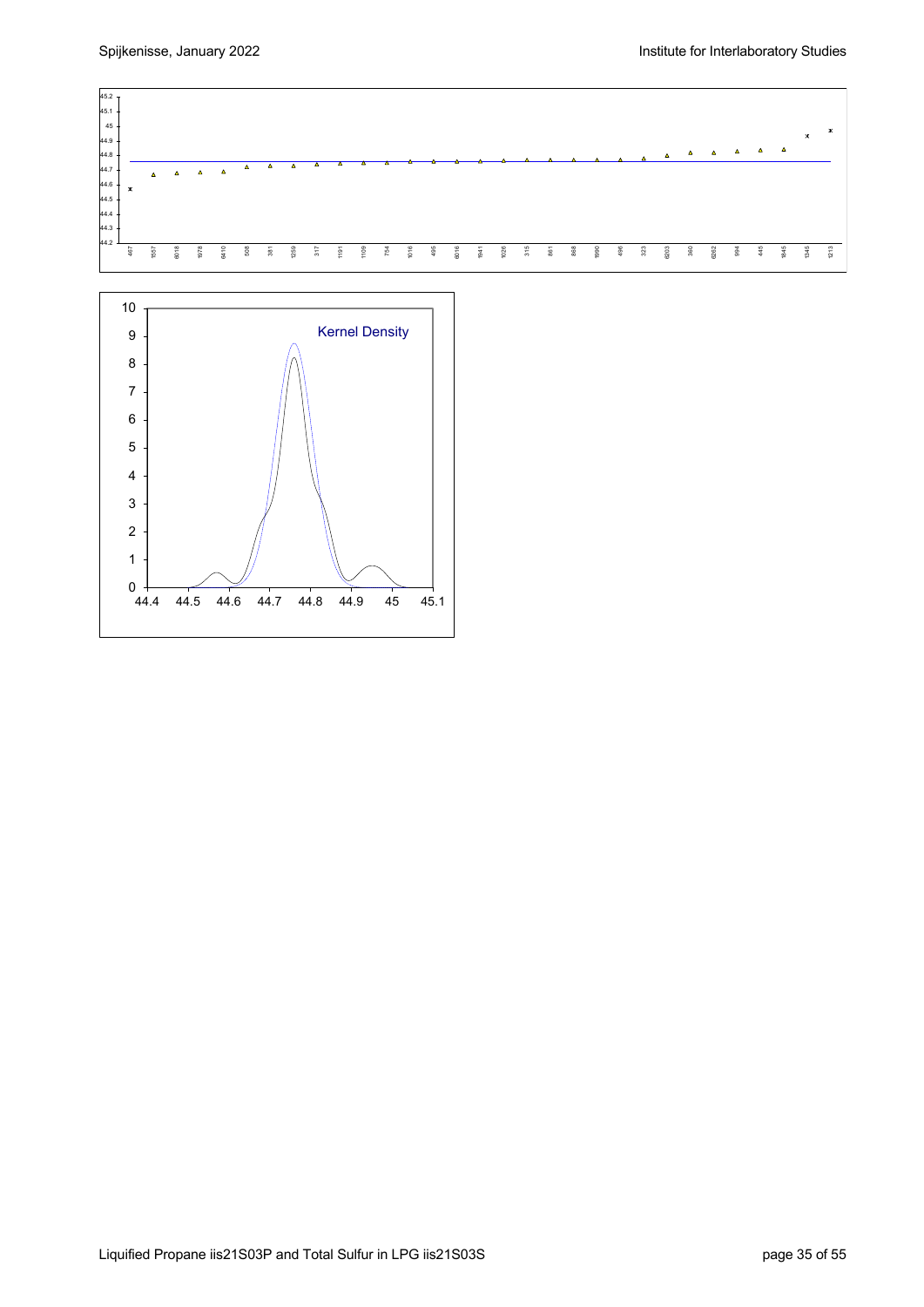# Determination of Relative Density at 60/60°F on sample #21200;

| lab          | method            | value           | mark | z(targ)        | remarks                                                 |
|--------------|-------------------|-----------------|------|----------------|---------------------------------------------------------|
| 150          | D2598             | 0.5110          |      | -----          |                                                         |
| 171          |                   | -----           |      | -----          |                                                         |
| 315          | D2598             | 0.5106          |      |                |                                                         |
| 317          | <b>INH-001</b>    | 0.5104          |      |                |                                                         |
| 323          | D2598             | 0.511           |      |                |                                                         |
| 328          |                   | -----           |      |                |                                                         |
| 333          |                   |                 |      |                |                                                         |
| 334          |                   |                 |      |                |                                                         |
| 335          |                   | -----           |      |                |                                                         |
| 347          | D2598             | 0.5104          |      | -----          |                                                         |
| 352          | <b>ISO8973</b>    | 0.5113          | C    | -----          | first reported 0.5109                                   |
| 360          | D2598             | 0.5111          |      | -----          |                                                         |
| 381<br>444   | D <sub>2598</sub> | 0.5108          | C    | -----          | reported 510.8                                          |
| 445          | <b>ISO8973</b>    | -----<br>0.5114 |      | -----          |                                                         |
| 467          | <b>ISO8973</b>    | 0.5099          | ex   | -----          | see paragraph 4.1. Calculated and reported at 15°C      |
| 495          | D2598             | 0.5108          |      | -----          |                                                         |
| 496          | D2598             | 0.51084         |      | -----          |                                                         |
| 508          | D2598             | 0.5104          | C    | -----          | first reported 0.5110                                   |
| 529          |                   | -----           |      | -----          |                                                         |
| 562          |                   | ------          |      | -----          |                                                         |
| 754          | D <sub>2598</sub> | 0.5107          |      |                |                                                         |
| 861          | D2598             | 0.5108          |      |                |                                                         |
| 868          | D2598             | 0.5108          |      |                |                                                         |
| 970          |                   | -----           |      |                |                                                         |
| 994          | D2598             | 0.5112          |      |                |                                                         |
| 1011         |                   | -----           |      |                |                                                         |
| 1016         | <b>ISO8973</b>    | 0.5109          |      |                |                                                         |
| 1026         | <b>ISO8973</b>    | 0.5110          | C    |                | first reported 492.479. Reported at 15°C                |
| 1040         |                   | -----           |      | -----          |                                                         |
| 1109         | D2598             | 0.5107          |      | -----          |                                                         |
| 1191         | <b>ISO8973</b>    | 0.5109          | С    | -----          | first reported 510.9                                    |
| 1213<br>1259 | D2598             | 0.5121          | ex,C | -----          | first reported 0.5436. See paragraph 4.1                |
| 1320         |                   | -----<br>-----  |      | -----<br>----- |                                                         |
| 1345         | D2598             | 0.5118          |      |                |                                                         |
| 1557         | <b>ISO8973</b>    | 0.51180         |      |                |                                                         |
| 1603         |                   | -----           |      |                |                                                         |
| 1634         | <b>ISO8973</b>    | 0.5109          |      |                |                                                         |
| 1709         | D2598             | 0.510958        |      |                |                                                         |
| 1746         |                   | -----           |      |                |                                                         |
| 1776         |                   | -----           |      |                |                                                         |
| 1845         |                   |                 |      |                |                                                         |
| 1882         |                   |                 |      |                |                                                         |
| 1941         | D2598             | 0.51079         |      |                |                                                         |
| 1978         | D2598             | 0.5105          |      |                |                                                         |
| 1990         | D2598             | 0.5108          |      |                |                                                         |
| 2124         |                   | -----           |      |                |                                                         |
| 6016         |                   | ------          |      |                |                                                         |
| 6018<br>6193 | <b>ISO8973</b>    | 0.5105<br>----- |      |                |                                                         |
| 6203         | <b>ISO8973</b>    | 0.5112          |      |                |                                                         |
| 6262         | D2598             | 0.5120          |      |                |                                                         |
| 6285         |                   | -----           |      |                |                                                         |
| 6410         | D2598             | 0.5102          |      |                |                                                         |
| 6411         |                   | -----           |      | -----          |                                                         |
|              |                   |                 |      |                |                                                         |
|              |                   |                 |      |                | iis calc. based on all reported composition results: *) |
|              | normality         | OK              |      |                | OK                                                      |
|              | n                 | 31              |      |                | 46                                                      |
|              | outliers          | $0 + 2ex$       |      |                | $0 + 4ex$                                               |
|              | mean $(n)$        | 0.51092         |      |                | 0.51082                                                 |
|              | st.dev. (n)       | 0.000419        |      |                | 0.000307                                                |
|              | R(calc.)          | 0.00117         |      |                | 0.00086                                                 |

\*) Calculated by iis based on relative densities at 60/60°F (15.6/15.6°C) as given in table 1 of ASTM D2598:21.

N.B. Effect of different factors from ASTM D2598:21 and ISO8973:97(amd.1-20)/IP432:00(2017) on the calculation is very small.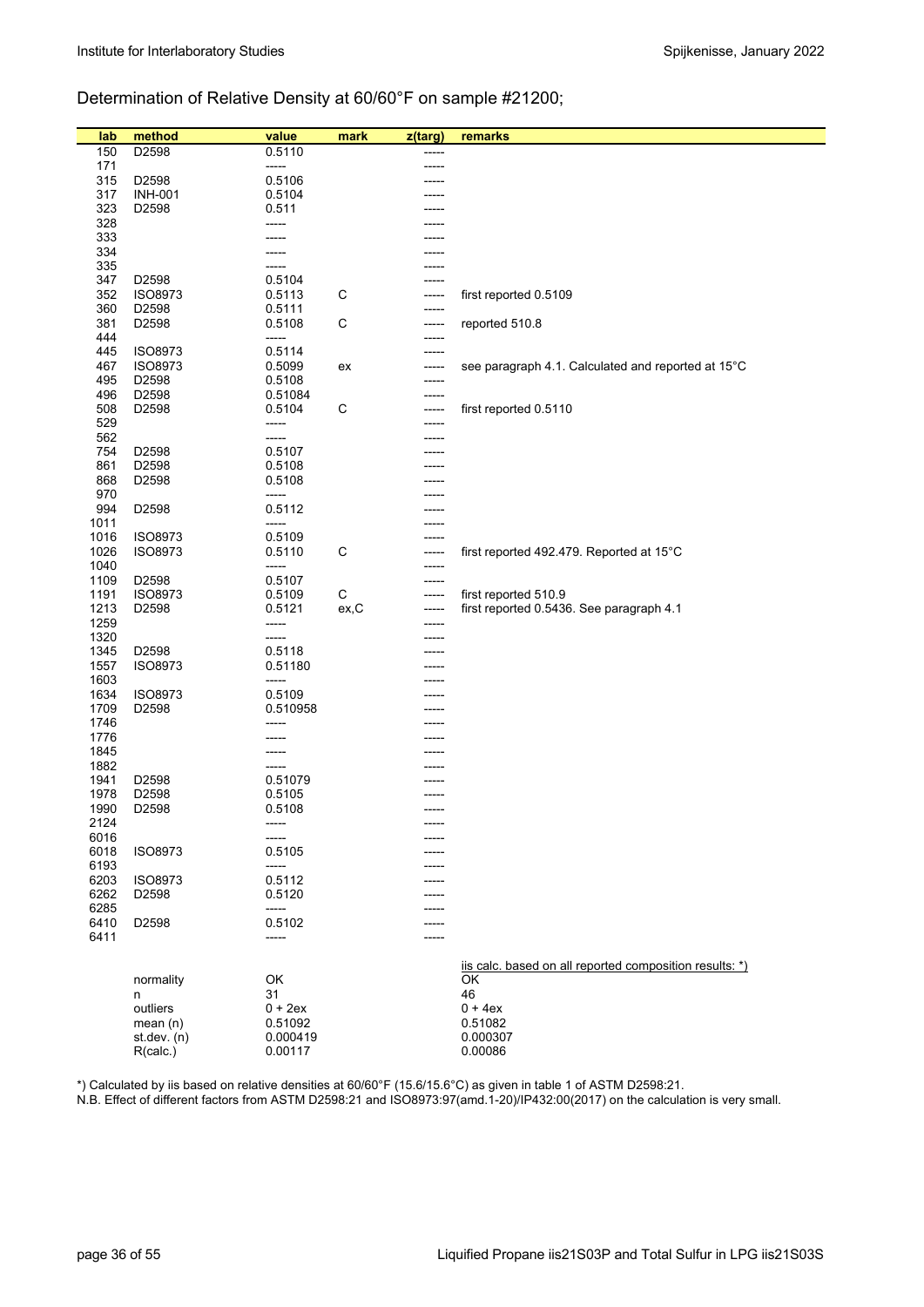

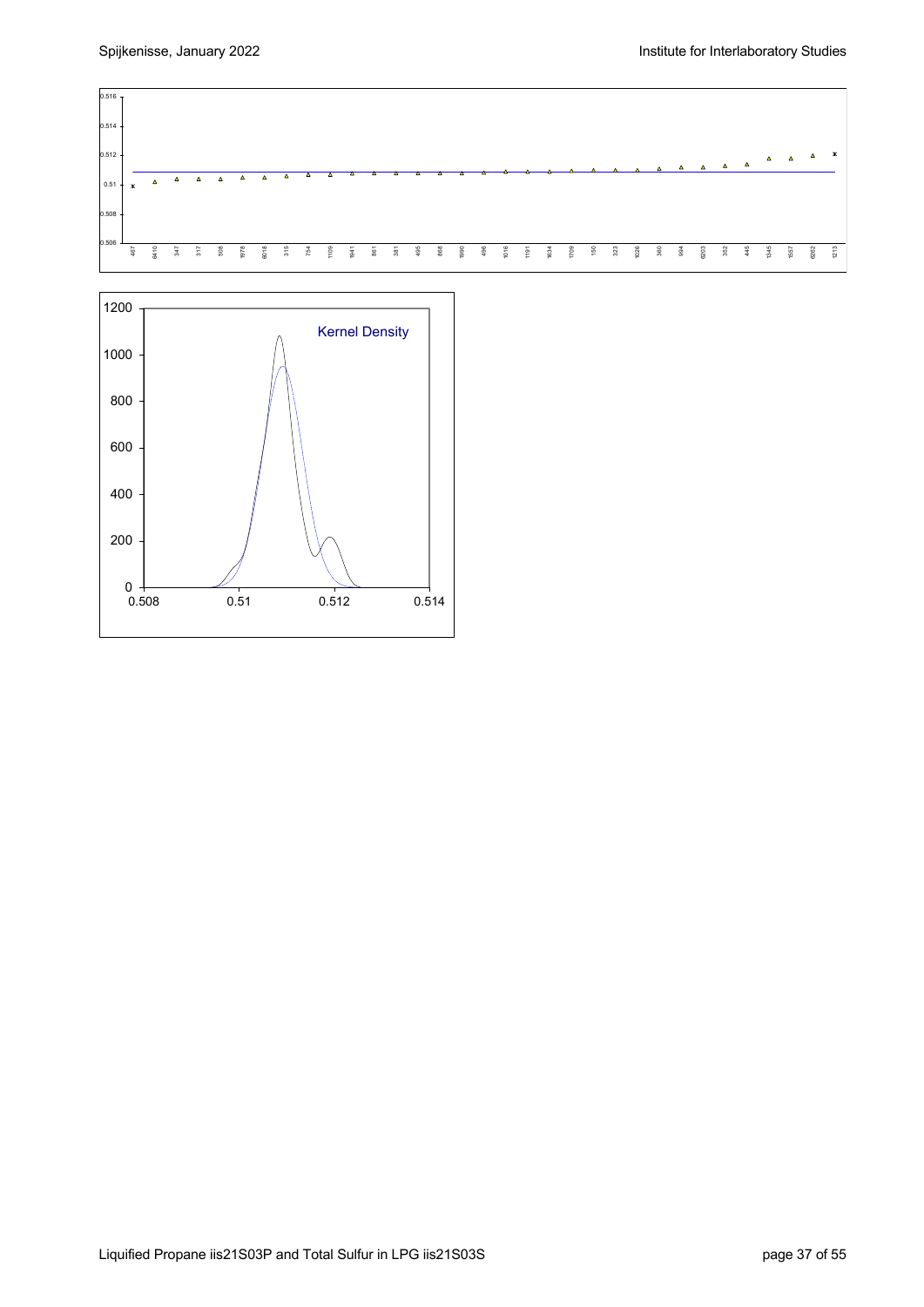# Determination of Absolute Vapor Pressure at 100°F on sample #21200; results in psi

| lab          | method         | <b>ISO8973</b>   | mark       | z(targ)         | D <sub>2598</sub>          | mark       | z(targ)        | remarks                           |
|--------------|----------------|------------------|------------|-----------------|----------------------------|------------|----------------|-----------------------------------|
| 150          |                | -----            |            | -----           | -----                      |            | -----          |                                   |
| 171          |                | -----            |            | -----           | -----                      |            | -----          |                                   |
| 315          | D2598          | -----            |            | -----           | 186                        | Ε          | -----          | calc. difference, iis calc. 184   |
| 317          | <b>ISO8973</b> | 188.0            |            | -----           | -----                      |            | -----          |                                   |
| 323<br>328   |                | -----<br>------  |            | -----<br>-----  | ------<br>$-----1$         |            | -----          |                                   |
| 333          |                | -----            |            | -----           | -----                      |            |                |                                   |
| 334          |                |                  |            | -----           | $- - - - -$                |            |                |                                   |
| 335          | <b>ISO8973</b> | 170.6            | E, D(0.01) | -----           | -----                      |            | -----          | calc. difference, iis calc. 188.1 |
| 347          | D2598          | -----            |            | -----           | 183.5                      |            | -----          |                                   |
| 352          |                | -----            |            | -----           | -----                      |            | -----          |                                   |
| 360          | <b>ISO8973</b> | 187.2            |            | -----           | $- - - - -$                |            |                |                                   |
| 381          |                | -----            |            | -----           | $- - - - -$                |            |                |                                   |
| 444          |                | -----            |            | -----           | -----                      |            |                |                                   |
| 445          |                | -----            |            | -----           | -----                      |            |                |                                   |
| 467          | <b>ISO8973</b> | 188.7            | ex         | -----           | -----                      |            | -----          | see paragraph 4.1                 |
| 495          | D2598          | -----            |            | -----           | 183.6                      |            |                |                                   |
| 496          | D2598          | -----            |            | -----           | 183.54                     |            |                |                                   |
| 508<br>529   |                | -----            |            | -----           | -----<br>$-----$           |            |                |                                   |
| 562          |                | ------<br>-----  |            | -----<br>-----  | $-----$                    |            |                |                                   |
| 754          | <b>ISO8973</b> | 187.68           |            | -----           | -----                      |            |                |                                   |
| 861          | D2598          | -----            |            | -----           | 183.7                      |            |                |                                   |
| 868          | D2598          | -----            |            | -----           | 183.6                      |            |                |                                   |
| 970          |                | -----            |            | -----           | -----                      |            |                |                                   |
| 994          | <b>ISO8973</b> | 187.29           |            | -----           | -----                      |            |                |                                   |
| 1011         |                | -----            |            | -----           | -----                      |            |                |                                   |
| 1016         | <b>EN589</b>   | 187.7645         |            | -----           | $- - - - -$                |            | -----          |                                   |
| 1026         | <b>ISO8973</b> | 188.0            | C          | -----           | ------                     |            | -----          | first reported 191.128            |
| 1040         |                | -----            |            | -----           | -----                      |            |                |                                   |
| 1109         | <b>ISO8973</b> | 187.92           |            | -----           | -----                      |            |                |                                   |
| 1191         |                | -----            |            | -----           | -----                      |            |                |                                   |
| 1213<br>1259 |                | -----            |            | -----           | -----                      |            |                |                                   |
| 1320         |                | -----            |            | -----<br>-----  | -----<br>-----             |            |                |                                   |
| 1345         |                |                  |            | -----           | $-----1$                   |            |                |                                   |
| 1557         |                |                  |            | -----           | -----                      |            |                |                                   |
| 1603         |                |                  |            | -----           | -----                      |            |                |                                   |
| 1634         |                |                  |            | -----           | -----                      |            |                |                                   |
| 1709         |                |                  |            | -----           | -----                      |            |                |                                   |
| 1746         |                | -----            |            | -----           | -----                      |            |                |                                   |
| 1776         |                | ------           |            | -----           | -----                      |            |                |                                   |
| 1845         | <b>ISO8973</b> | 187.099          |            | -----           | $- - - - -$                |            |                |                                   |
| 1882         |                |                  |            | -----           | -----                      |            |                |                                   |
| 1941         | <b>ISO8973</b> | 187.64           |            | -----           | $-----$                    |            |                |                                   |
| 1978         | D2598          | -----            |            | -----           | 170.0245                   | E, D(0.01) | -----          | see remark below this table       |
| 1990         | D2598          | -----            |            | -----           | 183.7                      |            | -----          |                                   |
| 2124         |                | -----            |            | -----           | -----                      |            | -----          |                                   |
| 6016<br>6018 |                | ------<br>------ |            | ------<br>----- | $- - - - -$<br>$- - - - -$ |            | -----<br>----- |                                   |
| 6193         |                | -----            |            | -----           | $- - - - -$                |            |                |                                   |
| 6203         | <b>ISO8973</b> | 186.47           |            | -----           | $- - - - -$                |            |                |                                   |
| 6262         |                | -----            |            | -----           | -----                      |            |                |                                   |
| 6285         |                | -----            |            | -----           | -----                      |            |                |                                   |
| 6410         |                | -----            |            | -----           | -----                      | W          | -----          | first reported 170.2581           |
| 6411         |                | -----            |            | -----           | -----                      |            | -----          |                                   |

Lab 1978: calc. difference, iis calc. 184.5091, test result probably mixed up with Relative Vapor Pressure at 100°F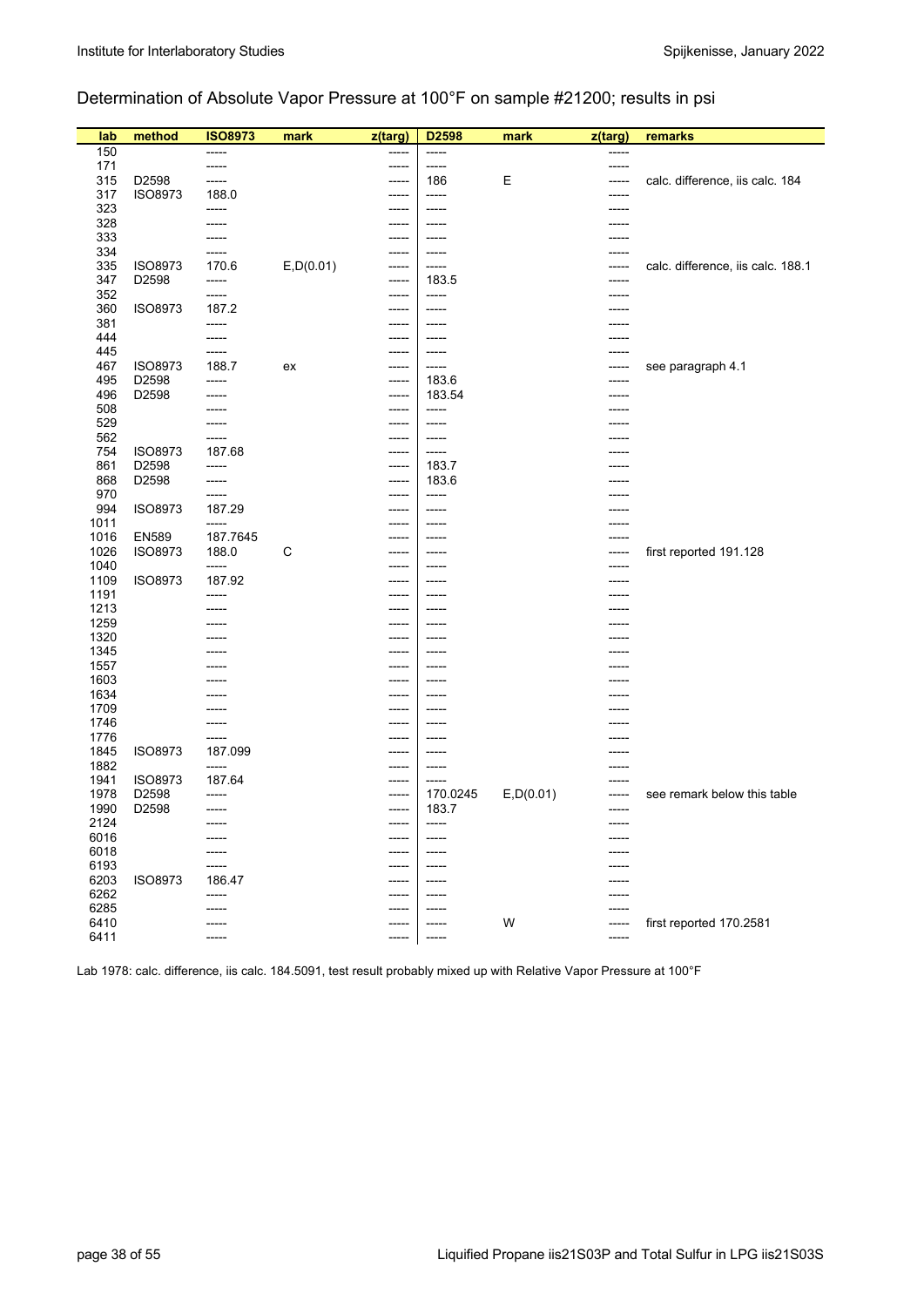1978

347

496

495

868

|               | <b>ISO8973/IP432</b>            | D <sub>2598</sub>               |
|---------------|---------------------------------|---------------------------------|
| normality     | OK                              | unknown                         |
| n             | 10                              |                                 |
| outliers      | $+1ex$                          |                                 |
| mean $(n)$    | 187.506                         | 183.949                         |
| st dev. $(n)$ | 0.4892                          | 0.9077                          |
| R(calc.)      | 1.370                           | 2.541                           |
|               |                                 |                                 |
|               |                                 |                                 |
|               | iis calc. based on all reported | iis calc. based on all reported |
|               | composition results *)          | composition results **)         |
| normality     | OK                              | OK                              |
| n             | 46                              | 46                              |
| outliers      | $0 + 4eX$                       | $0 + 4eX$                       |
| mean $(n)$    | 187.638                         | 183.588                         |
| st.dev. $(n)$ | 0.6337                          | 0.5910                          |

\*) Calculated by iis based on Vapor Pressure factors at 100°F (37.8°C) as given in table A.1 of ISO8973:97(amd.1-20)/IP432:00(2017) \*\*) Calculated by iis based on Vapor Pressure factors at 100°F (37.8°C) as given in table 1 of ASTM D2598:21.



861

1990

315

 $0 + 175$ 

175 180 185 190

0.5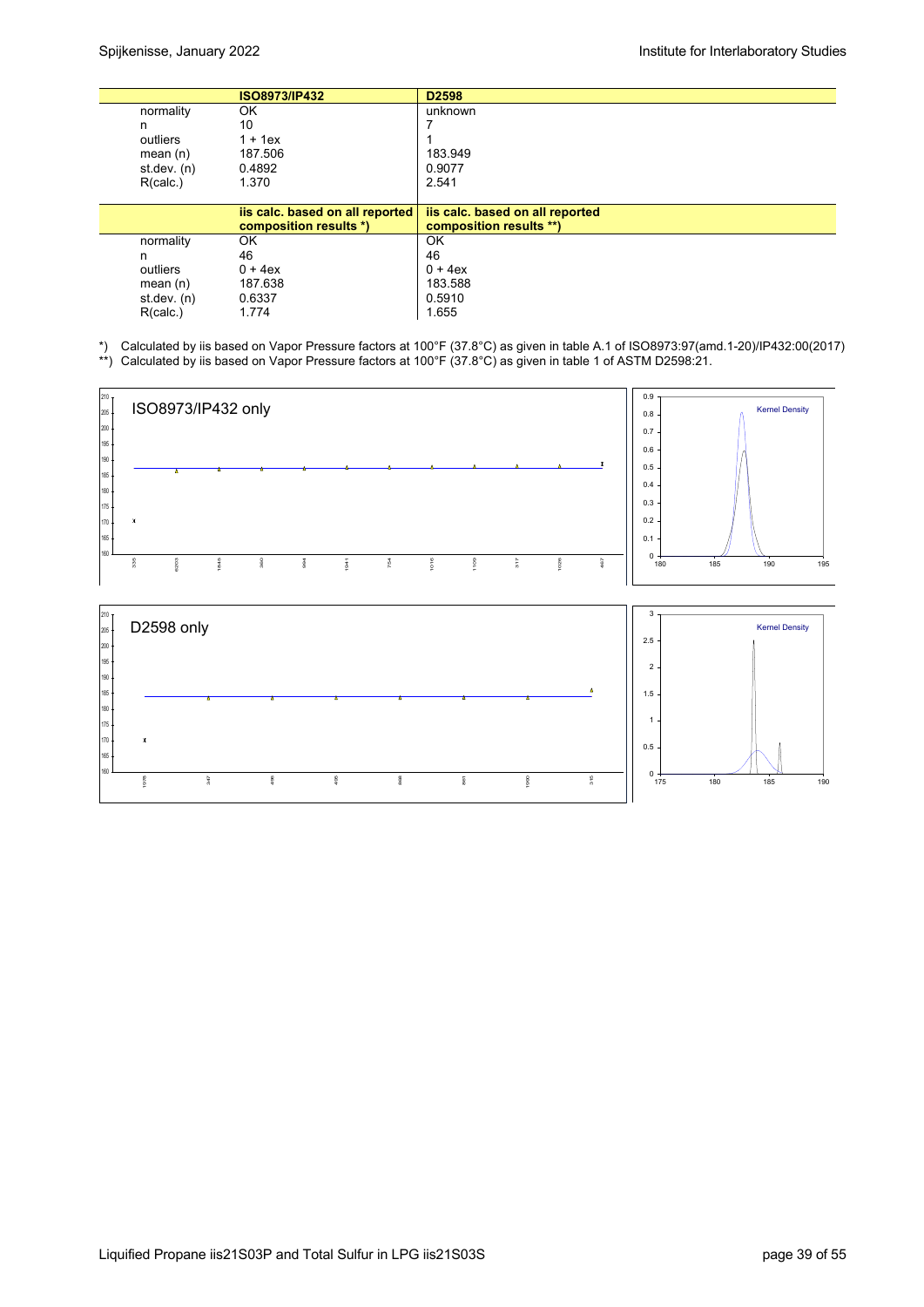# Determination of Relative Vapor Pressure at 100°F on sample #21200; results in psi

| lab          | method         | <b>ISO8973</b> | mark | z(targ)        | D2598             | mark       | z(targ) | remarks                            |
|--------------|----------------|----------------|------|----------------|-------------------|------------|---------|------------------------------------|
| 150          |                | -----          |      | -----          | -----             |            |         |                                    |
| 171          |                | -----          |      | -----          | -----             |            | -----   |                                    |
| 315          | <b>ISO8973</b> | 171            | Ε    | -----          | -----             |            | -----   | calc. difference, iis calc. 172.98 |
| 317          | <b>ISO8973</b> | 173.2          |      | -----          | -----             |            |         |                                    |
| 323<br>328   | D2598          | -----          |      | -----          | 168.83            |            | ----    |                                    |
| 333          |                |                |      | -----<br>----- | -----<br>-----    |            |         |                                    |
| 334          |                |                |      | ----           | -----             |            |         |                                    |
| 335          |                |                |      | -----          | -----             |            |         |                                    |
| 347          | D2598          |                |      | -----          | 168.8             |            |         |                                    |
| 352          |                | -----          |      | -----          | -----             |            |         |                                    |
| 360          | <b>ISO8973</b> | 172.4          |      | -----          | -----             |            |         |                                    |
| 381          |                | -----          |      | -----          | -----             |            |         |                                    |
| 444          |                | -----          |      | ----           | -----             |            |         |                                    |
| 445          | <b>ISO8973</b> | 172.2          |      | -----          | -----             |            |         |                                    |
| 467          | <b>ISO8973</b> | 174.0          | ex   | -----          | -----             |            |         | see paragraph 4.1                  |
| 495<br>496   | D2598<br>D2598 | -----<br>----- |      | -----<br>----- | 168.9<br>168.84   |            |         |                                    |
| 508          | D2598          |                |      | -----          | 168               | DG(0.01)   |         |                                    |
| 529          |                | -----          |      | -----          | -----             |            |         |                                    |
| 562          |                | -----          |      | -----          | -----             |            |         |                                    |
| 754          | <b>ISO8973</b> | 172.99         |      | -----          | -----             |            |         |                                    |
| 861          | D2598          | -----          |      | -----          | 169.0             |            |         |                                    |
| 868          | D2598          | -----          |      | -----          | 168.9             |            |         |                                    |
| 970          |                | -----          |      | -----          | -----             |            |         |                                    |
| 994          | <b>ISO8973</b> | 172.34         |      | -----          | -----             |            |         |                                    |
| 1011         |                | -----          |      | -----          | ------            |            |         |                                    |
| 1016         | <b>EN589</b>   | 173.0686       |      | -----          | ------            |            |         |                                    |
| 1026<br>1040 | <b>ISO8973</b> | 173.3<br>----- | C    | -----<br>----- | -----<br>-----    |            | ----    | first reported 176.432             |
| 1109         | <b>ISO8973</b> | 173.23         |      | -----          | -----             |            |         |                                    |
| 1191         |                | -----          |      | -----          | -----             |            |         |                                    |
| 1213         |                | -----          |      | -----          | -----             |            |         |                                    |
| 1259         |                |                |      | -----          | -----             |            |         |                                    |
| 1320         |                |                |      | -----          | ------            |            |         |                                    |
| 1345         |                |                |      | -----          | -----             |            |         |                                    |
| 1557         |                |                |      | -----          | -----             |            |         |                                    |
| 1603         |                |                |      | -----          | -----             |            |         |                                    |
| 1634<br>1709 | D2598          |                |      | -----          | -----<br>168.5686 |            |         |                                    |
| 1746         |                |                |      | -----<br>----- | -----             |            |         |                                    |
| 1776         |                |                |      | -----          | -----             |            |         |                                    |
| 1845         |                |                |      | -----          | -----             |            |         |                                    |
| 1882         |                | -----          |      | -----          | -----             |            |         |                                    |
| 1941         | <b>ISO8973</b> | 172.95         |      | -----          | -----             |            |         |                                    |
| 1978         | D2598          | -----          |      | -----          | 183.9146          | E, G(0.01) | -----   | see remark below this table        |
| 1990         | D2598          | -----          |      | -----          | 169               |            | -----   |                                    |
| 2124         |                |                |      | -----          |                   |            |         |                                    |
| 6016         |                |                |      | -----          | -----             |            | -----   |                                    |
| 6018<br>6193 |                |                |      | -----          | -----             |            |         |                                    |
| 6203         | <b>ISO8973</b> | 171.72         |      | ----<br>-----  | -----             |            |         |                                    |
| 6262         | D2598          | -----          |      | -----          | 167.7             | DG(0.01)   |         |                                    |
| 6285         |                |                |      | -----          | -----             |            |         |                                    |
| 6410         |                |                |      |                |                   |            |         |                                    |
| 6411         |                |                |      |                | -----             |            |         |                                    |
|              |                |                |      |                |                   |            |         |                                    |

Lab 1978: calc. difference, iis calc. 169.81, test result probably mixed up with Absolute Vapor Pressure at 100°F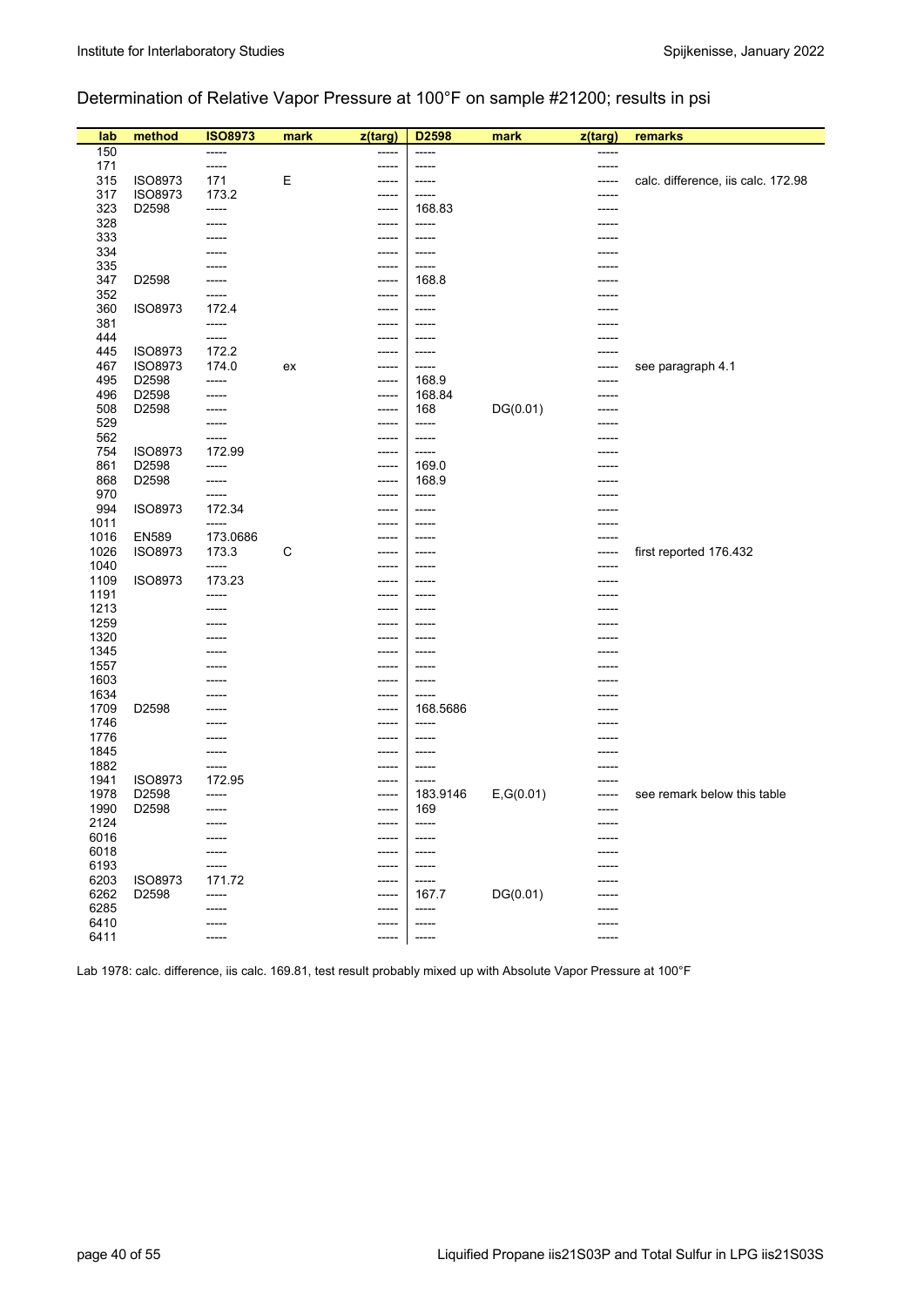|               | <b>ISO8973/IP432</b>            | D <sub>2598</sub>               |
|---------------|---------------------------------|---------------------------------|
| normality     | OK                              | not OK                          |
| n             | 11                              | 8                               |
| outliers      | $0 + 1ex$                       | 3                               |
| mean $(n)$    | 172.582                         | 168.855                         |
| st.dev. $(n)$ | 0.7307                          | 0.1373                          |
| R(calc.)      | 2.046                           | 0.384                           |
|               |                                 |                                 |
|               |                                 |                                 |
|               | iis calc. based on all reported | iis calc. based on all reported |
|               | composition results *)          | composition results **)         |
| normality     | OK                              | OK                              |
| n             | 46                              | 46                              |
| outliers      | 4                               | 4                               |
| mean $(n)$    | 172.942                         | 168.892                         |
| st.dev. $(n)$ | 0.6336                          | 0.5910                          |

\*) Calculated by iis based on Vapor Pressure factors at 100°F (37.8°C) as given in table A.1 of ISO8973:97(amd.1-20)/IP432:00(2017) \*\*) Calculated by iis based on Vapor Pressure factors at 100°F (37.8°C) as given in table 1 of ASTM D2598:21.



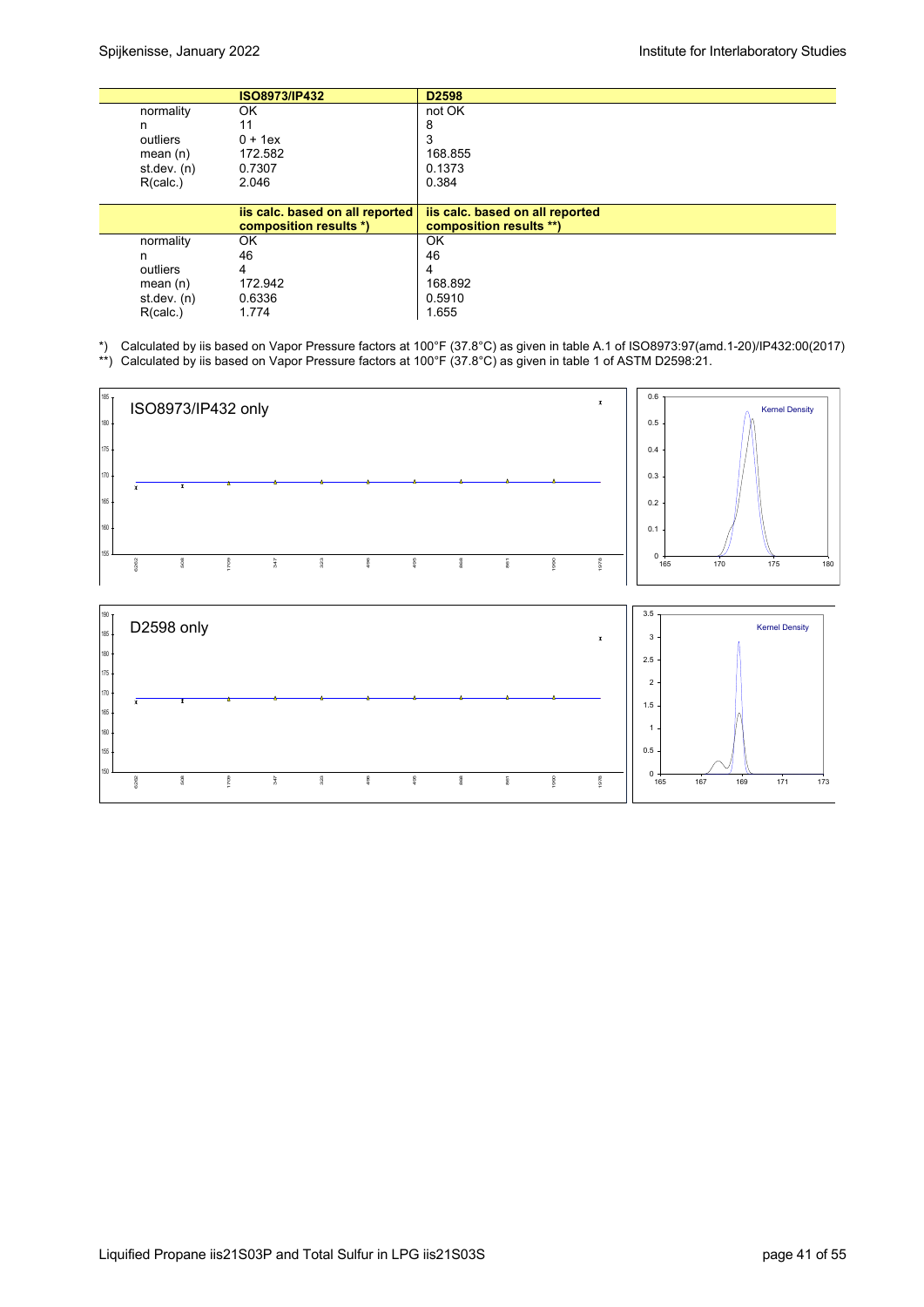# Determination of Absolute Vapor Pressure at 40°C on sample #21200; results in kPa

| lab          | method                           | value           | mark        | z(targ) | remarks                                                |
|--------------|----------------------------------|-----------------|-------------|---------|--------------------------------------------------------|
| 150          |                                  | -----           |             |         |                                                        |
| 171          |                                  | -----           |             | -----   |                                                        |
| 315          | <b>ISO8973</b>                   | 1330            |             |         |                                                        |
| 317          | <b>ISO8973</b>                   | 1332            |             |         |                                                        |
| 323          |                                  | -----           |             |         |                                                        |
| 328          | <b>ISO8973</b>                   | 1333            |             |         |                                                        |
| 333          |                                  | -----           |             |         |                                                        |
| 334          |                                  | -----           |             |         |                                                        |
| 335          | <b>ISO8973</b>                   | 1333            |             |         |                                                        |
| 347          |                                  | -----           |             |         |                                                        |
| 352<br>360   | <b>ISO8973</b><br><b>ISO8973</b> | 1328<br>1327    | C           |         | first reported 1346                                    |
| 381          | <b>ISO8973</b>                   | 1334            |             | -----   |                                                        |
| 444          |                                  | -----           |             |         |                                                        |
| 445          |                                  | -----           |             |         |                                                        |
| 467          | <b>ISO8973</b>                   | 1337            | ex          |         | see paragraph 4.1                                      |
| 495          | <b>ISO8973</b>                   | 1331.1          |             |         |                                                        |
| 496          | <b>ISO8973</b>                   | 1330.43         |             |         |                                                        |
| 508          |                                  | -----           |             |         |                                                        |
| 529          |                                  |                 |             |         |                                                        |
| 562          |                                  | -----           |             |         |                                                        |
| 754          | <b>ISO8973</b>                   | 1331.049        |             |         |                                                        |
| 861          |                                  | -----           |             |         |                                                        |
| 868<br>970   |                                  | -----<br>-----  |             |         |                                                        |
| 994          | <b>ISO8973</b>                   | 1326.49         |             |         |                                                        |
| 1011         |                                  | -----           |             |         |                                                        |
| 1016         |                                  | -----           |             |         |                                                        |
| 1026         | <b>ISO8973</b>                   | 1332.31         | C           | -----   | first reported 1355.79                                 |
| 1040         |                                  | -----           |             |         |                                                        |
| 1109         | <b>ISO8973</b>                   | 1331.92         |             |         |                                                        |
| 1191         | <b>ISO8973</b>                   | 1332            |             |         |                                                        |
| 1213         |                                  | -----           |             |         |                                                        |
| 1259         | <b>ISO8973</b>                   | 1340            | С           | -----   | first reported 1341                                    |
| 1320         | <b>ISO8973</b>                   | 1332<br>-----   |             |         |                                                        |
| 1345<br>1557 | <b>ISO8973</b>                   | 1333.3          |             |         |                                                        |
| 1603         |                                  | -----           |             |         |                                                        |
| 1634         | <b>ISO8973</b>                   | 1332            |             |         |                                                        |
| 1709         |                                  | -----           |             |         |                                                        |
| 1746         |                                  | -----           |             |         |                                                        |
| 1776         | <b>ISO8973</b>                   | 1224.5          | E, G(0.01)  | -----   | see remark below this table                            |
| 1845         |                                  | -----           |             |         |                                                        |
| 1882         |                                  | -----           |             |         |                                                        |
| 1941         | <b>ISO8973</b>                   | 1329.87         |             |         |                                                        |
| 1978<br>1990 |                                  | -----           |             |         |                                                        |
| 2124         |                                  | -----<br>------ |             | -----   |                                                        |
| 6016         |                                  | -----           |             |         |                                                        |
| 6018         | <b>ISO8973</b>                   | 1336            | $\mathsf C$ |         | first reported 1235                                    |
| 6193         |                                  | -----           |             |         |                                                        |
| 6203         | <b>ISO8973</b>                   | 1322            |             |         |                                                        |
| 6262         |                                  | -----           |             |         |                                                        |
| 6285         | <b>ISO8973</b>                   | 1328.4          |             |         |                                                        |
| 6410         |                                  | -----           | W           |         | first reported 1174.1708                               |
| 6411         |                                  |                 |             |         |                                                        |
|              |                                  |                 |             |         | iis calc. based on all reported composition results:*) |
|              | normality                        | not OK          |             |         | OK                                                     |
|              | n                                | 22              |             |         | 46                                                     |
|              | outliers                         | $1 + 1ex$       |             |         | $0 + 4ex$                                              |
|              | mean(n)                          | 1331.176        |             |         | 1329.874                                               |
|              | st. dev. (n)                     | 3.5849          |             |         | 4.5715                                                 |
|              | R(calc.)                         | 10.038          |             |         | 12.800                                                 |

Lab 1776: calc. difference, iis calc. 1325.73, test result possibly mixed up with Relative Vapor Pressure at 40°C?

\*) Calculated by iis based on Vapor Pressure factors at 40°C as given in table A.1 of ISO8973:97(amd.1-20)/IP432:00(2017)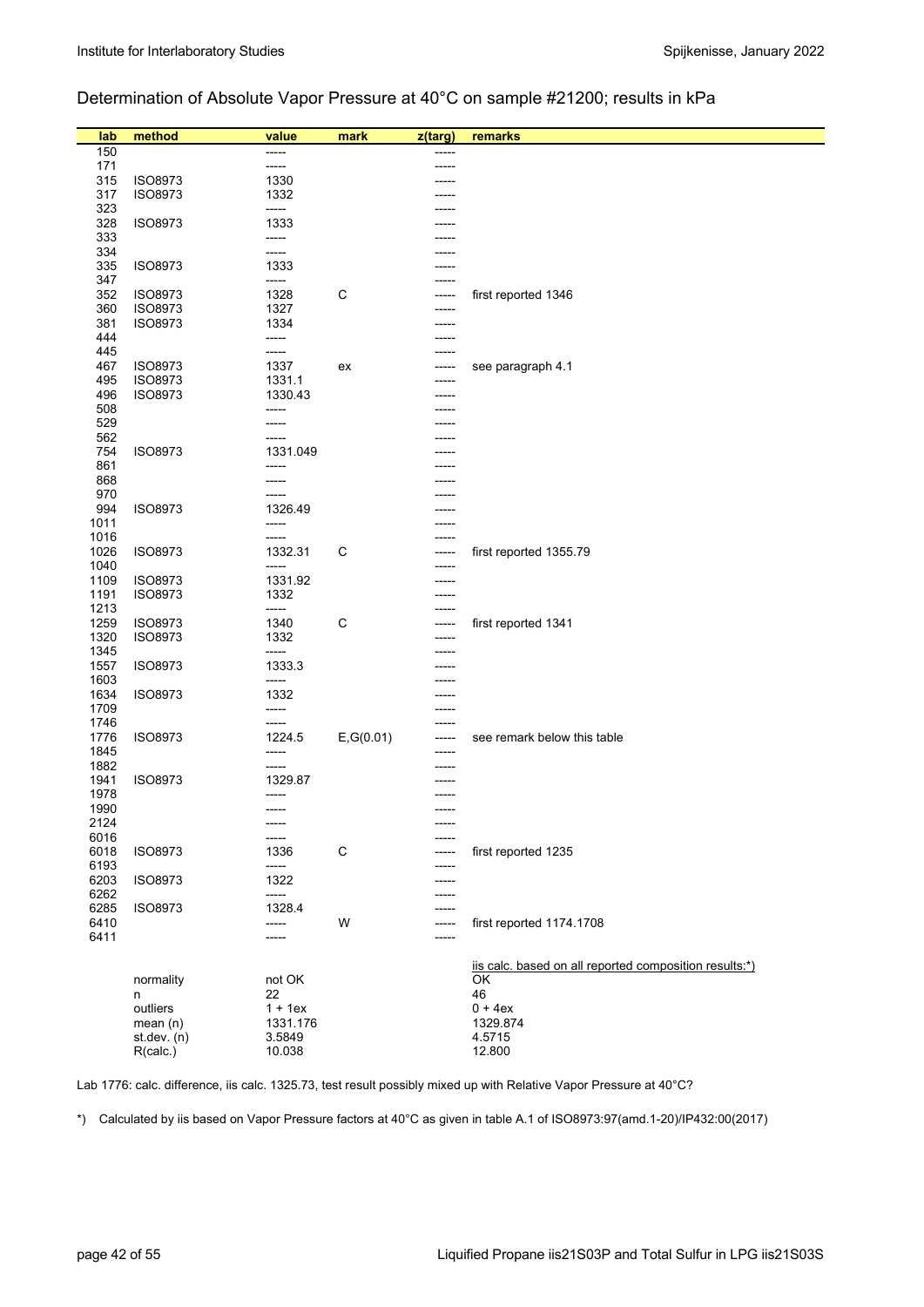

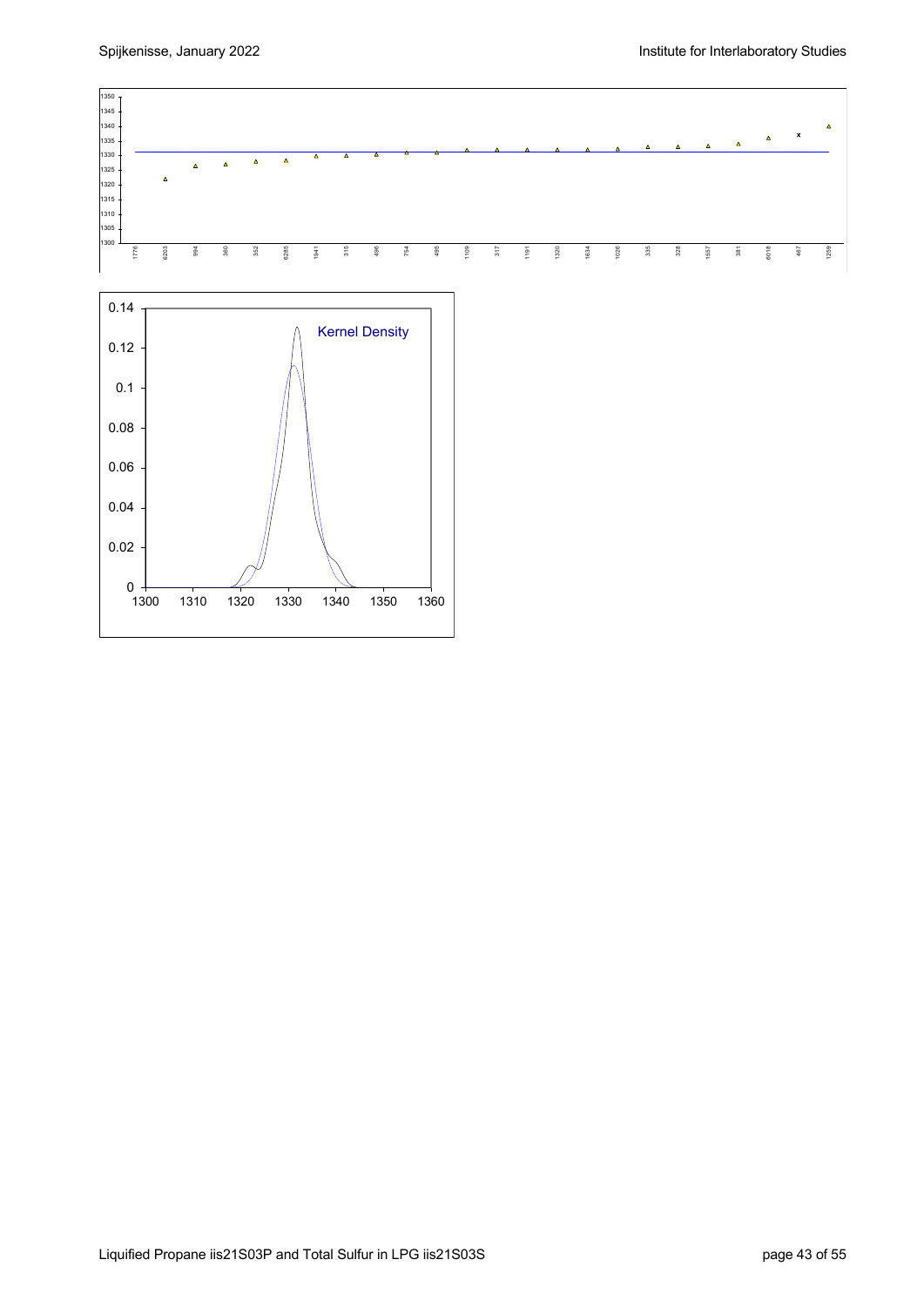# Determination of Relative Vapor Pressure at 40°C on sample #21200; results in kPa

| lab          | method                           | value            | mark        | z(targ)        | remarks                                                |
|--------------|----------------------------------|------------------|-------------|----------------|--------------------------------------------------------|
| 150          |                                  | -----            |             | -----          |                                                        |
| 171          |                                  | -----            |             | -----          |                                                        |
| 315          | <b>ISO8973</b>                   | 1229             |             |                |                                                        |
| 317          | <b>ISO8973</b>                   | 1230             |             |                |                                                        |
| 323          |                                  | -----            |             |                |                                                        |
| 328          | <b>ISO8973</b>                   | 1232             |             |                |                                                        |
| 333          |                                  | -----            |             |                |                                                        |
| 334          |                                  | -----            |             |                |                                                        |
| 335          | <b>ISO8973</b>                   | 1232             |             |                |                                                        |
| 347          |                                  | -----            |             |                |                                                        |
| 352          | <b>ISO8973</b>                   | 1245             | E, D(0.05)  | -----          | calc. difference, iis calc. 1227                       |
| 360          | <b>ISO8973</b>                   | 1225             |             | -----          |                                                        |
| 381<br>444   | <b>ISO8973</b><br><b>ISO8973</b> | 1233             |             | -----          |                                                        |
| 445          | <b>ISO8973</b>                   | 1225.8<br>1223.2 |             |                |                                                        |
| 467          | <b>ISO8973</b>                   | 1236             | ex          | -----          | see paragraph 4.1                                      |
| 495          | <b>ISO8973</b>                   | 1229.7           |             | -----          |                                                        |
| 496          | <b>ISO8973</b>                   | 1229.10          |             |                |                                                        |
| 508          |                                  | -----            |             |                |                                                        |
| 529          |                                  | -----            |             |                |                                                        |
| 562          |                                  | -----            |             |                |                                                        |
| 754          | <b>ISO8973</b>                   | 1229.72          |             |                |                                                        |
| 861          |                                  | -----            |             |                |                                                        |
| 868          |                                  | -----            |             |                |                                                        |
| 970          |                                  | -----            |             |                |                                                        |
| 994          | <b>ISO8973</b>                   | 1225.19          |             |                |                                                        |
| 1011         | <b>ISO8973</b>                   | 1237.8           |             |                |                                                        |
| 1016         |                                  | -----            |             |                |                                                        |
| 1026<br>1040 | <b>ISO8973</b>                   | 1230.99<br>----- | C           | -----<br>----- | first reported 1254.465                                |
| 1109         | <b>ISO8973</b>                   | 1230.63          |             |                |                                                        |
| 1191         |                                  | -----            |             |                |                                                        |
| 1213         |                                  | -----            |             |                |                                                        |
| 1259         | <b>ISO8973</b>                   | 1239             |             |                |                                                        |
| 1320         |                                  | -----            |             |                |                                                        |
| 1345         |                                  | -----            |             |                |                                                        |
| 1557         | <b>ISO8973</b>                   | 1231.1           |             |                |                                                        |
| 1603         |                                  | -----            |             |                |                                                        |
| 1634         | <b>ISO8973</b>                   | 1231             |             |                |                                                        |
| 1709         |                                  | -----            |             |                |                                                        |
| 1746         |                                  |                  |             |                |                                                        |
| 1776         |                                  |                  |             |                |                                                        |
| 1845<br>1882 |                                  |                  |             |                |                                                        |
| 1941         | <b>ISO8973</b>                   | 1228.55          |             |                |                                                        |
| 1978         |                                  | -----            |             |                |                                                        |
| 1990         |                                  | -----            |             | -----          |                                                        |
| 2124         |                                  | -----            |             |                |                                                        |
| 6016         |                                  | -----            |             |                |                                                        |
| 6018         | <b>ISO8973</b>                   | 1235             | $\mathbf C$ |                | first reported 1336                                    |
| 6193         |                                  | -----            |             |                |                                                        |
| 6203         | <b>ISO8973</b>                   | 1221             |             |                |                                                        |
| 6262         |                                  | -----            |             |                |                                                        |
| 6285         | <b>ISO8973</b>                   | 1228.3           |             |                |                                                        |
| 6410         |                                  | -----            |             |                |                                                        |
| 6411         |                                  |                  |             |                |                                                        |
|              |                                  |                  |             |                | iis calc. based on all reported composition results:*) |
|              | normality                        | OK               |             |                | OK                                                     |
|              | n                                | 22               |             |                | 46                                                     |
|              | outliers                         | $1 + 1ex$        |             |                | $\overline{4}$                                         |
|              | mean(n)                          | 1229.867         |             |                | 1228.549                                               |
|              | st.dev. (n)                      | 4.2930           |             |                | 4.5715                                                 |
|              | R(calc.)                         | 12.020           |             |                | 12.800                                                 |

\*) Calculated by iis based on Vapor Pressure factors at 40°C as given in table A.1 of ISO8973:97(amd.1-20)/IP432:00(2017)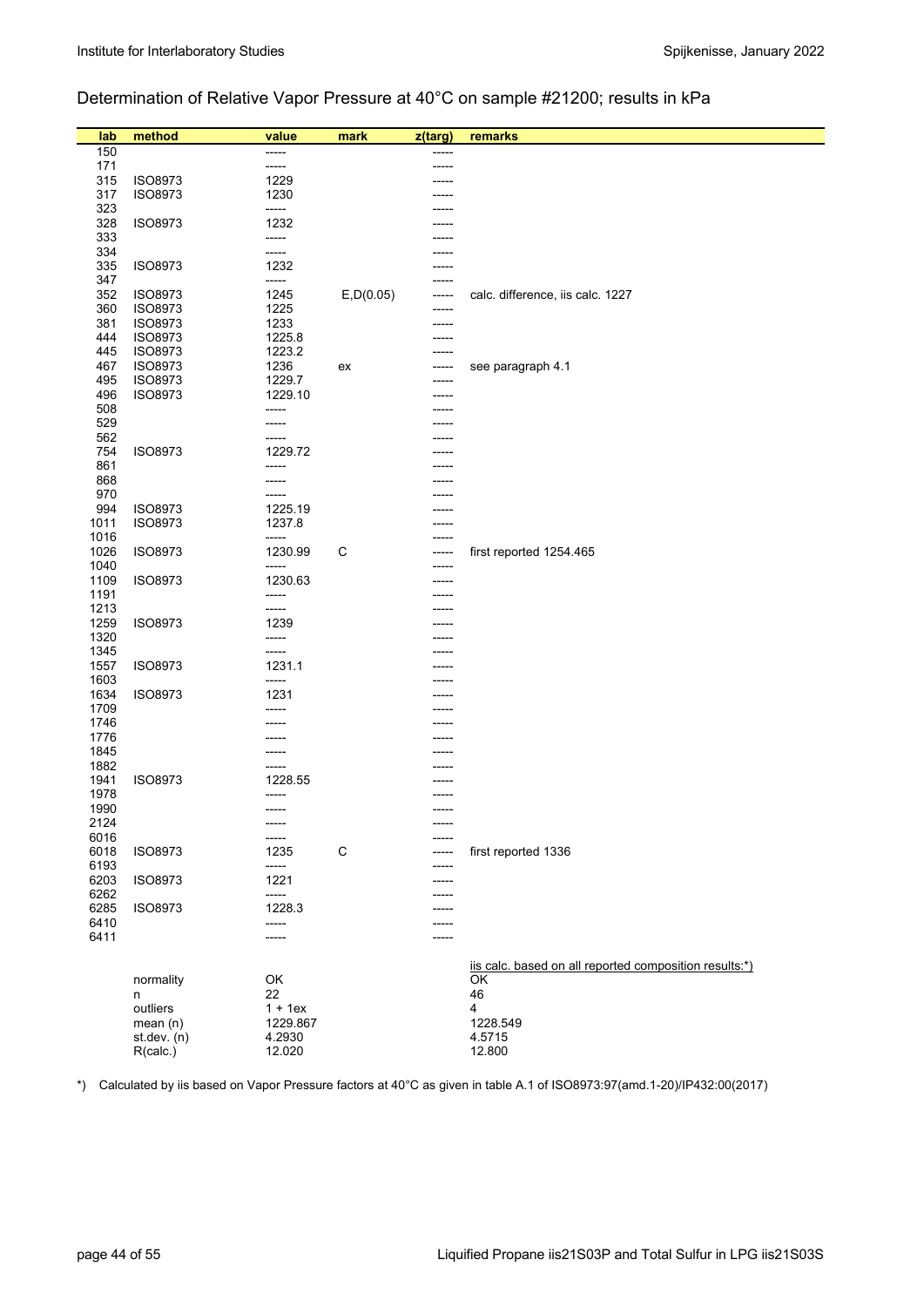

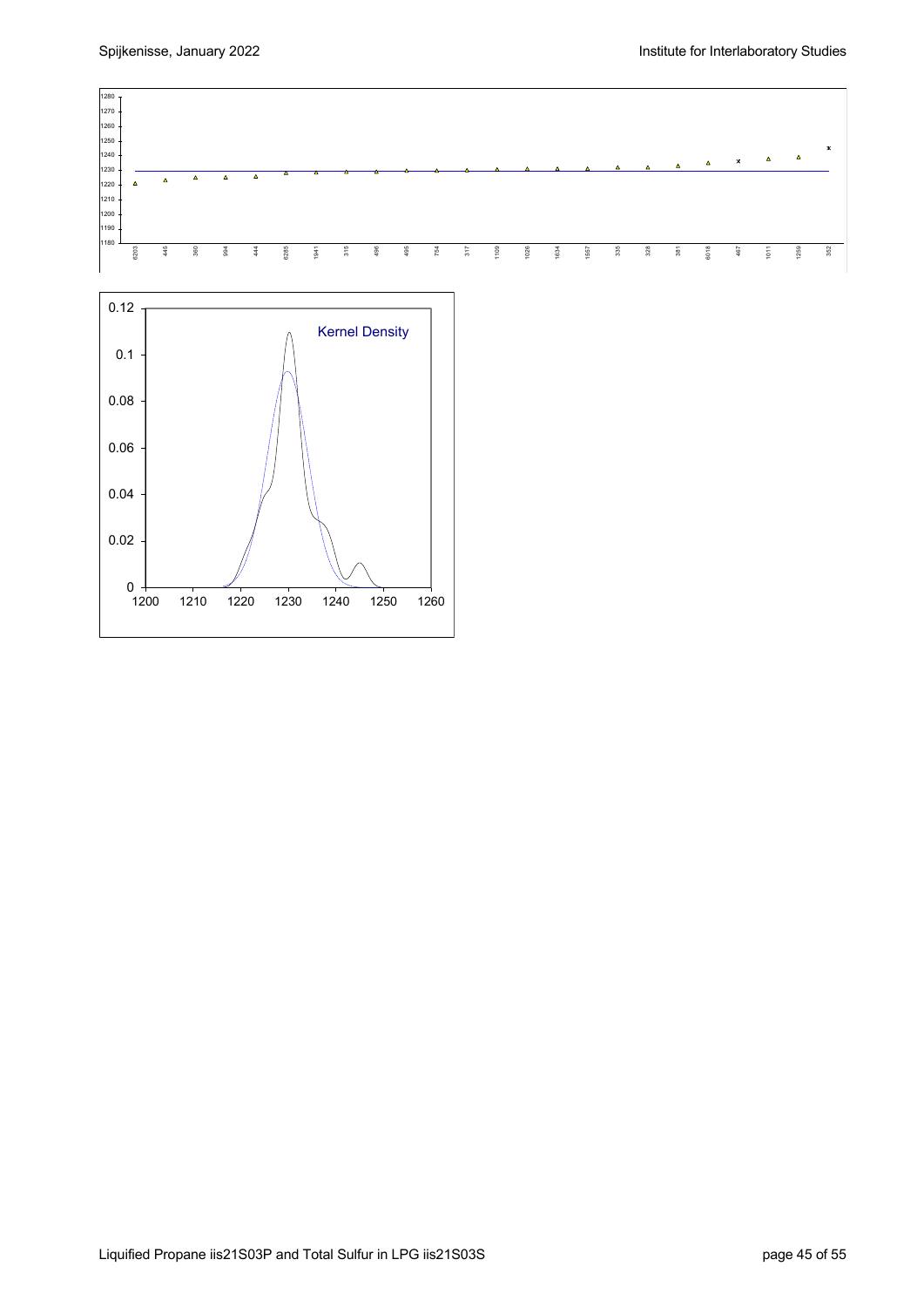# Determination of Motor Octane Number, MON on sample #21200;

| lab          | method            | <b>EN589</b>   | mark       | z(targ)        | D2598          | mark       | z(targ) | remarks                                   |
|--------------|-------------------|----------------|------------|----------------|----------------|------------|---------|-------------------------------------------|
| 150          |                   |                |            |                | -----          |            |         |                                           |
| 171          |                   |                |            |                | -----          |            |         |                                           |
| 315          |                   | -----          |            |                | -----          |            |         |                                           |
| 317          | <b>EN589</b>      | 95.2           |            | -----          | -----          |            |         |                                           |
| 323          |                   | -----          |            |                | -----          |            |         |                                           |
| 328          | <b>EN589</b>      | 95.2           |            | -----          | -----          |            |         |                                           |
| 333          |                   | -----          |            | -----          | -----          |            |         |                                           |
| 334          | <b>EN589</b>      | 95.2           |            | -----          | -----          |            |         |                                           |
| 335<br>347   |                   | -----<br>----- |            | -----<br>----- | -----<br>----- |            |         |                                           |
| 352          |                   | -----          |            | -----          | -----          |            |         |                                           |
| 360          | <b>EN589</b>      | 95.1           |            | -----          | -----          |            |         |                                           |
| 381          | <b>EN589</b>      | 95.2           |            | -----          | -----          |            |         |                                           |
| 444          |                   | -----          |            | -----          | -----          |            |         |                                           |
| 445          |                   | -----          |            | -----          | -----          |            |         |                                           |
| 467          | <b>EN589</b>      | 95.2           | ex         | -----          | -----          |            |         | see paragraph 4.1                         |
| 495          | D <sub>2598</sub> | -----          |            | -----          | 96.5           |            |         |                                           |
| 496          | D <sub>2598</sub> | -----          |            | -----          | 96.524         |            | -----   |                                           |
| 508          | D2598             | -----          |            | -----          | 96.8           | E, C       |         | fr. 96.9, calc. diff, iis calculated 96.4 |
| 529          |                   |                |            | -----          | -----          |            | -----   |                                           |
| 562          |                   | -----          |            | -----          | -----          |            |         |                                           |
| 754          | <b>EN589</b>      | 95.17          |            | -----          | -----          |            |         |                                           |
| 861          | D2598             | -----          |            | -----          | 96.6           |            |         |                                           |
| 868<br>970   | D2598             | -----<br>----- |            | -----<br>----- | 96.6           |            |         |                                           |
| 994          | <b>EN589</b>      | 95.14          |            | -----          | -----<br>----- |            |         |                                           |
| 1011         |                   | -----          |            | -----          | -----          |            |         |                                           |
| 1016         |                   | -----          |            | -----          | -----          |            |         |                                           |
| 1026         | <b>EN589</b>      | 95.153         | C          | -----          | -----          |            |         | first reported 95.156                     |
| 1040         |                   | -----          |            | -----          | -----          |            |         |                                           |
| 1109         | <b>EN589</b>      | 95.1           |            | -----          | -----          |            |         |                                           |
| 1191         |                   | -----          |            |                | -----          |            |         |                                           |
| 1213         |                   | -----          |            |                | -----          |            |         |                                           |
| 1259         | <b>EN589</b>      | 95.1           |            |                |                |            |         |                                           |
| 1320         | <b>EN589</b>      | 94.8           | E, G(0.05) | -----          | -----          |            | -----   | calculation difference, iis calc. 95.2    |
| 1345         |                   | -----          |            | -----          | -----          |            |         |                                           |
| 1557         | EN589             | 95.51          | E, G(0.01) | -----          | -----          |            | -----   | calculation difference, iis calc. 95.2    |
| 1603<br>1634 |                   | -----          |            | -----<br>----- | -----<br>----- |            |         |                                           |
| 1709         |                   |                |            | -----          | -----          |            |         |                                           |
| 1746         |                   |                |            | -----          | -----          |            |         |                                           |
| 1776         |                   |                |            | -----          | -----          |            |         |                                           |
| 1845         |                   | -----          |            | -----          | -----          |            |         |                                           |
| 1882         |                   | -----          |            | -----          | -----          |            |         |                                           |
| 1941         | <b>EN589</b>      | 95.17          |            | -----          | -----          |            |         |                                           |
| 1978         | D2598             | -----          |            | -----          | 95.1795        | E, G(0.05) | -----   | see remark below this table               |
| 1990         | D2598             | -----          |            | -----          | 96             | Ε          | -----   | calculation difference, iis calc. 95.2    |
| 2124         |                   | -----          |            | -----          | -----          |            | -----   |                                           |
| 6016         |                   | -----          |            | -----          | -----          |            |         |                                           |
| 6018         | <b>EN589</b>      | 94.1           | E, G(0.01) | -----          | -----          |            | -----   | calculation difference, iis calc. 95.2    |
| 6193         | <b>EN589</b>      | -----<br>95.2  |            | ----           | -----          |            |         |                                           |
| 6203<br>6262 |                   | -----          |            | -----          | ------         |            | -----   |                                           |
| 6285         | <b>EN589</b>      | 95.17          |            | ----<br>-----  | -----<br>----- |            |         |                                           |
| 6410         | D2598             | -----          |            | -----          | 96.5292        |            |         |                                           |
| 6411         |                   | -----          |            | -----          | $-----$        |            |         |                                           |
|              |                   |                |            |                |                |            |         |                                           |

Lab 1978: calculation difference, iis calculated with D2598 96.5961 and with EN589 95.1796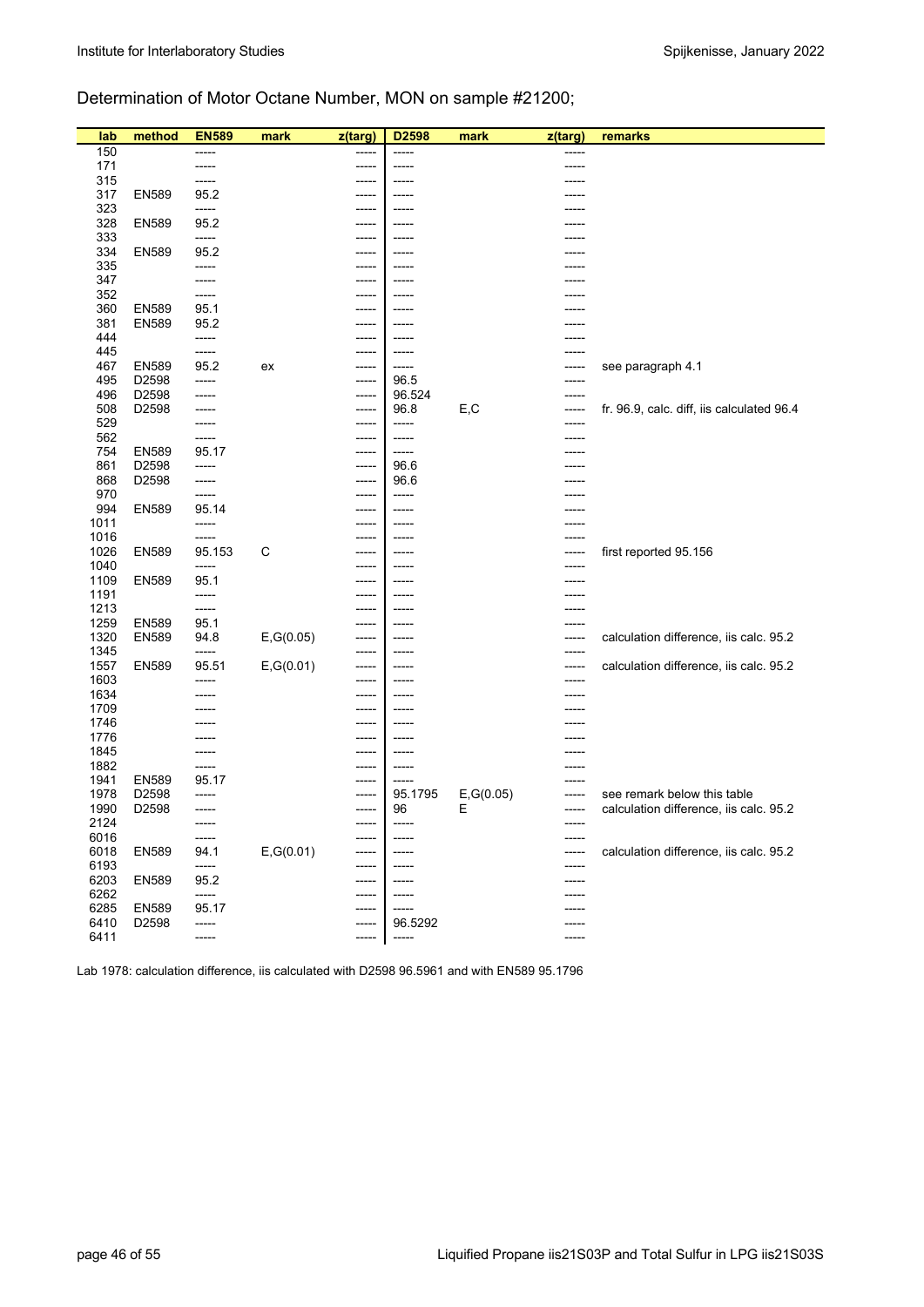|               | <b>EN589</b>                    | D <sub>2598</sub>               |
|---------------|---------------------------------|---------------------------------|
| normality     | <b>OK</b>                       | unknown                         |
| n             | 13                              |                                 |
| outliers      | $3 + 1ex$                       |                                 |
| mean $(n)$    | 95.162                          | 96.508                          |
| st dev. $(n)$ | 0.0403                          | 0.2453                          |
| R(calc.)      | 0.113                           | 0.687                           |
|               |                                 |                                 |
|               |                                 |                                 |
|               | iis calc. based on all reported | iis calc. based on all reported |
|               | composition results *)          | composition results **)         |
| normality     | suspect                         | OK                              |
| n             | 42                              | 44                              |
| outliers      | $4 + 4eX$                       | $2 + 4ex$                       |
| mean $(n)$    | 95.161                          | 96.527                          |
| st.dev. $(n)$ | 0.0125                          | 0.0395                          |

\*) Calculated by iis based on MON factors given in table B.1 of EN589:18.

\*\*) Calculated by iis based on MON factors given in table 1 of ASTM D2598:21. This method does not mention MON factors for iso-Butene. For iso-Butene the value of 83.5 of cis-2-Butene is used in the calculations in analogy of the MON factors of the other components.

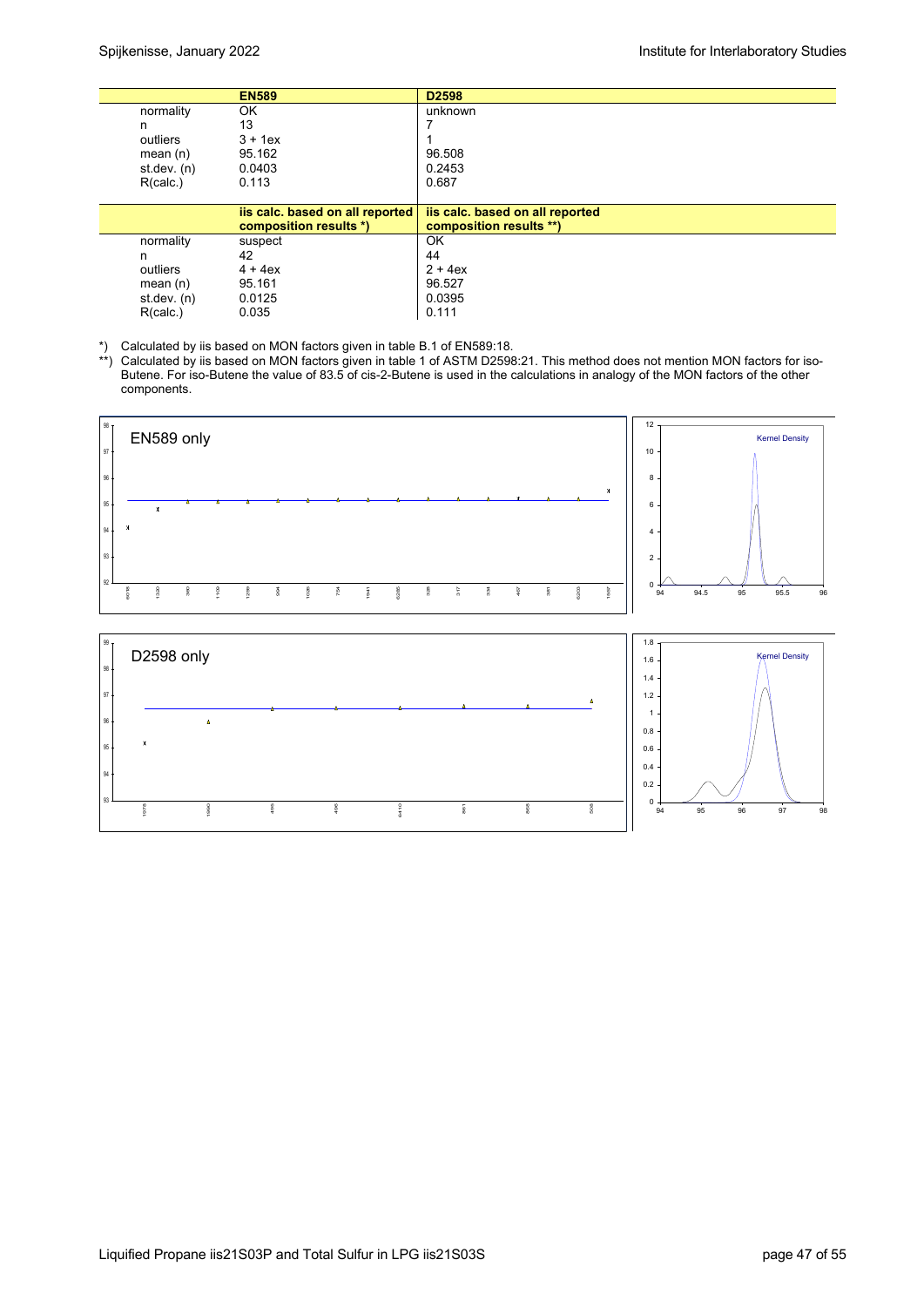### Determination of Ideal Gross Heating Value at 14.696 psia and 60°F on sample #21200; results in kJ/mol

| lab          | method            | value          | mark       | z(targ)        | remarks                                                |
|--------------|-------------------|----------------|------------|----------------|--------------------------------------------------------|
| 150          |                   | -----          |            | -----          |                                                        |
| 171          |                   | $-----$        |            | -----          |                                                        |
| 315          |                   | -----          |            | -----          |                                                        |
| 317          |                   |                |            |                |                                                        |
| 323<br>328   |                   |                |            |                |                                                        |
| 333          |                   |                |            |                |                                                        |
| 334          |                   |                |            |                |                                                        |
| 335          |                   |                |            |                |                                                        |
| 347          |                   |                |            |                |                                                        |
| 352          | D3588             | 2255.01        | C          | -----          | first reported 2253.5066                               |
| 360          | D3588             | 2254.1         |            | -----          |                                                        |
| 381          | D3588             | 2250           |            | -----          |                                                        |
| 444<br>445   |                   | -----<br>----- |            | -----<br>----- |                                                        |
| 467          | ISO6976Calculated | 2242.787       | ex         |                | see paragraph 4.1. Calculated at 15°C                  |
| 495          |                   | -----          |            |                |                                                        |
| 496          | D3588             | 2251.84        |            | -----          |                                                        |
| 508          |                   | -----          |            |                |                                                        |
| 529          |                   | -----          |            |                |                                                        |
| 562          |                   |                |            |                |                                                        |
| 754          |                   |                |            |                |                                                        |
| 861<br>868   |                   |                |            |                |                                                        |
| 970          |                   |                |            |                |                                                        |
| 994          |                   |                |            |                |                                                        |
| 1011         |                   |                |            |                |                                                        |
| 1016         |                   |                |            |                |                                                        |
| 1026         |                   | ------         |            |                |                                                        |
| 1040         |                   | $-----1$       |            |                |                                                        |
| 1109         | D3588             | 2250.73        |            |                |                                                        |
| 1191<br>1213 |                   | -----<br>----- |            |                |                                                        |
| 1259         |                   |                |            |                |                                                        |
| 1320         |                   |                |            |                |                                                        |
| 1345         |                   |                |            |                |                                                        |
| 1557         |                   | -----          |            |                |                                                        |
| 1603         |                   | -----          |            |                |                                                        |
| 1634         | D3588             | 2250.63        |            |                |                                                        |
| 1709<br>1746 |                   | -----          |            |                |                                                        |
| 1776         |                   | -----          |            |                |                                                        |
| 1845         |                   | -----          |            |                |                                                        |
| 1882         |                   | $-----$        |            |                |                                                        |
| 1941         | D3588             | 2251.40        |            |                |                                                        |
| 1978         | D3588             | 2247.9208      |            |                |                                                        |
| 1990         | D3588             | 2251.73        |            | -----          |                                                        |
| 2124         |                   | -----          |            | -----          |                                                        |
| 6016<br>6018 |                   | ------         |            | -----          |                                                        |
| 6193         |                   |                |            |                |                                                        |
| 6203         |                   | -----          |            |                |                                                        |
| 6262         | D3588             | 2314.47        | E, D(0.01) |                | calculation difference, iis calculated 2254.14         |
| 6285         |                   | -----          |            |                |                                                        |
| 6410         |                   |                |            |                |                                                        |
| 6411         |                   | -----          |            | -----          |                                                        |
|              |                   |                |            |                | iis calc. based on all reported composition results:*) |
|              | normality         | OK             |            |                | OK                                                     |
|              | n                 | 9              |            |                | 46                                                     |
|              | outliers          | $1 + 1ex$      |            |                | $0 + 4ex$                                              |
|              | mean(n)           | 2251.485       |            |                | 2251.719                                               |
|              | st.dev. (n)       | 2.1115         |            |                | 2.2686                                                 |
|              | R(calc.)          | 5.912          |            |                | 6.352                                                  |

\*) Calculated by iis based on the Ideal Gross Heating Value at 14.696 psia/60°F factors given in table 1 of ASTM D3588:98(2017)e1.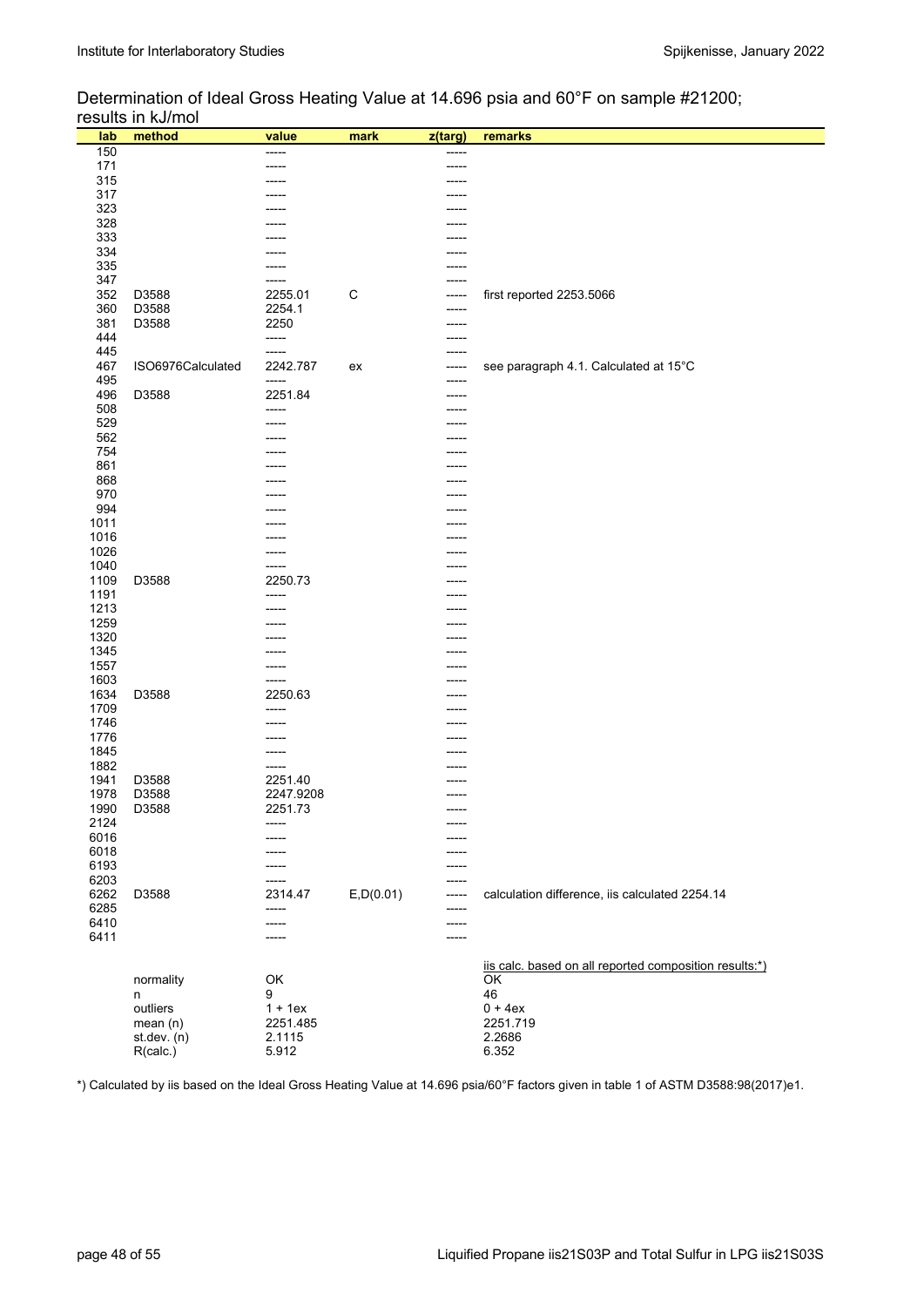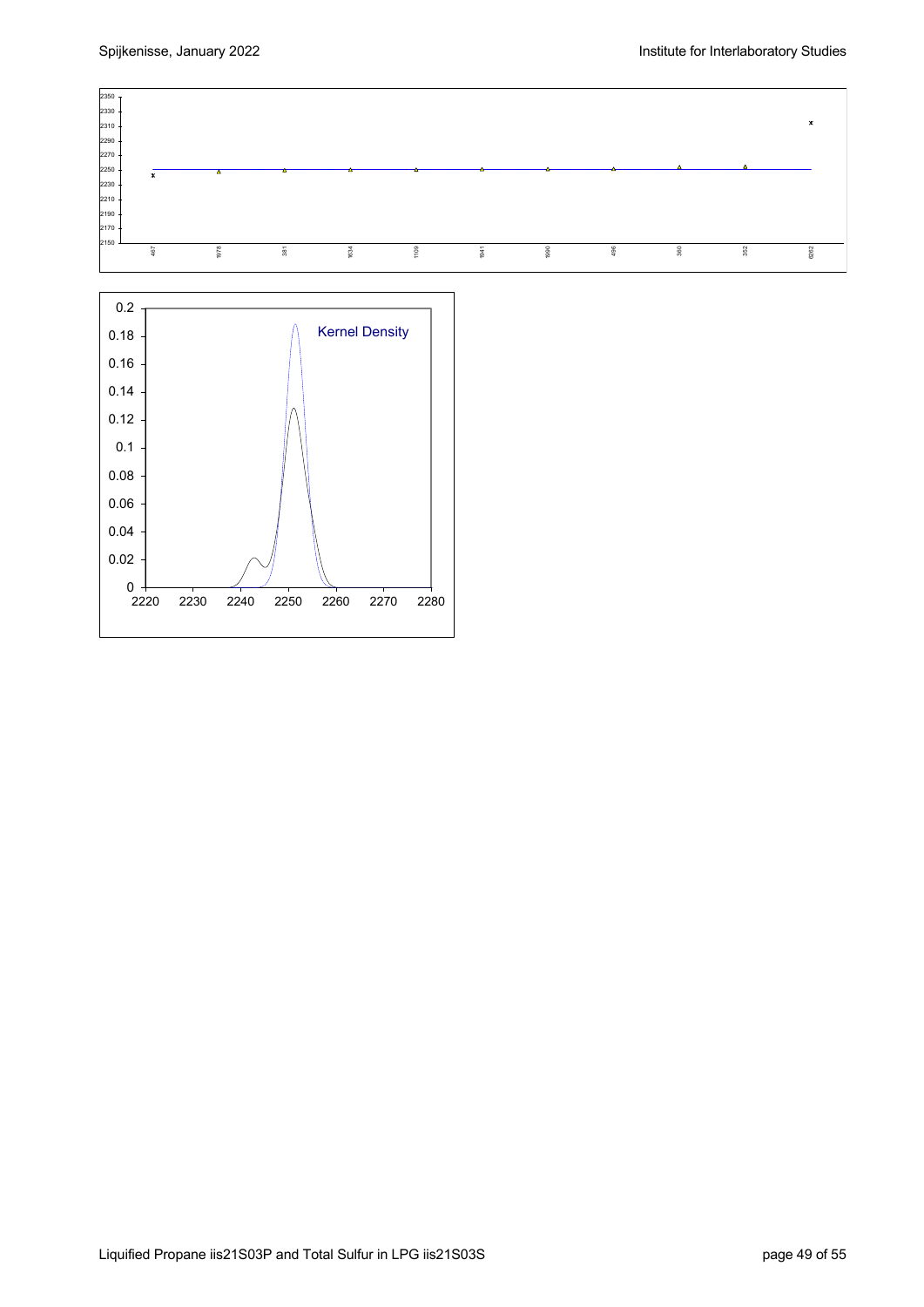### Determination of Ideal Net Heating Value at 14.696 psia and 60°F on sample #21200; results in kJ/mol

| lab          | method            | value                | mark       | z(targ)           | remarks                                                |
|--------------|-------------------|----------------------|------------|-------------------|--------------------------------------------------------|
| 150          |                   | $-----1$             |            | -----             |                                                        |
| 171          |                   | -----                |            | -----             |                                                        |
| 315          |                   |                      |            |                   |                                                        |
| 317          |                   |                      |            |                   |                                                        |
| 323          |                   | -----                |            | -----             |                                                        |
| 328          |                   |                      |            |                   |                                                        |
| 333          |                   |                      |            |                   |                                                        |
| 334          |                   |                      |            | -----             |                                                        |
| 335<br>347   |                   | -----<br>$-----1$    |            | -----<br>-----    |                                                        |
| 352          | D3588             | 2075.43              | C          | -----             | first reported 2074.1193                               |
| 360          | D3588             | 2074.4               |            | -----             |                                                        |
| 381          | D3588             | 2071                 |            | -----             |                                                        |
| 444          |                   | -----                |            | -----             |                                                        |
| 445          |                   | -----                |            |                   |                                                        |
| 467          | ISO6976Calculated | 2063.832             | ex         | -----             | see paragraph 4.1. Calculated at 15°C                  |
| 495          |                   | -----                |            |                   |                                                        |
| 496          | D3588             | 2071.99              |            |                   |                                                        |
| 508          |                   | -----                |            |                   |                                                        |
| 529          |                   | -----                |            |                   |                                                        |
| 562          |                   |                      |            | -----             |                                                        |
| 754<br>861   |                   |                      |            | ----              |                                                        |
| 868          |                   |                      |            |                   |                                                        |
| 970          |                   |                      |            |                   |                                                        |
| 994          |                   |                      |            |                   |                                                        |
| 1011         |                   | -----                |            | -----             |                                                        |
| 1016         |                   |                      |            |                   |                                                        |
| 1026         |                   | -----                |            |                   |                                                        |
| 1040         |                   | -----                |            |                   |                                                        |
| 1109         | D3588             | 2071.08              |            | -----             |                                                        |
| 1191         |                   | -----                |            |                   |                                                        |
| 1213         |                   |                      |            |                   |                                                        |
| 1259         |                   |                      |            |                   |                                                        |
| 1320<br>1345 |                   | -----<br>-----       |            | -----<br>-----    |                                                        |
| 1557         |                   | -----                |            |                   |                                                        |
| 1603         |                   | -----                |            |                   |                                                        |
| 1634         | D3588             | 2071.24              |            | ----              |                                                        |
| 1709         |                   | -----                |            |                   |                                                        |
| 1746         |                   |                      |            |                   |                                                        |
| 1776         |                   |                      |            | ----              |                                                        |
| 1845         |                   | -----                |            |                   |                                                        |
| 1882         |                   | -----                |            |                   |                                                        |
| 1941         | D3588             | 2071.95              |            |                   |                                                        |
| 1978<br>1990 | D3588<br>D3588    | 2068.6752<br>2072.24 |            | -----<br>$-----1$ |                                                        |
| 2124         |                   |                      |            |                   |                                                        |
| 6016         |                   | -----                |            | -----             |                                                        |
| 6018         |                   |                      |            |                   |                                                        |
| 6193         |                   |                      |            |                   |                                                        |
| 6203         |                   | -----                |            | ---               |                                                        |
| 6262         | D3588             | 2130.94              | E, D(0.01) | -----             | calculation difference, iis calculated 2074.55         |
| 6285         |                   | -----                |            | -----             |                                                        |
| 6410         |                   | -----                |            | -----             |                                                        |
| 6411         |                   | -----                |            | -----             |                                                        |
|              |                   |                      |            |                   | iis calc. based on all reported composition results:*) |
|              | normality         | OK                   |            |                   | OK                                                     |
|              | n                 | 9                    |            |                   | 46                                                     |
|              | outliers          | $1 + 1$ ex           |            |                   | $0 + 4ex$                                              |
|              | mean(n)           | 2072.001             |            |                   | 2072.269                                               |
|              | st.dev. (n)       | 1.9705               |            |                   | 2.1274                                                 |
|              | R(calc.)          | 5.517                |            |                   | 5.957                                                  |

\*) Calculated by iis based on the Ideal Net Heating Value at 14.696 psia/60°F factors given in table 1 of ASTM D3588:98(2017)e1.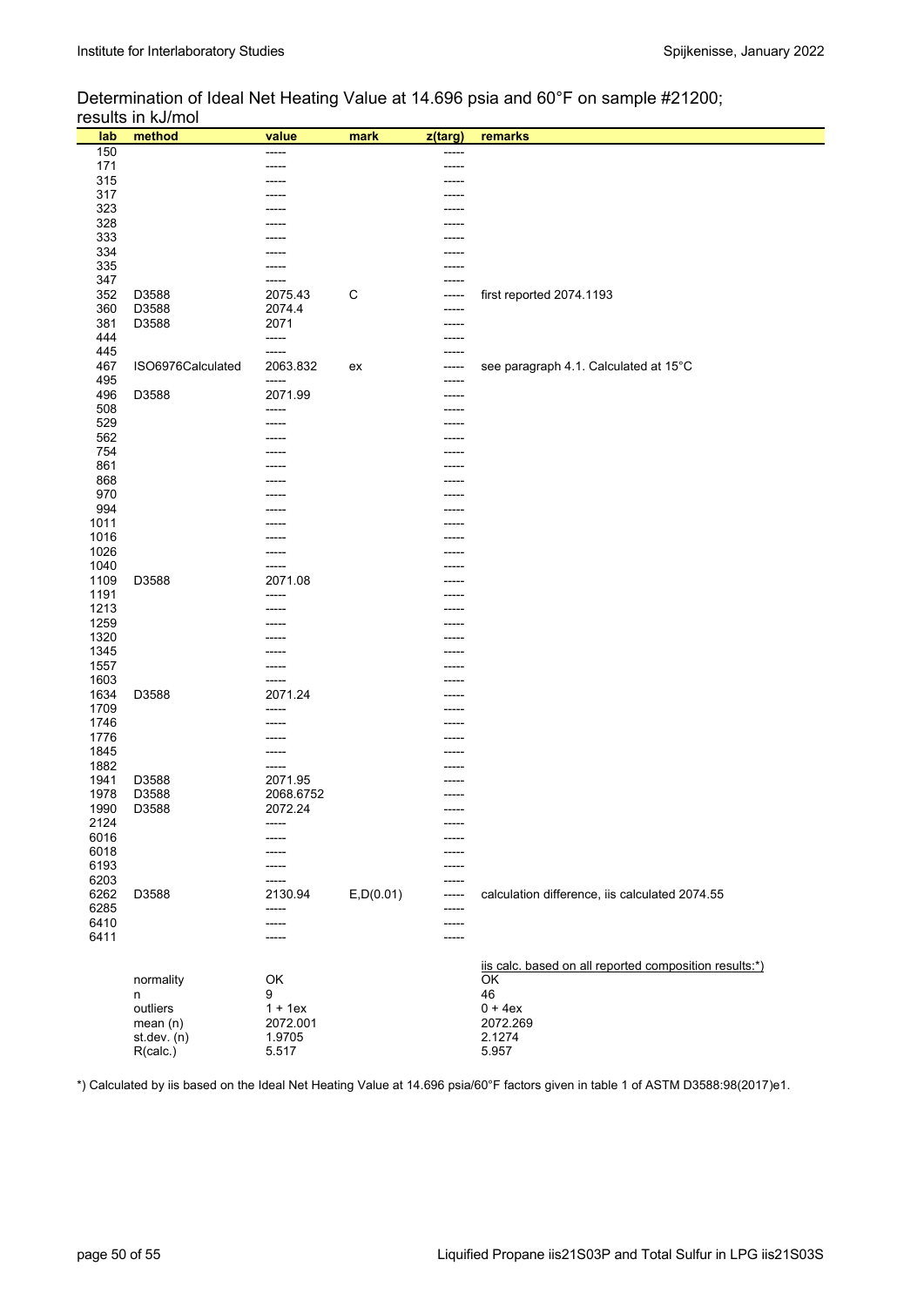

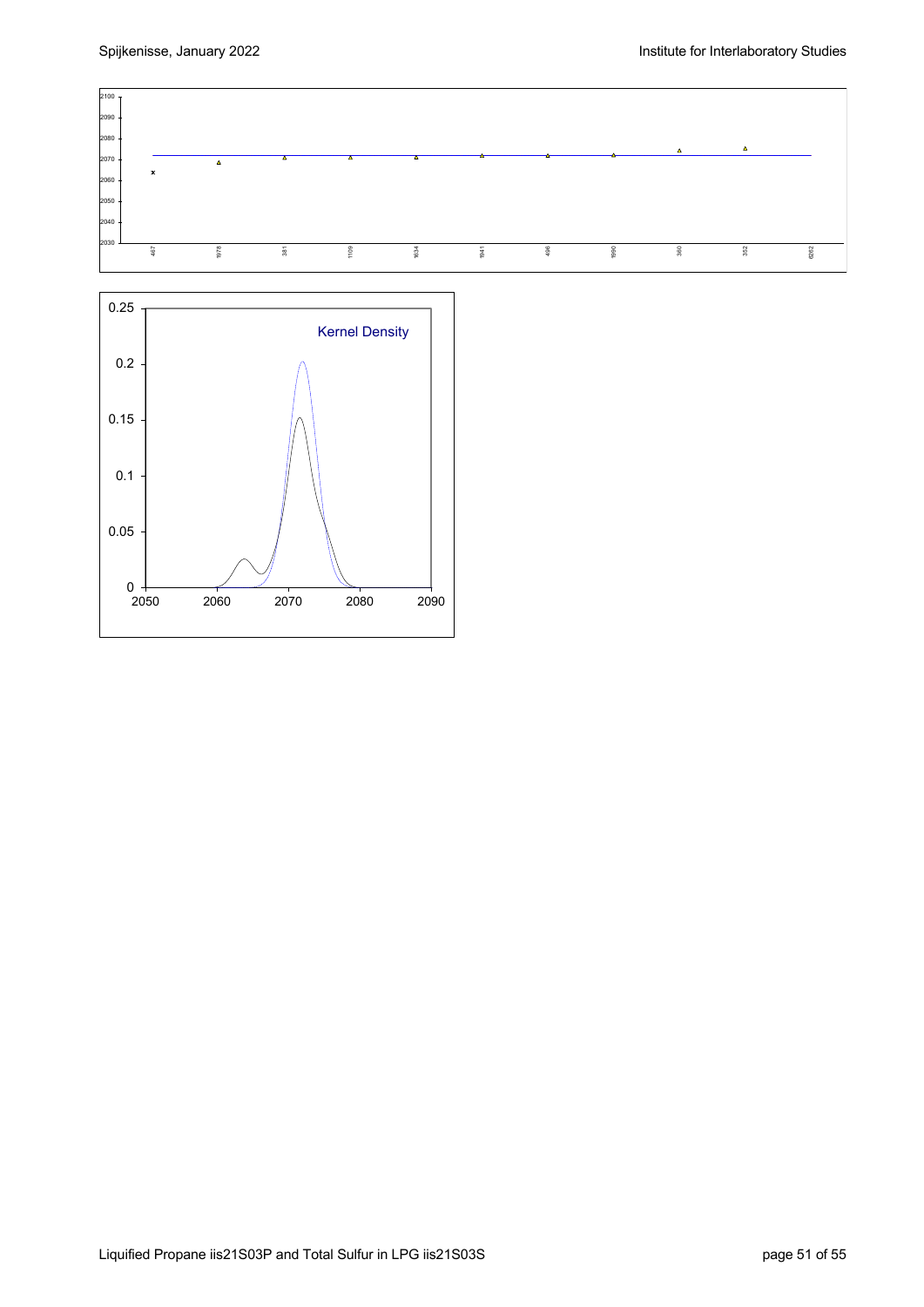# Determination of Total Sulfur on sample #21201; results in mg/kg

| lab  | method            | value  | mark        | z(targ) | remarks               |
|------|-------------------|--------|-------------|---------|-----------------------|
| 150  | D6667             | 33.9   |             | $-0.33$ |                       |
| 171  | D6667             | 25     |             | $-2.59$ |                       |
| 315  | D6667             | 33     |             | $-0.56$ |                       |
| 317  | D6667             | 40     |             | 1.22    |                       |
| 323  | D6667             | 39     |             | 0.96    |                       |
| 337  |                   | -----  |             | $-----$ |                       |
| 347  | D6667             | 35.9   |             | 0.17    |                       |
|      |                   |        |             |         |                       |
| 360  | D6667             | 42.1   |             | 1.75    |                       |
| 381  | D6667             | 33.4   |             | $-0.46$ |                       |
| 445  | D6667             | 38.1   |             | 0.73    |                       |
| 495  |                   | -----  |             | -----   |                       |
| 562  |                   | -----  |             | -----   |                       |
| 754  | D6667             | 32.75  |             | $-0.63$ |                       |
| 1011 |                   | -----  |             | -----   |                       |
| 1012 |                   | -----  |             | -----   |                       |
| 1016 | D6667             | 36.7   |             | 0.38    |                       |
| 1041 | D6667             | 33.3   |             | $-0.49$ |                       |
| 1095 | D6667             | 28     |             | $-1.83$ |                       |
| 1109 | D6667             | 35.6   |             | 0.10    |                       |
| 1213 | D6228             | 19.1   | C, G(0.05)  | $-4.09$ | first reported <1     |
| 1259 | D6667             | 26.6   |             | $-2.19$ |                       |
| 1320 | D6667             | 38.18  |             | 0.75    |                       |
| 1345 | D6667             | 36.84  |             | 0.41    |                       |
|      | D6667             |        |             |         |                       |
| 1557 |                   | 35.4   |             | 0.05    |                       |
| 1603 | In house          | 22.530 | G(0.05)     | $-3.22$ |                       |
| 1634 | D6667             | 33     |             | $-0.56$ |                       |
| 1709 | D6667             | 33.855 |             | $-0.34$ |                       |
| 1845 | D5504             | 42.25  |             | 1.79    |                       |
| 1941 | D6667             | 34.25  |             | $-0.24$ |                       |
| 1978 | D6667             | 45.281 |             | 2.56    |                       |
| 1990 | D6667             | 35.98  | C           | 0.20    | first reported 21.117 |
| 6016 | D6667             | 29.854 |             | $-1.36$ |                       |
| 6018 | D6667             | 44.56  | $\mathsf C$ | 2.37    | first reported 18.01  |
| 6203 | D6667             | 37.69  |             | 0.63    |                       |
| 6262 | D6667             | 30.3   |             | $-1.25$ |                       |
| 6285 | D6667/EN17178     | 30.4   |             | $-1.22$ |                       |
| 6364 |                   | -----  |             | -----   |                       |
| 7014 | D6667             | 35.17  |             | $-0.01$ |                       |
|      |                   |        |             |         |                       |
|      | normality         | OK     |             |         |                       |
|      | n                 | 30     |             |         |                       |
|      | outliers          | 2      |             |         |                       |
|      | mean $(n)$        | 35.212 |             |         |                       |
|      | st.dev. $(n)$     | 4.8642 |             |         |                       |
|      | R(calc.)          | 13.620 |             |         |                       |
|      | st.dev.(D6667:21) | 3.9362 |             |         |                       |
|      |                   |        |             |         |                       |
|      | R(D6667:21)       | 11.021 |             |         |                       |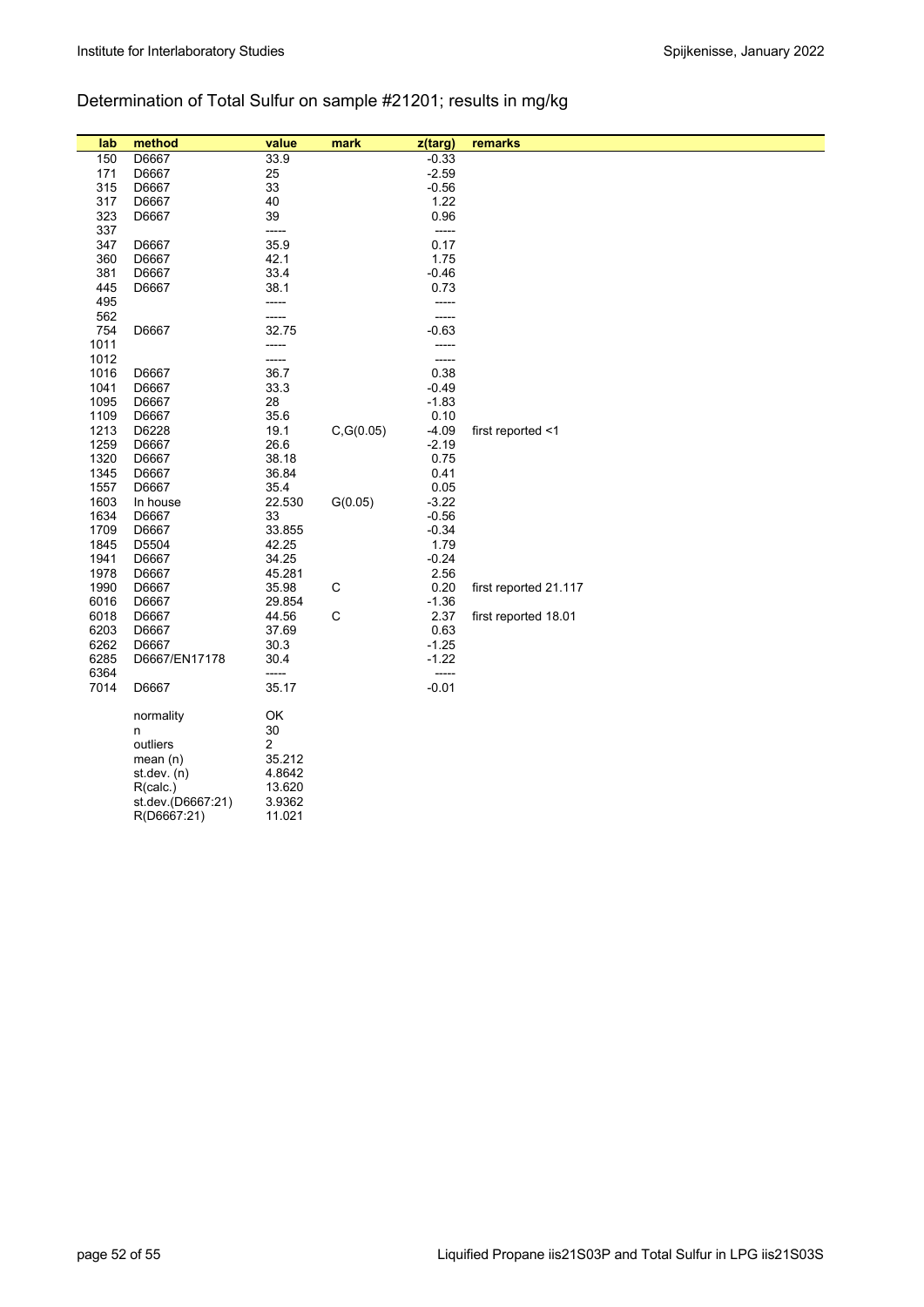

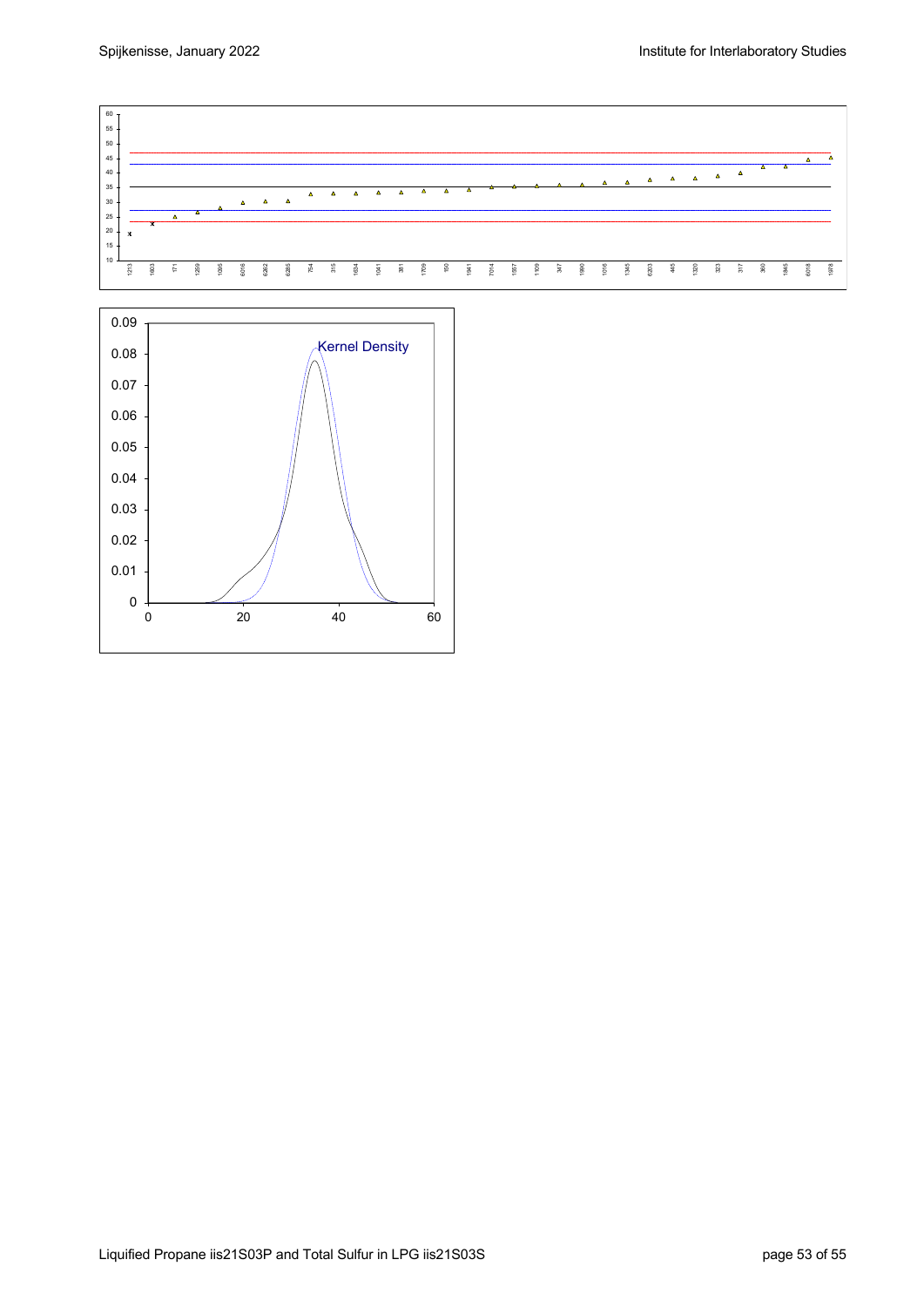### **APPENDIX 2**

#### **Number of participants per country**

| <b>Liquified Propane iis21S03P</b> | Sulfur (total) in LPG iis21S03S       |
|------------------------------------|---------------------------------------|
| 1 lab in ALGERIA                   | 1 lab in AUSTRALIA                    |
| 2 labs in AUSTRALIA                | 2 labs in BELGIUM                     |
| 1 lab in AZERBAIJAN                | 1 lab in BULGARIA                     |
| 2 labs in BELGIUM                  | 2 labs in CHILE                       |
| 1 lab in BULGARIA                  | 1 lab in CROATIA                      |
| 2 labs in CHILE                    | 1 lab in FRANCE                       |
| 2 labs in CHINA, People's Republic | 1 lab in GEORGIA                      |
| 1 lab in CROATIA                   | 3 labs in GERMANY                     |
| 1 lab in DENMARK                   | 1 lab in IRAN, Islamic Republic of    |
| 1 lab in FINLAND                   | 1 lab in KAZAKHSTAN                   |
| 4 labs in FRANCE                   | 1 lab in KENYA                        |
| 1 lab in GEORGIA                   | 1 lab in MALAYSIA                     |
| 4 labs in GERMANY                  | 3 labs in NETHERLANDS                 |
| 1 lab in KAZAKHSTAN                | 1 lab in NIGERIA                      |
| 1 lab in MALAYSIA                  | 1 lab in POLAND                       |
| 1 lab in MEXICO                    | 4 labs in PORTUGAL                    |
| 4 labs in NETHERLANDS              | 1 lab in ROMANIA                      |
| 1 lab in NIGER                     | 1 lab in RUSSIAN FEDERATION           |
| 1 lab in OMAN                      | 3 labs in SERBIA                      |
| 1 lab in PANAMA                    | 1 lab in SLOVAKIA                     |
| 1 lab in POLAND                    | <b>SPAIN</b><br>1 lab in              |
| 4 labs in PORTUGAL                 | 1 lab in<br><b>SWEDEN</b>             |
| 1 lab in ROMANIA                   | TAIWAN<br>1 lab in                    |
| 1 lab in RUSSIAN FEDERATION        | 1 lab in<br>UNITED KINGDOM            |
| 4 labs in SERBIA                   | 2 labs in<br>UNITED STATES OF AMERICA |
| 1 lab in SLOVAKIA                  | 1 lab in<br><b>VIETNAM</b>            |
| 2 labs in SPAIN                    |                                       |
| 3 labs in SWEDEN                   |                                       |
| 1 lab in TAIWAN                    |                                       |
| 2 labs in UNITED KINGDOM           |                                       |
| 2 labs in UNITED STATES OF AMERICA |                                       |
| 1 lab in VIETNAM                   |                                       |